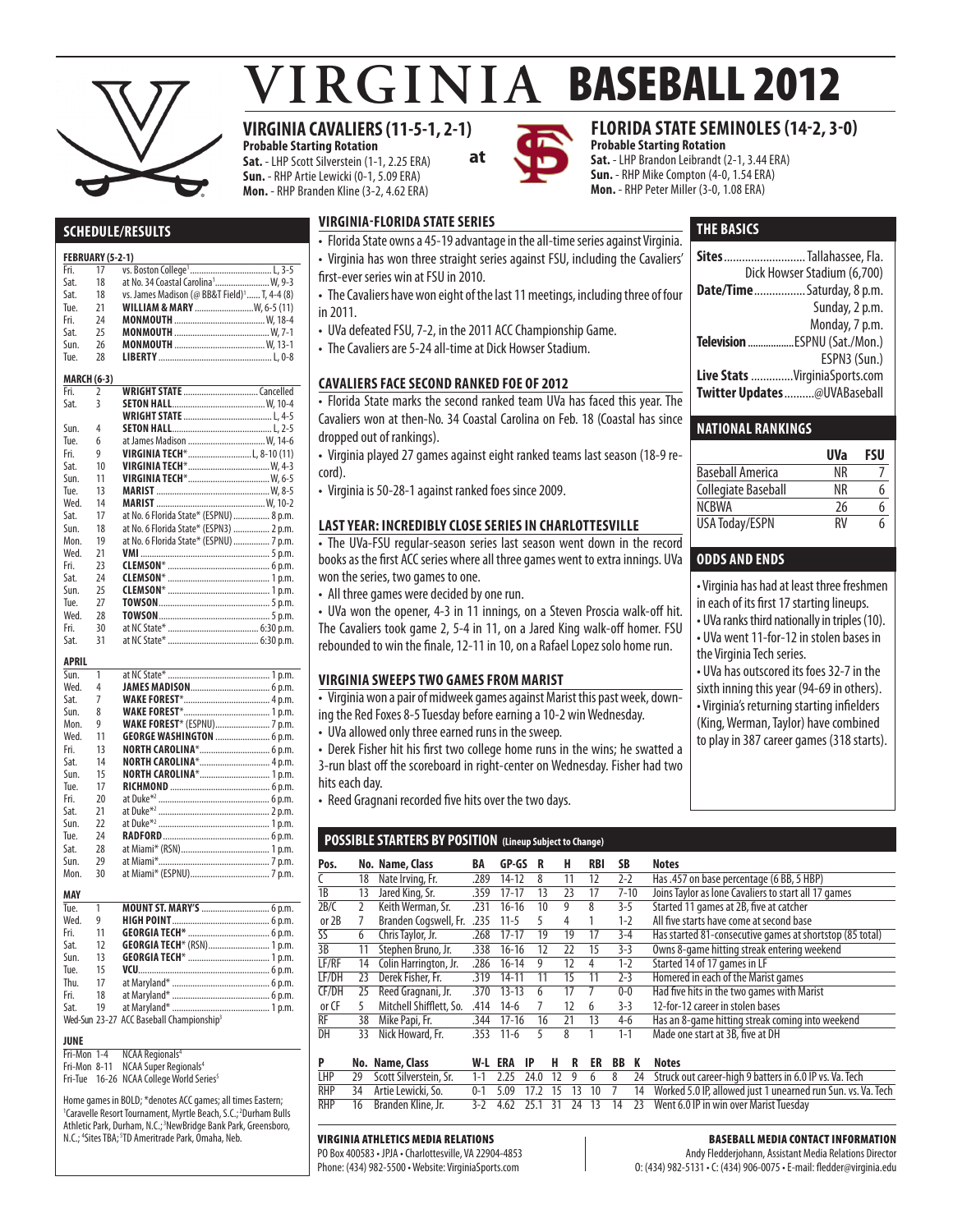#### **Cavaliers Rebound to Win VT Series**

• Virginia won two of three games last weekend against Virginia Tech for its 14th straight home ACC series win (dating to March 2009 vs. Miami).

• The Hokies rallied from four runs down in the ninth inning to win 10-8 in 11 innings in the opener, but UVa bounced back to win 4-3 on Saturday. In the rubber game, UVa scored two in the ninth inning to win 6-5. • UVa received good starting pitching all weekend. Whit Mayberry (5.2 IP, 7K), Scott Silverstein (6 IP, 9 K) and Artie Lewicki (5 IP, 5K) all gave UVa strong starts. • Nate Irving was UVa's top hitter for the series, going 6-for-12 (.500), including the walk-off single Sunday.

#### **HOT TICKET AT DAVENPORT FIELD**

• Entering the week (through 10 dates), UVa ranked 18th nationally in total and average attendance.

• UVa has drawn 29,190 fans this year, an average of 2,919 per game.

• Virginia is well on its way to matching that figure in 2012 and shattered the program record for season ticket sales prior to the start of the season.

• UVa ranked 14th nationally in total attendance (125,355) and 19th in average attendance (3,298) last year. It marked the second straight year that UVa drew more than 125,000 fans at home.

 **BA CB Coaches NCBWA**

### **uva week-by-week in the polls**

| Atlantic              | ACC     | Pct. | <b>Overall</b> | Pct. | <b>Streak</b> |            | BA | CB | Coaches | <b>NCBI</b> |
|-----------------------|---------|------|----------------|------|---------------|------------|----|----|---------|-------------|
| Wake Forest           | $3-0$   | .000 | $16 - 4$       | .800 | $W-15$        | <b>PRE</b> | NR | 33 | 17      | 23          |
| Florida State         | $3-0$   | .000 | 14-2           | .875 | $L-1$         | 2/20       | NR | NR | 17      | 26          |
| <b>NC State</b>       | $2 - 1$ | .000 | $12 - 3$       | .800 | $W-3$         | 2/27       | ΝR | NR | 14      | 20          |
| <b>Boston College</b> | $0 - 3$ | .000 | $13 - 4$       | .765 | $W-2$         | 3/5        | NR | NR | NR      | 27          |
| Maryland              | $0 - 3$ | .000 | $6 - 8$        | .429 | $L-6$         | 3/12       | NR | NR | ΝR      | 26          |
| Clemson               | $0 - 3$ | .000 | $6 - 8$        | .429 | $L-4$         | 3/19       |    |    |         |             |
|                       |         |      |                |      |               | 3/26       |    |    |         |             |
| Coastal               | ACC     | Pct. | <b>Overall</b> | Pct. | <b>Streak</b> | 4/2        |    |    |         |             |
|                       |         |      |                |      |               | 4/19       |    |    |         |             |
| Miami                 | $3-0$   | .000 | 14-3           | .824 | $W-6$         | 4/16       |    |    |         |             |
| North Carolina        | $3 - 0$ | .000 | 14-3           | .824 | $L-1$         | 4/23       |    |    |         |             |
| Virginia              | $2 - 1$ | .000 | $11 - 5 - 1$   | .676 | $W-4$         | 4/30       |    |    |         |             |
| Georgia Tech          | $1 - 2$ | .000 | $14 - 4$       | .778 | $W-2$         | 5/7        |    |    |         |             |
| Virginia Tech         | $1 - 2$ | .000 | $12 - 5$       | .706 | $W-1$         | 5/14       |    |    |         |             |
| Duke                  | $0 - 3$ | .000 | $7 - 12$       | .368 | $L-7$         | 5/21       |    |    |         |             |
|                       |         |      |                |      |               | 5/28       |    |    |         |             |

### **THE POLLS(AS OF MARCH 12)**

**ACCStandings** 

**Baseball America**  1. Florida 2. Stanford 3. South Carolina 4. Arkansas *5. North Carolina* 6. Arizona *7. Florida State* 8. Rice 9. UCLA 10. Texas A&M 11. Arizona State 12. Mississippi 13. Louisiana State *14. Miami* 15. Cal State Fullerton *16. Georgia Tech*  17. Oregon 18. Georgia 19. Central Florida 20. Texas State 21. Mississippi State 22. Oklahoma *23. North Carolina State* 24. Purdue 25. Oregon State *Italics* = 2012 UVa opponent

#### **Collegiate Baseball**  1. Florida 2. South Carolina 3. Stanford *4. North Carolina* 5. Arkansas *6. Florida State* 7. Rice 8. Cal St. Fullerton 9. Texas A&M 10. Louisiana State *11. Miami, Fla.* 12. Oregon 13. Arizona 14. Stetson 15. Mississippi 16. Kentucky 17. UCLA 18. Arizona State *19. N.C. State 20. Georgia Tech* 21. Oklahoma 22. Louisville 23. Georgia *24. Wake Forest*  25. California 26. Purdue 27. Texas Tech 28. Oregon State 29. Central Florida 30. Texas State

#### **USA Today/ESPN Coaches** 1. Florida (26) 2. Stanford (4) 3. South Carolina (1) *4. North Carolina* 5. Rice *6. Florida State*  7. Arkansas 8. Texas A&M 9. Arizona *10. Miami (Fla.)*  11. Cal State-Fullerton 12. UCLA 13. Oregon *14. Georgia Tech*  15. Mississippi 16. LSU 17. Oklahoma 18. California 19. Georgia 20. Kentucky 21. Southern California 22. Mississippi State 23. Central Florida 24. Oregon State *25. North Carolina State*

**6/4**

| NCBWA                   |
|-------------------------|
|                         |
| 1. Florida              |
| 2. Stanford             |
| 3. South Carolina       |
| 4. North Carolina       |
| 5. Arkansas             |
| 6. Florida State        |
| 7. Rice                 |
| 8. Texas A&M            |
| 9. Arizona              |
| 10. Cal State Fullerton |
| 11. Miami (Fla.)        |
| 12. Arizona State       |
| 13. LSU                 |
| 14. UCLA                |
| 15. Georgia Tech        |
| 16. Ole Miss            |
| 17. Oklahoma            |
| 18. Georgia             |
| 19. Oregon State        |
| 20. Oregon              |
| 21. California          |
| 22. LICF                |
| 23. Clemson             |
| 24. Kentucky            |
| 25. Louisville          |
| 26. Virginia            |
| 27. Southern California |
| 28. Purdue              |
| 29. TCU                 |
| 30. Texas               |

#### **WERMAN DOES THE LITTLE THINGS**

• While he is not yet hitting for average this year, Keith Werman continues to do the little things at the plate to help his team.

• He ranks second nationally with four sacrifice flies and also stands fourth in Division I with seven sac bunts.

- He led the nation last year with 26 sacrifice bunts.
- Werman leads the team with 12 walks.
- Despite his .231 batting average, Werman still owns a .393 on base percentage.
- He has reached base safely in 11-straight games.

#### **hit me with your best shot**

• Virginia batters have been plunked by an ACC-high 40 pitches this year (2.35 HBP per game).

• Coming into the week UVa ranked third nationally with 36 HBP; Delaware State and UC Davis led the nation with 39 HBP each as of the Monday rankings.

• Colin Harrington and Nate Irving each have been hit by six pitches – more than 16 Division I teams.

#### **UNEARNED RUNS PLAGUE CAVALIERS**

• Virginia's mistakes have proven costly this year, resulting in 25 unearned runs in 17 games.

• The Cavaliers allowed 30 unearned runs all of last season (68 games).

• In addition to 22 errors, the UVa has been charged with seven passed balls this year (seven in 2011).

#### **jekyll and hyde on defense**

• Virginia has committed 22 errors this year, but 18 of those errors have come in six games.

- UVa is 2-3-1 in those contests and trailed in the seventh inning in all but one.
- Virginia is 7-2 when failing to commit a miscue.
- UVa owns a .968 fielding percentage overall.

#### **silverstein, mayberry fill starters' roles**

• After losing its top four starting pitchers to professional baseball, Virginia has gotten strong performances from Scott Silverstein and Whit Mayberry.

• Scott Silverstein (1-1, 1.50 ERA, 24 IP) and Whit Mayberry (2-0, 2.50, 23.2) have been consistent, pitching through the fifth inning in all of their eight starts.

• Neither had made a weekend start until this year.

#### **Cavaliers Slow Opponents' Running Game**

• Virginia historically does a good job of holding baserunners and limiting stolen bases.

• Since the current coaching staff arrived in 2004, UVa has allowed the lowest stolen base percentage (60.2) as well as the fewest stolen bases (315) and stolen base attempts (523), in the ACC.

• This year opponents are 19-for-28 in stolen base tries against the Cavaliers (67.8 percent).

| Team           | SBA | Att. | Pct. |  |
|----------------|-----|------|------|--|
| Virginia       | 315 | 523  | .602 |  |
| Florida State  | 352 | 584  | .603 |  |
| North Carolina | 369 | 586  | .629 |  |
| Miami          | 342 | 530  | .645 |  |
|                |     |      |      |  |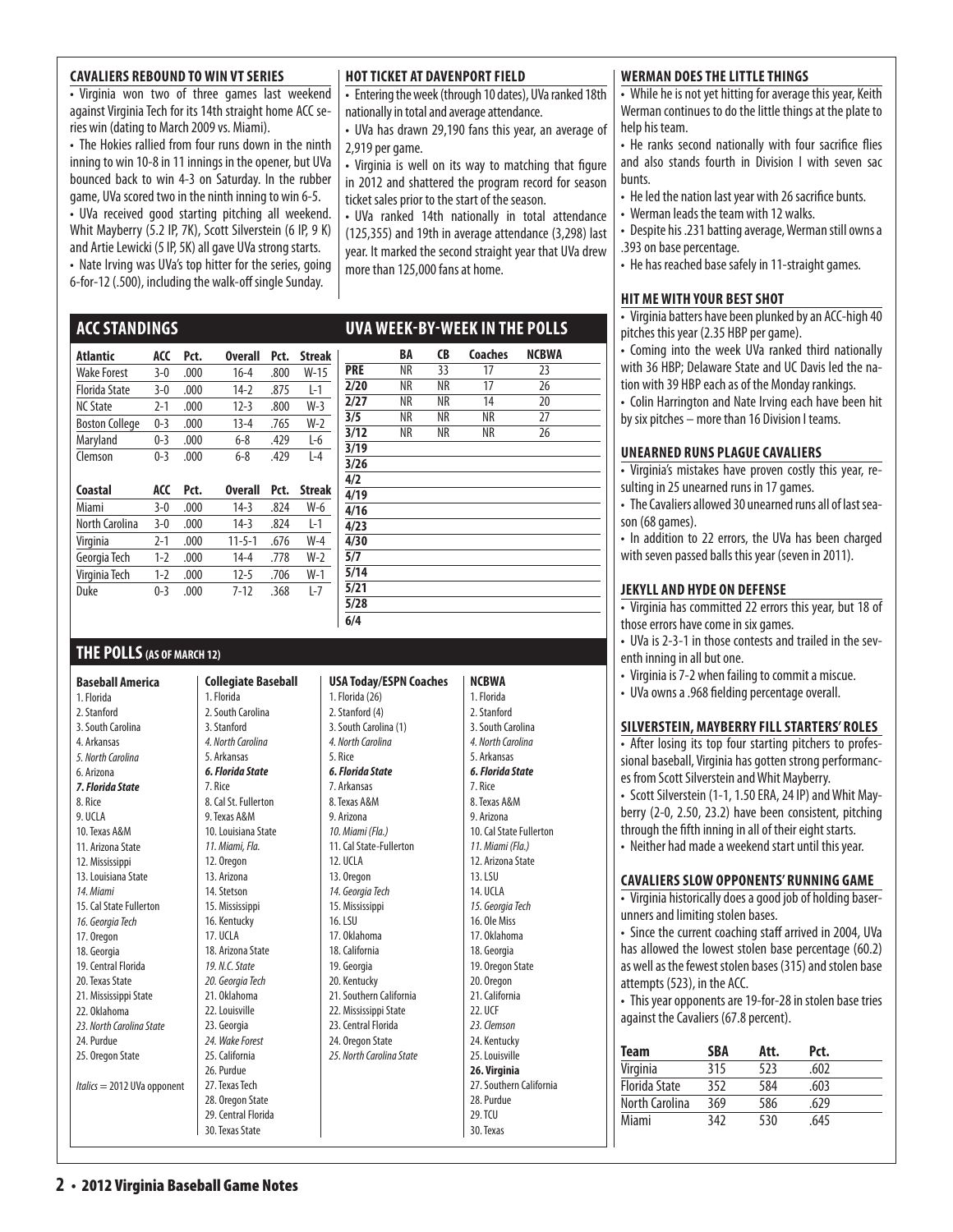### **Quick Facts**

#### **THE UNIVERSITY OF VIRGINIA**

| Founded by Thomas Jefferson in 1819 |
|-------------------------------------|
|                                     |
|                                     |
|                                     |
|                                     |
|                                     |
|                                     |
|                                     |
|                                     |

#### **STADIUM INFORMATION**

| Facility (Capacity) Ted Davenport Field         |                                        |
|-------------------------------------------------|----------------------------------------|
|                                                 | at UVa Baseball Stadium (5,074)        |
|                                                 |                                        |
|                                                 |                                        |
|                                                 |                                        |
|                                                 |                                        |
|                                                 | 5x, last vs. UC Irvine (June 13, 2011) |
| UVa's Overall Record in Facility  273-87 (.761) |                                        |
| First Game Feb. 16, 2002 vs. Bucknell           |                                        |
| Hosted Regionals  2004, 2006, 2007, 2010, 2011  |                                        |
| Hosted Super Regionals 2010, 2011               |                                        |

#### **COACHING STAFF**

| Head Coach  Brian O'Connor (Creighton, '93)             |
|---------------------------------------------------------|
| ninth season                                            |
| Career/School Record 383-135-2, 150-80-1 ACC            |
| Associate Head Coach  Kevin McMullan (Indiana-Pa., '90) |
|                                                         |
| Assistant Coach Matt Kirby (William and Mary, '03)      |

#### **TEAM INFORMATION**

| ACC Record/Finish 22-8/T-1st, Coastal Division       |  |
|------------------------------------------------------|--|
|                                                      |  |
| NCAA Tournament. Won C'Ville Regional/Super Regional |  |
|                                                      |  |
| Position Starters Returning/Lost  4/5                |  |
|                                                      |  |
|                                                      |  |
|                                                      |  |
|                                                      |  |

#### **Athletics MEDIA RELATIONS**

| Assistant AD for Media Relations Jim Daves         |  |
|----------------------------------------------------|--|
| Asst. Director/Baseball Contact Andy Fledderjohann |  |
|                                                    |  |
|                                                    |  |
|                                                    |  |
| UVa Media Relations  (434) 982-5500                |  |
| Media Relations Fax  (434) 982-5525                |  |
| Davenport Field Press Box  (434) 244-4071          |  |
| Official UVa Athletics Website VirginiaSports.com  |  |

#### 2012 ACC Coaches Preseason Poll

| (first-place votes in parentheses) |                           |  |  |  |  |  |  |  |  |  |  |  |
|------------------------------------|---------------------------|--|--|--|--|--|--|--|--|--|--|--|
| <b>Atlantic Division</b>           | <b>Coastal Division</b>   |  |  |  |  |  |  |  |  |  |  |  |
| <b>Team, Points</b>                | <b>Team, Points</b>       |  |  |  |  |  |  |  |  |  |  |  |
| 1. Clemson (7), 67                 | 1. North Carolina (7), 63 |  |  |  |  |  |  |  |  |  |  |  |
| 2. Florida State (5), 64           | 2. Georgia Tech (4), 57   |  |  |  |  |  |  |  |  |  |  |  |
| 3. NC State, 46                    | T3. Miami (1), 47         |  |  |  |  |  |  |  |  |  |  |  |
| 4. Wake Forest, 34                 | T3. Virginia, 47          |  |  |  |  |  |  |  |  |  |  |  |
| 5. Maryland, 27                    | 5. Virginia Tech, 20      |  |  |  |  |  |  |  |  |  |  |  |
| 6. Boston College, 14              | 6. Duke, 18               |  |  |  |  |  |  |  |  |  |  |  |
| <b>Overall champion: UNC (7)</b>   |                           |  |  |  |  |  |  |  |  |  |  |  |
|                                    |                           |  |  |  |  |  |  |  |  |  |  |  |

#### **Freshmen make up one-third oflineup**

- Virginia has had at least three freshmen in each of its starting lineups this season (four on three occasions).  $\|$
- UVa welcomed in 11 freshmen this season; 10 have  $\mathsf{seen}\xspace$  action thus far.
- Freshmen have accounted for 36.8 percent of UVa's at  $\vert$ bats this year (211 of 572).  $\begin{array}{|c} \hline \end{array}$
- Mike Papi is the only freshman to play in every game  $|$ this year (all in RF) and has hit  $.344.$
- $\bullet$  With hits in his last six games, Derek Fisher is now  $\vert$  $b$ atting .319 (14 games/11 starts).
- Nick Howard has seen time both at third base, DH and  $\parallel$ on the mound.  $\|\cdot\|$
- Nate Irving has started 12 of 17 games behind the  $|$ plate (14 games total).

TEAM 38 13 2 0 53

#### **senior class looks to continue winning trend**

- Virginia's seniors will look to continue the winning trend they have set over the last three years.
- UVa won 156 games from 2009-11 -most in the nation.
- Virginia set a school record with 49 wins in 2009, topped in 2010 with 51 victories, then upped it again last year with a national-best 56 wins.
- Jared King, Scott Silverstein, Justin Thompson, Keith Werman all are in their fourth years at UVa.

#### Wins from 2009-2011 (All Division I programs)

- 1. Virginia, 156
- 2. South Carolina/Texas, 149
- 4. Arizona State, 146
- 5. Coastal Carolina, 144

#### **new blood behind the dish**

- None of UVa's current catchers have any experience at the Division I level.
- This marks the first time in the O'Connor era (since 2004) that Virginia entered a season with no returning experience from any of its catchers.
- Freshman Nate Irving is the first No. 1 starting catcher of the O'Connor era.
- Fellow freshman Brandon Downes, junior college transfer Chace Mitchell and senior Keith Werman also will vie for time at catcher.
- UVa's two catchers from last season each left via the | | 18 Nate Irvi MLB Draft (John Hicks and Kenny Swab). **All States in Institute 1996**

#### **lots of new faces**

• Virginia welcomes in 13 newcomers this season, and many have been counted on to contribute immediately. • This marks UVa's largest crop of new players since the 2008 season when 16 newcomers came into the program. 38 Mike Papi 5 1 - 6 1 - 6 1 - 6 1 - 6 1 - 6 1 - 6 1 - 6 1 - 6 1 - 6 1 - 6 1 - 6 1 - 6 1 - 6 1 - 6 1 - 6 1 - 6<br>2001 - 6 1 - 6 1 - 6 1 - 6 1 - 6 1 - 6 1 - 6 1 - 6 1 - 6 1 - 6 1 - 6 1 - 6 1 - 6 1 - 6 1 - 6 1 - 6 1 - 6 1 - 6

U Eleven of the newcomers are freshmen, while juniorcollege transfers Chace Mitchell and Joel Effertz round out the baker's dozen.

TEAM 38 13 2 0 53

| <b>Hitting Streaks</b>      |                | Longest        |                | Current        |                |
|-----------------------------|----------------|----------------|----------------|----------------|----------------|
| 11 Stephen Bruno            |                | 8              |                | 8              |                |
| 38 Mike Papi                |                | 8              |                | 8              |                |
| 23 Derek Fisher             |                | 6              |                | 6              |                |
| 13 Jared King               |                | 5              |                |                |                |
| 5 Mitchell Shifflett        |                | 5              |                | 5              |                |
| 6 Chris Taylor              |                | 5              |                | $\overline{2}$ |                |
| 25 Reed Gragnani            |                | 4              |                | $\overline{2}$ |                |
| 10 Brandon Downes           |                | 4              |                | $\overline{4}$ |                |
| 18 Nate Irving              |                | 3              |                |                |                |
| 7 Branden Cogswell          |                | 3              |                |                |                |
| 33 Nick Howard              |                | 3              |                |                |                |
| 14 Colin Harrington         |                | 3              |                | 3              |                |
| 2 Keith Werman              |                | $\overline{2}$ |                | 1              |                |
| 37 Thomas Woodruff          |                | 1              |                | 1              |                |
| 9 Kenny Towns               |                | 1              |                |                |                |
| <b>Reached Base Streaks</b> |                | Longest        |                | Current        |                |
| 2 Keith Werman              |                | 11             |                | 11             |                |
| 6 Chris Taylor              |                | 10             |                | 3              |                |
| 13 Jared King               |                | 9              |                | 9              |                |
| 11 Stephen Bruno            |                | 9              |                | 9              |                |
| 23 Derek Fisher             |                | 9              |                | 9              |                |
| 38 Mike Papi                |                | 8              |                | 8              |                |
| 25 Reed Gragnani            |                | $\overline{7}$ |                | $\overline{2}$ |                |
| 14 Colin Harrington         |                | $\overline{7}$ |                | $\overline{7}$ |                |
| 5 Mitchell Shifflett        |                | 5              |                | 5              |                |
| 18 Nate Irving              |                | 5              |                | 5              |                |
| 33 Nick Howard              |                | 5              |                |                |                |
| 10 Brandon Downes           |                | 4              |                | 4              |                |
| 7 Branden Cogswell          |                | $\overline{4}$ |                |                |                |
| 37 Thomas Woodruff          |                | 1              |                | 1              |                |
| 9 Kenny Towns               |                | 1              |                |                |                |
| <b>Multiple Hit Games</b>   | 2              | 3              | 4              | 5+             | Total          |
| 11 Stephen Bruno            | 6              | $\overline{1}$ |                |                | 7              |
| 13 Jared King               | 3              | 4              |                |                | 7              |
| 38 Mike Papi                | 5              | 1              |                |                | 6              |
| 23 Derek Fisher             | 3              | 1              | 1              |                | 5              |
| 6 Chris Taylor              | 3              | $\overline{2}$ |                |                | 5              |
| 25 Reed Gragnani            | 3              | 1              | 1              |                | 5              |
| 5 Mitchell Shifflett        | 4              |                |                |                | 4              |
| 14 Colin Harrington         | 3              |                |                |                | 3              |
| 33 Nick Howard              | 3              |                |                |                | 3              |
| 10 Brandon Downes           | $\overline{2}$ | 1              |                |                | 3              |
| 18 Nate Irving              | $\overline{2}$ | 1              |                |                | 3              |
| 2 Keith Werman              | L,             | 1              |                |                | 1              |
| 7 Branden Cogswell          | 1              | $\blacksquare$ |                |                | 1              |
| <b>TEAM</b>                 | 38             | 13             | $\overline{2}$ | 0              | 53             |
| <b>Multiple RBI Games</b>   | 2              | 3              | 4              | 5+             | Total          |
| 13 Jared King               | $\overline{3}$ | $\overline{1}$ | 1              | $\overline{a}$ | 5              |
| 6 Chris Taylor              | 3              | $\overline{2}$ |                |                | 5              |
| 11 Stephen Bruno            | 4              | 1              |                |                | 5              |
| 38 Mike Papi                | $\overline{2}$ | 1              |                |                | 3              |
| 18 Nate Irving              | ÷.             | 2              |                |                | 2              |
| 10 Brandon Downes           | $\overline{a}$ | L,             | $\overline{2}$ |                | 2              |
| 2 Keith Werman              | $\overline{2}$ | $\overline{a}$ | $\overline{a}$ |                | $\overline{2}$ |
| 23 Derek Fisher             | $\overline{a}$ | 1              | 1              |                | $\overline{2}$ |
| 25 Reed Gragnani            | 1              | 1              |                |                | $\overline{2}$ |
| 5 Mitchell Shifflett        | 2              | $\overline{a}$ |                |                | 2              |
| 14 Colin Harrington         | 1              |                |                |                | 1              |
| <b>TEAM</b>                 | 18             | 9              | $\overline{4}$ | 0              | 31             |
|                             |                |                |                |                |                |

**Multiple RBI Games 2 3 4 5+ Total** 13 Jan 20 1 - 5 1 - 5 1 - 5 1 - 5 1 - 5 1 - 5 1 - 5 1 - 5 1 - 5 1 - 5 1 - 5 1 - 5 1 - 5 1 - 5 1 - 5 1 - 5 1 - 5 6 Chris Taylor 3 2 - - 5 11 Stephen Bruno 4 1 - - 5 38 Mike Papi 2 1 - - 3 18 Nate 2014 10 Brandon Downes - - 2 - 2  $2.2$  Keith Werman 2 -  $2.2$ 23 Derek Fisher - 1 1 - 2 25 Reed Gragnani 1 1 - - 2  $5.5$  Mitchell Shifflett 2  $-$ 14 Colin Harrington 1 - - - 1 TEAM 18 9 4 0 31

**Reached Base Streaks Longest Current** 2 Keith Werman 11 11 6 Chris Taylor 10 3 13 Jared King 9 9 11 Stephen Bruno 9 9 23 Derek Fisher 9 9 38 Mike Papi 8 8 25 Reed Gragnani 7 2 14 Colin Harrington 7 7 5 Mitchell Shifflett 5 5 18 Nate <sub>18</sub> Nat 33 Nick Howard 5 - 10 Brandon Downes 4 4

 $14.4$  Colin Harrington 3  $3.4$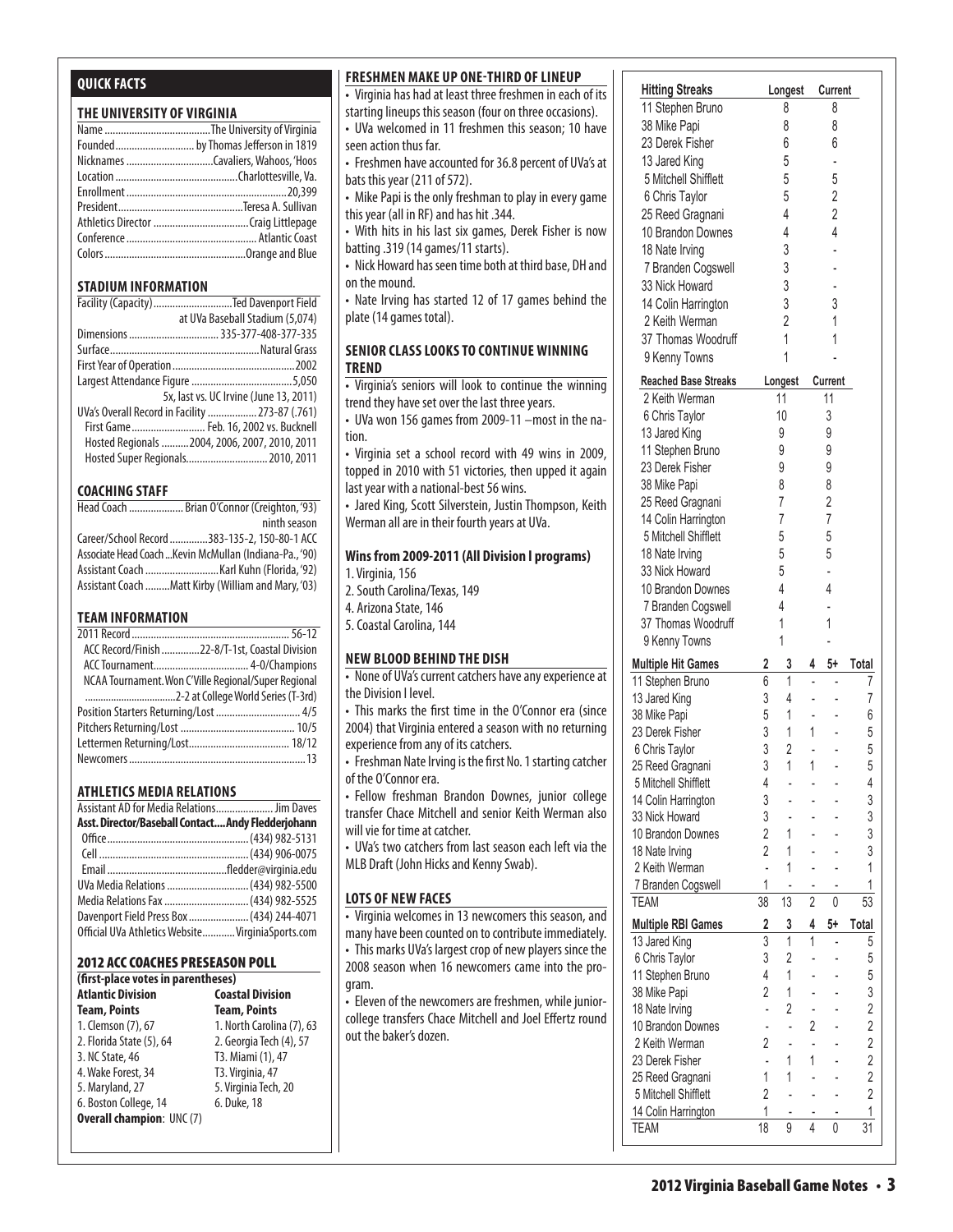# **GAMES IN ACC HISTOR**

#### **o**'CONNOR RANKS THIRD IN WIN PERCENTAGE **enter i ng 2012**

#### **VIRGINIA LEADS NATION IN ERA LAST SE Y e a r s**

#### **NCAA Division I ERA Since 2005**

| O'CONNOR REACHES 350 WINS IN FEWEST<br><b>GAMES IN ACC HISTORY</b>                                                                                                                                                                                                                                                                                                                                  |  |
|-----------------------------------------------------------------------------------------------------------------------------------------------------------------------------------------------------------------------------------------------------------------------------------------------------------------------------------------------------------------------------------------------------|--|
| . In his ninth season as Virginia's head coach, Bria<br>O'Connor stands at 382 career wins (383-135-2); h<br>reached 350 on April 15, 2011.<br>• He posted 350 wins in the fewest number of games i<br>ACC history (472).                                                                                                                                                                           |  |
| • Mike Martin of Florida State was the fastest in AC<br>history to reach 350 wins (while a member of the ACC)<br>He needed 478 games (in seven seasons from 1992 t<br>1998) to reach the mark.<br>• Other current coaches of note in the ACC: Jack Legget<br>(Clemson) and Danny Hall (GT) each needed 487 game<br>to reach 350 wins (350-137 each).                                                |  |
| O'CONNOR RANKS THIRD IN WIN PERCENTAGE<br><b>ENTERING 2012</b>                                                                                                                                                                                                                                                                                                                                      |  |
| • UVa head coach Brian O'Connor entered 2012 with<br>career record of 372-130-1 (.741) and a 148-79-1 re                                                                                                                                                                                                                                                                                            |  |
| cord in ACC play.<br>· O'Connor's 74.1 winning percentage ranked as th<br>third-best mark among active NCAA Division I coache<br>entering the 2012 season.<br>• The only coaches who own a higher winning per<br>centage are Mike Fox (North Carolina) and Mike Marti<br>(Florida State).                                                                                                           |  |
| <b>VIRGINIA LEADS NATION IN ERA LAST SEVEN</b><br><b>YEARS</b>                                                                                                                                                                                                                                                                                                                                      |  |
| • Virginia led all NCAA Division I teams in ERA over th<br>past seven seasons, boasting a 3.10 team ERA sinc<br>2005.<br>• UVa is the only school to rank in the top 20 in th<br>country in ERA each of the last seven seasons<br>• Virginia led the nation in ERA last year (2.24) an<br>posted No. 3 marks in 2005, 2006, 2007 and 2009.<br>• Virginia also is the only team in Division I to ran |  |
| among the top 20 nationally in ERA, strikeouts an<br>fewest hits allowed each of the last four years.                                                                                                                                                                                                                                                                                               |  |
| <b>NCAA Division I ERA Since 2005</b><br>$2.$ Texas                                                                                                                                                                                                                                                                                                                                                 |  |
| <b>DEFENSE TOPS ACC UNDER CURRENT STAFF</b><br>• Virginia's defense has racked up the ACC's best field<br>ing percentage since the current coaching staff arrive<br>in 2004                                                                                                                                                                                                                         |  |
| • Virginia has accumulated a .973 fielding percentag<br>over the last eight years combined, including a school<br>record .978 mark last season (seventh nationally).<br>• North Carolina ranks second in the ACC over the sam<br>span with a .969 fielding mark.                                                                                                                                    |  |
|                                                                                                                                                                                                                                                                                                                                                                                                     |  |
| 4 • 2012 Virginia Baseball Game Notes                                                                                                                                                                                                                                                                                                                                                               |  |

#### **DEFENSE TOPS ACC UNDER CURRENT STAFF**

### **CAVALIERS IN THE PROS** (as of end of 2011 season)

#### **Major League Baseball**

| Brandon Guyer (2005-07) Durham Bulls (AAA)              |  |
|---------------------------------------------------------|--|
| Javier Lopez (1996-98) San Francisco Giants             |  |
| Mark Reynolds (2001-04)Baltimore Orioles                |  |
| Michael Schwimer (2005-08) Lehigh Valley IronPigs (AAA) |  |
| Ryan Zimmerman (2003-05) Washington Nationals           |  |

#### **Minor League Baseball**

| David Adams (2005-07)  Tampa Yankees (A Advanced)        |
|----------------------------------------------------------|
| Kevin Arico (2008-10) AZL Reds (Rookie)                  |
| Mike Ballard (2003-06) Bowie Baysox (AA)                 |
| John Barr (2008-11)  Mahoning Valley scrappers (A)       |
| Tyler Cannon (2007-10)Kinston Indians (High A)           |
| Andrew Carraway (2006-09)  Jackson Generals (AA)         |
| Neal Davis (2007-10)GCL Phillies (Rookie)                |
| Sean Doolittle (2005-07)  Sacramento River Cats (AAA)    |
| Jeremy Farrell (2006-08)  Altoona Curve (AA)             |
| Phil Gosselin (2008-10)  Lynchburg Hillcats (High A)     |
| Dan Grovatt (2008-10)  West Virginia Power (A)           |
| John Hicks (2009-11) Clinton LumberKings (A)             |
| Danny Hultzen (2009-11)Drafted by Seattle Mariners       |
| Casey Lambert (2004-07) Norfolk Tides (AAA)              |
|                                                          |
| Pat McAnaney (2005-08)  Mobile BayBears (AA)             |
| Greg Miclat (2005-07) Bowie Baysox (AA)                  |
| Mike Mitchell (2004-07) Tulsa Drillers (AA)              |
| Robert Morey (2008-10)  Greensboro Grasshoppers (A)      |
| Matt Packer (2007-09)  Akron Aeros (AA)                  |
| Jarrett Parker (2008-10)San Jose Giants (High A)         |
| Steven Proscia (2009-11)  High Desert Mavericks (High A) |
| Beau Seabury (2006-07)  Modesto Nuts (High A)            |
| Kenny Swab (2010-11)Burlington Royals (Rookie)           |
| Tyler Wilson (2008-11)  Aberdeen IronBirds (A)           |
| Cody Winiarski (2010-11)  Great Falls Voyagers (Rookie)  |
|                                                          |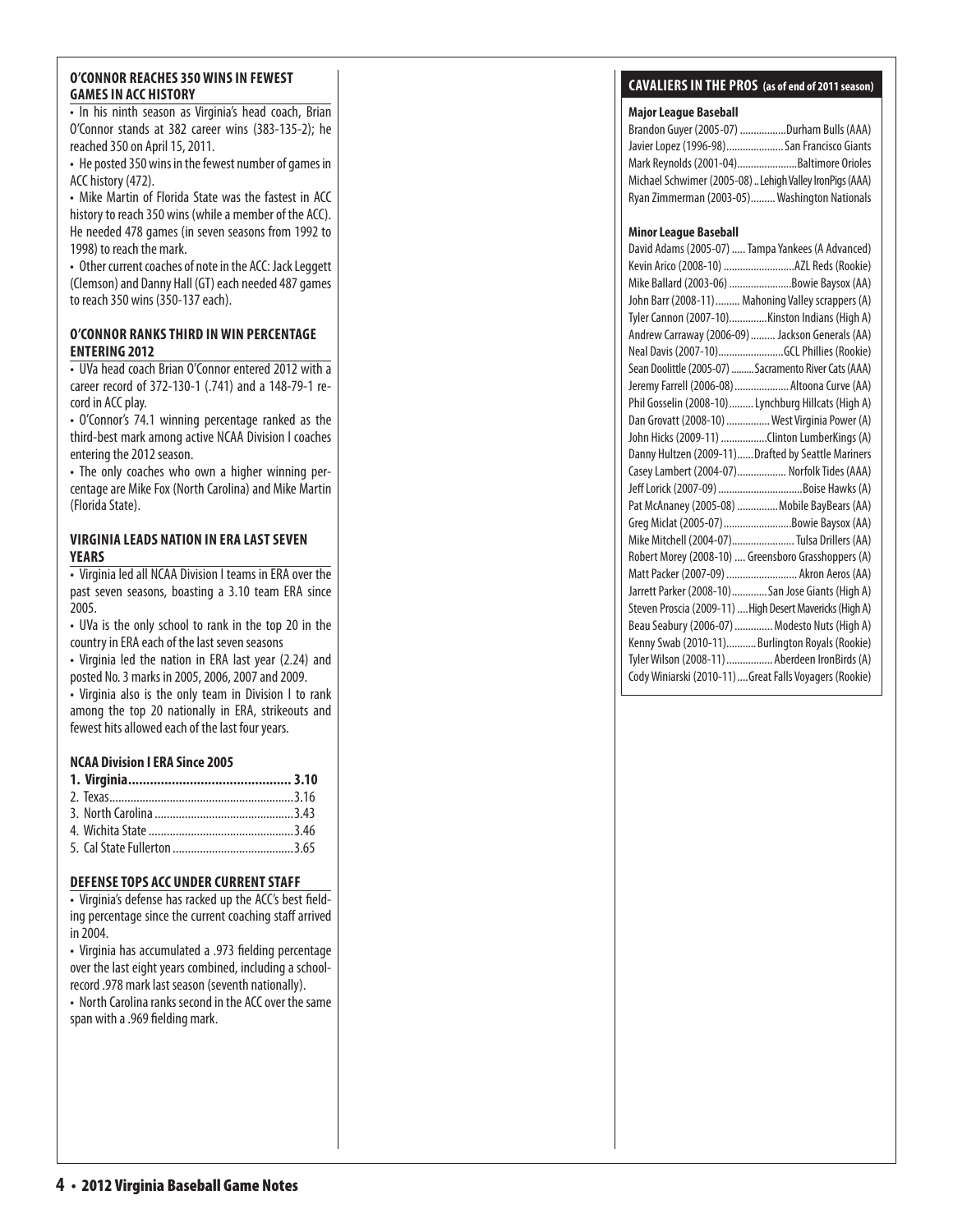# **head coach brian o'connor**

#### **PERSONAL INFORMATION**

**Born:** April 21, 1971, in Omaha, Neb. **High School:** Saint Albert H.S., Council Bluffs, Iowa (1989) **College:** Creighton (1993), bachelor's in marketing **Coaching Career:**  Creighton, Assistant Coach (1993-94) Notre Dame, Assistant Coach (1994-2001)

Notre Dame, Assoc. Head Coach (2001-03) Virginia, Head Coach (2004-present) **Family:** Married to former Cindy Petratis; three children - daughters, Ellie and Maggie and son, Dillon

#### **virginia Notes**

- Ninth season at Virginia
- Overall record of 383-135-2 (150-80-1 ACC)
- 2009 National Coach of the Year (NCBWA, CBI)
- 2009 and 2011 ACBA Atlantic Region Coach of the Year

• Three-time ACC Coach of the Year (2004, 2010, 2011) • NCAA tournament appearances in each of his eight seasons (UVa had been to three NCAA tournaments prior to his arrival)

• Guided UVa to 2009 and 2011 College World Series

• 2009 trip to CWS was first in school history (Irvine Regional and Oxford Super Regional champions)

• Hosted five NCAA regionals and two super regionals

• Led UVa to 2010 and 2011 ACC Coastal Division titles

• Fastest coach in ACC history to 350 wins (472 games) • Led teams to ACC Championship games in 2005, 2008,

- 2009 and 2011 (won '09 and '11 titles)
- In first eight seasons, his teams averaged 46.5 wins per season

• Guided UVa to school-record win total each of last three seasons (49 in 2009, 51 in 2010, 56 in 2011)

**•**  Program has had 47 players picked in Major League Baseball Draft over the last eight years

• UVa has had 15 All-America and 37 all-conference selections in his tenure

• UVa has posted seven 40-win seasons (39 in 2008)

• Second in career wins at UVa – only Dennis Womack has more (594, 1981-2003)

#### **CAREER NOTES**

• Associate head coach of Notre Dame's 2002 College World Series team

• Coached at Notre Dame from 1994-2003

• Played college baseball at Creighton and pitched on the Bluejays' 1991 College World Series team

• Played in the minor leagues in the Philadelphia Phillies' farm system before assistant coaching stints at Creighton and Notre Dame

#### **Coaching Record at virginia**

| Year | <b>Overall</b>            | ACC           | <b>Postseason</b>                |
|------|---------------------------|---------------|----------------------------------|
| 2004 | 44-15                     | $18-6$        | <b>NCAA Regional</b>             |
| 2005 | $41 - 20$                 | $14 - 14$     | <b>NCAA Regional</b>             |
| 2006 | $47 - 15$                 | $21-9$        | <b>NCAA Regional</b>             |
| 2007 | $43 - 14$                 | $19-9$        | <b>NCAA Regional</b>             |
| 2008 | $39 - 23$                 | $15 - 15$     | <b>NCAA Regional</b>             |
| 2009 | 49-15-1                   | $16 - 11 - 1$ | <b>NCAA College World Series</b> |
| 2010 | $51 - 14$                 | $73 - 7$      | <b>NCAA Super Regional</b>       |
| 2011 | $56 - 12$                 | $22 - 8$      | <b>NCAA College World Series</b> |
| 2012 | $11 - 5 - 1$              | $2 - 1$       |                                  |
|      | Career 383-135-2 150-80-1 |               |                                  |

# **THE LAST TIME VIRGINIA ...**

| and Dan Street at Virginia Tech (April 18, 2001)      |
|-------------------------------------------------------|
|                                                       |
| Sean Doolittle, Joe Florio at Liberty (April 5, 2005) |
|                                                       |
|                                                       |
|                                                       |
|                                                       |
|                                                       |
|                                                       |

### **THE LAST TIME A CAVALIER ...**

| Hit three home runs in a game Dan Street vs. Old Dominion in Charleston, S.C. (February 22, 2002) |
|---------------------------------------------------------------------------------------------------|
|                                                                                                   |
|                                                                                                   |
|                                                                                                   |
| vs. Central Connecticut (March 7, 2004)                                                           |
|                                                                                                   |
|                                                                                                   |
|                                                                                                   |
|                                                                                                   |
|                                                                                                   |
|                                                                                                   |
|                                                                                                   |
|                                                                                                   |
|                                                                                                   |
|                                                                                                   |
|                                                                                                   |
|                                                                                                   |
|                                                                                                   |
|                                                                                                   |
|                                                                                                   |
|                                                                                                   |
|                                                                                                   |
|                                                                                                   |
| Pitched back-to-back complete games  Robert Morey vs. Duke (May 1, 2010) and UNC (May 15, 2010)   |
|                                                                                                   |
|                                                                                                   |
|                                                                                                   |
|                                                                                                   |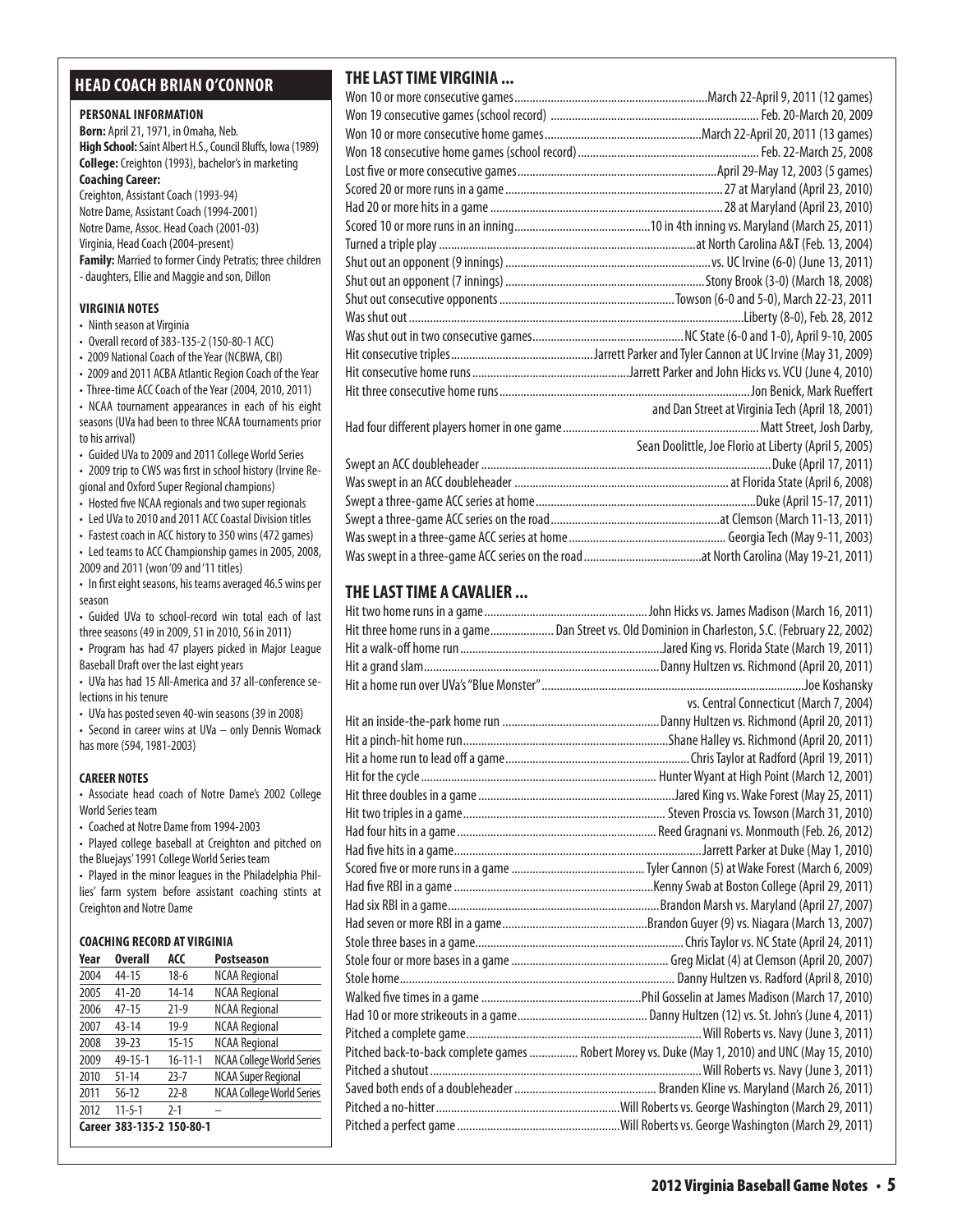#### **2012 Virginia Baseball Overall Statistics for Virginia (as of Mar 14, 2012) (All games Sorted by Batting avg)**

Record: 11-5-1 Home: 9-4 Away: 2-0 Neutral: 0-1-1 ACC: 2-1

| Player               |       | avg gp-gs | ab  |                | h        | 2 <sub>b</sub> | 3 <sub>b</sub> | hr       | rbi      | tb       | slg%  | bb hp |              |                | so gdp         | ob%   | sf           | sh             | sb-att    | po             | a        | е              | fld%  |
|----------------------|-------|-----------|-----|----------------|----------|----------------|----------------|----------|----------|----------|-------|-------|--------------|----------------|----------------|-------|--------------|----------------|-----------|----------------|----------|----------------|-------|
| 25 Reed Gragnani     | .370  | $13 - 13$ | 46  | 6              | 17       | 2              | 0              | 0        |          | 19       | .413  | 2     | 5            | 5              |                | .4531 | 0            |                | $0-0$     | 23             | 5        |                | .966  |
| 13 Jared King        | .359  | $17 - 17$ | 64  | 13             | 23       | 4              |                |          | 17       | 37       | .578  | 14    | 1            | 8              | 2              | .481  | $\mathbf{0}$ | $\mathbf 0$    | $7 - 10$  | 136            | 18       |                | .994  |
| 38 Mike Papi         | .344  | $17 - 16$ | 61  | 16             | 21       | 5              |                |          | 13       | 26       | .426  | 10    | 3            | 9              |                | .447  | 2            |                | $4 - 6$   | 22             | $\Omega$ | 3              | .880  |
| 11 Stephen Bruno     | .338  | $16 - 16$ | 65  | 12             | 22       | 5              |                |          | 15       | 32       | .492  | 6     | 5            | 5              | $\overline{2}$ | .418  | 3            | $\overline{2}$ | $3 - 3$   | $\overline{7}$ | 31       | 4              | .905  |
| 23 Derek Fisher      | .319  | $14 - 11$ | 47  |                | 15       |                | 3              |          |          | 29       | .617  | 6     | 3            | 13             | 3              | .429  | 0            | $\Omega$       | $2 - 3$   | 3              | $\Omega$ |                | .750  |
| 18 Nate Irving       | .289  | $14 - 12$ | 38  | 8              | 11       |                | 0              | $\Omega$ | 12       | 12       | .316  |       | 6            | $\overline{4}$ |                | .471  | $\mathbf{0}$ | 3              | $2 - 2$   | 101            | 10       | $\overline{2}$ | .982  |
| 14 Colin Harrington  | .286  | $16 - 14$ | 42  | 9              | 12       | 0              |                |          | 4        | 12       | .286  | 7     | 6            | 6              |                | .4461 |              | 6              | $1 - 2$   | 11             | $\Omega$ | 0              | 1.000 |
| 6 Chris Taylor       | .268  | $17 - 17$ | 71  | 19             | 19       |                | 3              |          | 17       | 35       | .493  | 9     | 2            | 9              |                | .361  |              |                | $3 - 4$   | 28             | 42       | $\overline{7}$ | .909  |
| 2 Keith Werman       | .231  | $16 - 16$ | 39  | 10             | 9        |                | 0              | $\Omega$ | 8        | 10       | .256  | 12    | 1            | 4              | $\Omega$       | .393  | 4            | 8              | $3 - 5$   | 63             | 38       |                | .990  |
|                      |       |           |     |                |          |                |                |          |          |          |       |       |              |                |                |       |              |                |           |                |          |                |       |
| 37 Thomas Woodruff   | 1.000 | $2 - 0$   |     |                |          |                |                |          |          | 2        | 2.000 |       |              | $\Omega$       |                | 1.000 | 0            | $\Omega$       | $0 - 0$   | 0              | $\Omega$ | 0              | .000  |
| 10 Brandon Downes    | .450  | $7 - 4$   | 20  | $\overline{4}$ | 9        | 2              | $\overline{2}$ | $\Omega$ | 8        | 15       | .750  |       |              | 4              | $\Omega$       | .500  | 0            |                | $1 - 2$   | 3              | $\Omega$ | 0              | 1.000 |
| 5 Mitchell Shifflett | .414  | $14-6$    | 29  |                | 12       |                | 0              |          | 6        | 12       | .414  | 3     | 2            | 6              | $\Omega$       | .500  | 0            |                | $3-3$     | 23             | $\Omega$ | $\Omega$       | 1.000 |
| 9 Kenny Towns        | .333  | $3 - 0$   | 3   | $\Omega$       |          | $\Omega$       | 0              | $\Omega$ | $\Omega$ |          | .333  | 0     | $\mathbf 0$  |                | $\Omega$       | .333  | $\mathbf{0}$ | $\mathbf{0}$   | $0 - 0$   | $\mathbf{1}$   | $\Omega$ | 0              | 1.000 |
| 33 Nick Howard       | .320  | $11 - 6$  | 25  | 5              | 8        | 0              | 0              |          |          | 8        | .320  | 5     | $\Omega$     | 4              |                | .433  | 0            | 0              | $1 - 1$   | 5              | 3        | 0              | 1.000 |
| 7 Branden Cogswell   | .235  | $11 - 5$  | 17  | 5              | 4        | 0              | 0              |          |          | 4        | .235  | 3     | 5            | 4              |                | .480  | $\mathbf{0}$ | $\mathbf 0$    | $1 - 2$   | 15             | 11       |                | .963  |
| 8 Chace Mitchell     | .000  | $5-0$     | 3   | $\Omega$       | 0        |                |                |          | $\Omega$ | $\Omega$ | .000  | 0     | $\Omega$     |                | $\Omega$       | .000  | $\Omega$     | $\Omega$       | $0-0$     | 8              |          | 0              | 1.000 |
| 17 Shane Halley      | .000  | $1 - 0$   | 1   | $\Omega$       | $\Omega$ | $\Omega$       | 0              | $\Omega$ | $\Omega$ | $\Omega$ | .000  | 0     | $\mathbf{0}$ | $\Omega$       | $\Omega$       | .000  | 0            | $\Omega$       | $0 - 0$   | $\overline{0}$ |          | 0              | 1.000 |
| Totals               | .322  | 17        | 572 | 126            | 184      | 24             | 11             | 8        | 21       | 254      | .444  | 86    | 40           | 83             | 12             | .437  | 11           | 24             | $31 - 43$ | 468            | 189      | 22             | .968  |
| Opponents            | .243  | 17        | 575 | 76             | 140      | 30             | 6              |          | 66       | 197      | .343  | 56    | 14           | 143            | ิค             | .3231 | 6            | 14             | 19-28     | 444            | 181      | 16             | .975  |

LOB - Team (163), Opp (121). DPs turned - Team (14), Opp (15). IBB - Team (2), Harrington, 1, Bruno, S. 1, Opp (2). Picked off - Shifflett, M 2, Irving, N. 1, Papi, M. 1.

#### **(All games Sorted by Earned run avg)**

| Player               | era   | w-l      | app            | gs       | cg       | sho | <b>SV</b> | ip    | h   |                | er             | bb             | sol             | 2 <sub>b</sub> | 3 <sub>b</sub> | hr       | b/avg | wp | hp |             |                | bk sfa sha   |
|----------------------|-------|----------|----------------|----------|----------|-----|-----------|-------|-----|----------------|----------------|----------------|-----------------|----------------|----------------|----------|-------|----|----|-------------|----------------|--------------|
| 29 Scott Silverstein | 2.25  | $1 - 1$  | 4              | 4        | 0        | 0/0 |           | 24.0  | 12  | 9              | 6              | 8              | 24              |                |                | 2        | .154  |    |    |             |                | 4            |
| 47 Whit Mayberry     | 3.04  | $2 - 0$  | 4              |          | 0        | 0/0 | $\Omega$  | 23.2  | 27  | 8              | 8              | $\overline{4}$ | 21              | 2              | $\overline{2}$ |          | .310  | 0  |    | $\Omega$    |                | 2            |
| 16 Branden Kline     | 4.62  | $3 - 2$  | 5              | 4        | 0        | 0/0 |           | 25.1  | 31  | 24             | 13             | 14             | 23              | 10             |                |          | .295  | 3  | 3  | $\Omega$    |                | 3            |
| 34 Artie Lewicki     | 5.09  | $0 - 1$  | 5              | 3        | 0        | 0/0 | 0l        | 17.2  | 15  | 13             | 10             | $\overline{7}$ | 14              | 5              |                | $\Omega$ | .221  |    | 3  |             |                | $\mathbf{0}$ |
| ------------------   |       |          |                |          |          |     |           |       |     |                |                |                |                 |                |                |          |       |    |    |             |                |              |
| 33 Nick Howard       | 0.00  | $0-0$    | $\overline{2}$ | $\Omega$ | 0        | 0/0 | Ol        | 3.2   | 3   | $\mathbf 0$    | $\overline{0}$ | $\mathbf 0$    | 5 <sup>1</sup>  | $\Omega$       | $\Omega$       |          | .231  | 0  |    | $\Omega$    | $\Omega$       | $\Omega$     |
| 46 Nathaniel Abel    | 0.00  | $0-0$    | 3              | $\Omega$ |          | 0/0 |           | 1.1   |     | 0              | 0              |                | $\overline{2}$  | $\Omega$       |                |          | .200  |    |    |             |                | 0            |
| 31 Justin Thompson   | 0.90  | $2 - 0$  | 9              | 0        | 0        | 0/0 | 2         | 10.0  | 6   | $\overline{2}$ |                | 5              | 10 <sup>1</sup> |                |                |          | .182l | 0  |    | $\Omega$    | $\Omega$       | 3            |
| 39 Austin Young      | 1.17  | $1 - 0$  | 5              | 0        | 0        | 0/0 | Ωl        | 7.2   | 5   | 3              |                | 2              | 9               |                | 0              | $\Omega$ | .1791 | 0  |    | 0           | O              | 0            |
| 21 Barrett O'Neill   | 1.59  | $1 - 0$  | 5              |          | 0        | 0/0 | $\Omega$  | 11.1  | 11  | 3              | $\overline{2}$ |                | 8               | 3              | $\Omega$       |          | .268  |    |    | $\Omega$    | $\mathfrak{p}$ | $\Omega$     |
| 17 Shane Halley      | 1.64  | $1 - 1$  | 8              | 0        |          | 0/0 |           | 11.0  | 6   | 3              | $\overline{2}$ | 3              | 12              | 2              |                |          | .150  |    |    |             |                | 0            |
| 3 Kyle Crockett      | 2.08  | $0 - 0$  |                | $\Omega$ | 0        | 0/0 | ΩI        | 13.0  | 11  | 6              | 3              | 5              |                 | 2              | $\Omega$       | $\Omega$ | .234  |    |    | $\Omega$    | $\Omega$       |              |
| 19 Joel Effertz      | 4.05  | $0-0$    | 5              |          |          | 0/0 |           | 6.2   | 9   | 3              | 3              | $\overline{4}$ | 8               |                |                |          | .360  | 0  |    |             |                |              |
| 20 Ryan Ashooh       | 27.00 | $0 - 0$  | $\overline{2}$ | $\Omega$ | 0        | 0/0 | Οl        | 0.2   | 3   | $\overline{2}$ | $\overline{2}$ | 2              |                 | $\overline{2}$ | $\Omega$       | $\Omega$ | .600  | 0  |    | $\mathbf 0$ | $\Omega$       | 0            |
| Totals               | 2.94  | $11 - 5$ | 17             | 17       | $\Omega$ | 0/0 |           | 156.0 | 140 | 76             | 51             | 56             | 143             | 30             | 6              | 5        | .243  | 9  |    |             | 6              | 14           |
| Opponents            | 7.24  | $5 - 11$ | 17             | 17       | U        | 1/1 |           | 148.0 | 184 | 126            | 119            | 86             | 83              | 24             |                |          | .322  | 12 | 40 |             |                | 24           |

PB - Team (7), Irving, N. 6, Werman, K. 1, Opp (1). Pickoffs - Team (5), Irving, N. 2, Crockett, K. 1, Silverstein, 1, Werman, K. 1, Opp (4). SBA/ATT - Irving, N. (14-19), Werman, K. (5-8), Mayberry, W. (3-6), Lewicki, A. (4-6), Silverstein, (5-5), Effertz, J. (2-3), Kline, B. (2-3), Thompson, J. (2-2), Halley, S. (1-2), Crockett, K. (0-1).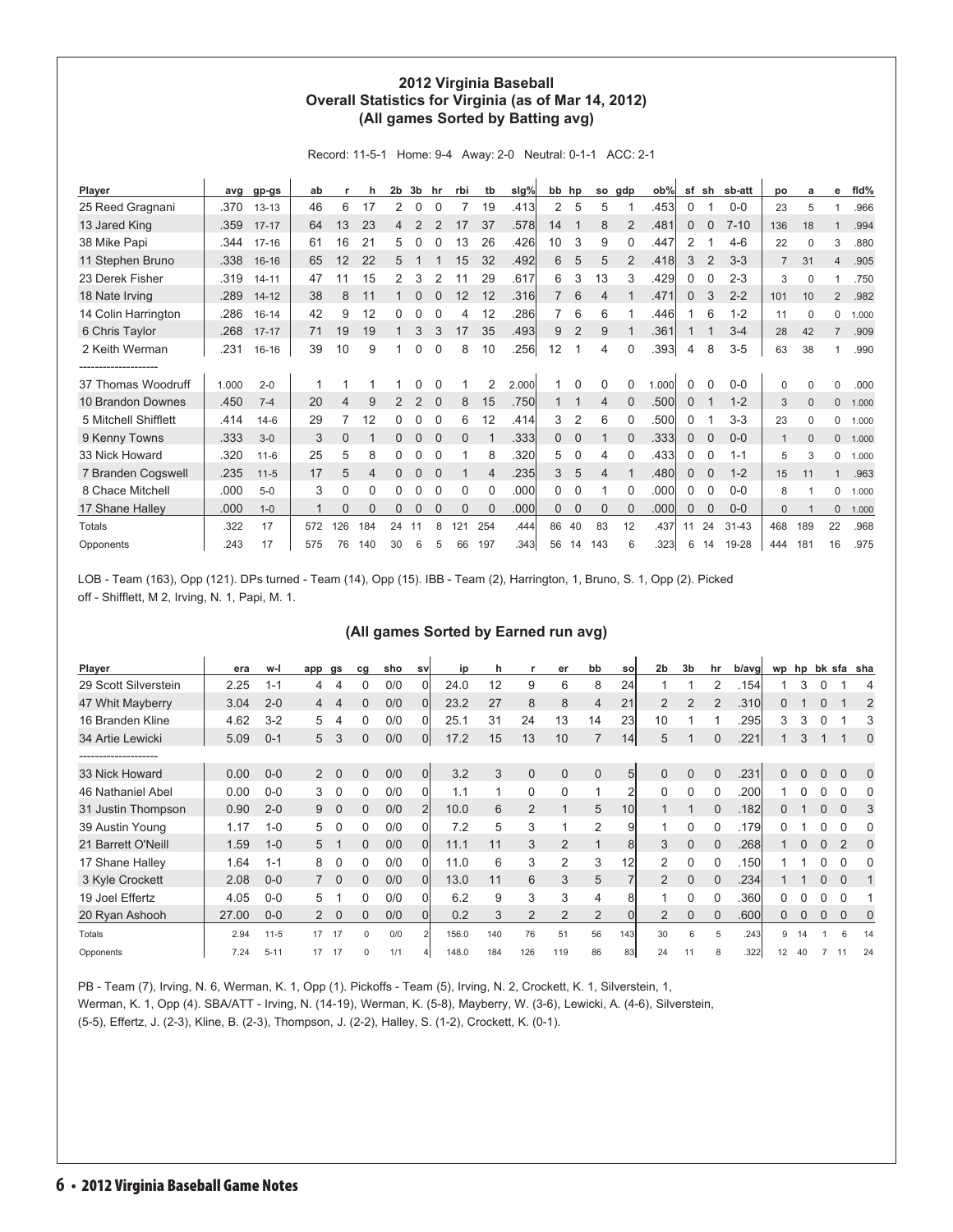#### **2012 Virginia Baseball Conference statistics for Virginia (as of Mar 13, 2012) (ACC games only Sorted by Batting avg)**

| Player               | avg  | gp-gs   | ab             |          |                | 2 <sub>b</sub> | 3 <sub>b</sub> | hr       | rbi      | tb             | slg% | bb hp          |          | so             | gdp      | ob%   | sf           | sh          | sb-att    | DO             | a        | е | fld%  |
|----------------------|------|---------|----------------|----------|----------------|----------------|----------------|----------|----------|----------------|------|----------------|----------|----------------|----------|-------|--------------|-------------|-----------|----------------|----------|---|-------|
| 18 Nate Irving       | .500 | $3 - 3$ | 12             |          | 6              | 0              |                |          | 4        | 6              | .500 | 0              |          |                |          | .538  | $\Omega$     | $\Omega$    | $2 - 2$   | 35             |          | 0 | 1.000 |
| 23 Derek Fisher      | .444 | $2 - 2$ | 9              | 4        | 4              |                |                |          |          |                | .778 | $\overline{2}$ | $\Omega$ |                |          | .545  | $\mathbf{0}$ | $\mathbf 0$ | $1 - 1$   | $\overline{2}$ | $\Omega$ |   | .667  |
| 5 Mitchell Shifflett | .400 | $3 - 2$ | 10             | 2        | 4              |                |                |          | 2        |                | .400 | 0              |          | 3              |          | .455  | $\Omega$     | 0           | $1 - 1$   | 6              | 0        | 0 | 1.000 |
| 11 Stephen Bruno     | .385 | $3 - 3$ | 13             | 0        | 5              | O              |                |          | 3        | 5              | .385 | 0              |          |                | $\Omega$ | .400  |              | $\Omega$    | $0 - 0$   | 1              | 5        |   | .857  |
| 38 Mike Papi         | .308 | $3-3$   | 13             | 2        | 4              |                |                |          |          | 5              | .385 |                | $\Omega$ | 3              | 0        | .3331 |              | $\Omega$    | $1 - 1$   | 3              | 0        | 2 | .600  |
| 14 Colin Harrington  | .286 | $2 - 2$ | $\overline{7}$ | $\Omega$ | $\mathfrak{p}$ | $\Omega$       | 0              | $\Omega$ | $\Omega$ | $\overline{2}$ | .286 |                |          | $\overline{2}$ | $\Omega$ | .444  | $\Omega$     |             | $1 - 1$   | $\overline{0}$ | $\Omega$ | 0 | .000  |
| 2 Keith Werman       | .167 | $3-3$   | 6              | 2        |                |                |                |          | 3        |                | .167 | 3              | $\Omega$ | $\Omega$       | $\Omega$ | .364  | 2            |             | $2 - 2$   | $\overline{7}$ | 4        | 0 | 1.000 |
| 13 Jared King        | .091 | $3-3$   | 11             |          |                | 0              | 0              | $\Omega$ | $\Omega$ |                | .091 | $\overline{4}$ | $\Omega$ | 3              | $\Omega$ | .333  | $\Omega$     | $\mathbf 0$ | $2 - 3$   | 19             | 5        | 0 | 1.000 |
| 6 Chris Taylor       | .091 | $3 - 3$ | 11             | 2        | 1              | $\Omega$       |                |          | 3        | 3              | .273 |                |          | 2              | $\Omega$ | .214  |              |             | $0-0$     | 6              | 6        |   | .923  |
|                      |      |         |                |          |                |                |                |          |          |                |      |                |          |                |          |       |              |             |           |                |          |   |       |
| 33 Nick Howard       | .500 | $1 - 1$ | 4              |          | 2              | ი              |                |          | 0        | $\overline{2}$ | .500 |                |          |                |          | .500  | 0            | $\Omega$    | $1 - 1$   | 0              | $\Omega$ | 0 | .000  |
| 25 Reed Gragnani     | .143 | $2 - 2$ |                | $\Omega$ |                | $\Omega$       | $\Omega$       | $\Omega$ | $\Omega$ |                | .143 | 0              | $\Omega$ | 2              | $\Omega$ | .1431 | $\Omega$     |             | $0 - 0$   | $\overline{2}$ | $\Omega$ | 0 | 1.000 |
| 7 Branden Cogswell   | .000 | $2 - 0$ |                |          | O              |                |                |          | $\Omega$ | $\Omega$       | .000 | 0              |          |                |          | .500  | $\Omega$     | $\Omega$    | $0-0$     |                | $\Omega$ | 0 | 1.000 |
| <b>Totals</b>        | .298 | 3       | 104            | 18       | 31             | 2              | 2              | $\Omega$ | 17       | 37             | .356 | 12             | 6        | 20             | 2        | .386  | 5            | 4           | $11 - 12$ | 87             | 25       | 5 | .957  |
| Opponents            | .239 | 3       | 109            | 18       | 26             | 6              | 2              |          | 17       | 42             | .385 | 10             | 4        | 35             | 0        | .317  | 3            | 2           | $10 - 12$ | 83             | 29       | 0 | 1.000 |

Record: 2-1 Home: 2-1 Away: 0-0 ACC: 2-1

LOB - Team (30), Opp (23). DPs turned - Team (0), Opp (2). IBB - Team (1), Harrington, 1, Opp (1).

#### **(ACC games only Sorted by Earned run avg)**

| Player               | era   | w-l     | app | gs          | cg       | sho | <b>SV</b> | ip   | n  |                | er       | bb             | sol           | 2 <sub>b</sub> | 3b             | hr       | b/avg |                |          |             |          | wp hp bk sfa sha |
|----------------------|-------|---------|-----|-------------|----------|-----|-----------|------|----|----------------|----------|----------------|---------------|----------------|----------------|----------|-------|----------------|----------|-------------|----------|------------------|
| 34 Artie Lewicki     | 0.00  | $0-0$   |     |             |          | 0/0 | 0         | 5.0  |    |                | 0        | $\Omega$       | 51            |                |                |          | .167  |                |          |             |          | O                |
| 17 Shane Halley      | 0.00  | $1 - 0$ | 2   | $\mathbf 0$ | 0        | 0/0 | 0l        | 3.2  | 3  | $\mathbf 0$    | $\Omega$ | $\Omega$       | 31            |                | 0              |          | .231  |                |          |             | $\Omega$ | $\Omega$         |
| 29 Scott Silverstein | 4.50  | $0 - 0$ |     |             |          | 0/0 | 0         | 6.0  | 3  | 3              | 3        | 2              | 9             |                |                |          | .158l | 0              |          |             |          | 2                |
| 47 Whit Mayberry     | 4.76  | $0 - 0$ |     |             | 0        | 0/0 | 0l        | 5.2  |    | 3              | 3        | $\overline{4}$ |               | $\overline{2}$ | $\mathfrak{p}$ |          | .304  | 0              |          | $\mathbf 0$ |          | $\Omega$         |
| 16 Branden Kline     | 18.00 | $0 - 1$ |     | $\Omega$    | 0        | 0/0 | 0         | 3.0  | 5  |                | 6        | 4              | $\frac{4}{3}$ | 2              |                |          | .357  |                |          |             |          | 0                |
| -------------------  |       |         |     |             |          |     |           |      |    |                |          |                |               |                |                |          |       |                |          |             |          |                  |
| 31 Justin Thompson   | 0.00  | $1 - 0$ | 3   | $\Omega$    | 0        | 0/0 |           | 2.2  |    | 0              |          | 0              | 51            |                |                |          | 111   | N              |          |             |          | $\Omega$         |
| 39 Austin Young      | 0.00  | $0 - 0$ |     | $\Omega$    | 0        | 0/0 | 01        | 0.1  |    | $\overline{2}$ | $\Omega$ | $\Omega$       | $\Omega$      | $\Omega$       | $\Omega$       | $\Omega$ | .333  | 0              | $\Omega$ | $\Omega$    | $\Omega$ | $\Omega$         |
| 3 Kyle Crockett      | 6.75  | $0-0$   | 2   | $\Omega$    | 0        | 0/0 |           | 2.2  |    | ◠              |          |                |               |                |                |          | .300  | 0              |          | 0           | 0        | 0                |
| Totals               | 4.34  | $2 - 1$ | 3   | 3           | $\Omega$ | 0/0 |           | 29.0 | 26 | 18             | 14       | 10             | 35            | 6              | 2              | 2        | .239  | $\mathfrak{p}$ | Δ        |             | 3        | $\overline{2}$   |
| Opponents            | 5.86  | $1 - 2$ | 3   | 3           | $\Omega$ | 0/0 |           | 27.2 | 31 | 18             | 18       | 12             | <b>20</b>     |                |                |          | .298  | 3              | 6        |             |          | 4                |

PB - Team (1), Irving, N. 1. Pickoffs - Team (1), Crockett, K. 1. SBA/ATT - Irving, N. (9-10), Lewicki, A. (3-3), Halley, S. (1-2), Kline, B. (2-2), Silverstein, (2-2), Mayberry, W. (2-2), Crockett, K. (0-1), Werman, K. (1-1).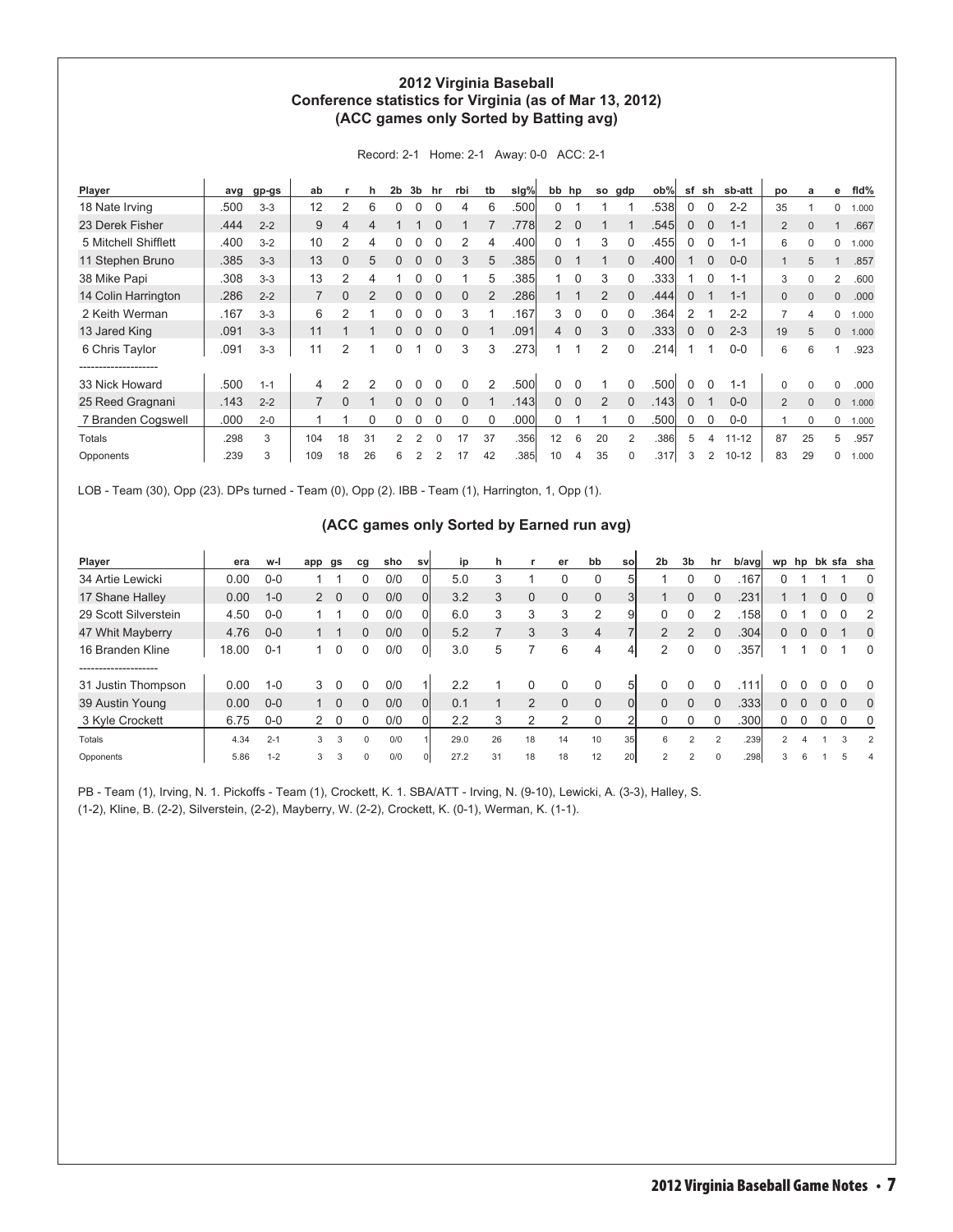#### **2012 Virginia Baseball Game Results for Virginia (as of Mar 14, 2012) (All games)**

| Date           | Opponent                  |    | Score    | <b>Inns</b> | Overall      | <b>ACC</b>  | <b>Pitcher of record</b> | <b>Attend</b>            | Time |
|----------------|---------------------------|----|----------|-------------|--------------|-------------|--------------------------|--------------------------|------|
| % Feb 17, 2012 | vs Boston College         |    | $3-5$    | 9           | $0 - 1 - 0$  | $0 - 0 - 0$ | Kline, B. $(L 0-1)$      | 564                      | 2:52 |
| % Feb 18, 2012 | at #35 Coastal Carolina   | W  | $9 - 3$  | 9           | $1 - 1 - 0$  | $0 - 0 - 0$ | Mayberry, W. (W 1-0)     | 1635                     | 3:25 |
| % Feb 18, 2012 | vs James Madison          | T. | $4 - 4$  | 8           | $1 - 1 - 1$  | $0 - 0 - 0$ | None                     | 752                      | 3:13 |
| Feb 22, 2012   | <b>WILLIAM &amp; MARY</b> | W  | $6-5$    | (11)        | $2 - 1 - 1$  | $0 - 0 - 0$ | Thompson, J. $(W 1-0)$   | 2598                     | 4:17 |
| Feb 24, 2012   | <b>MONMOUTH</b>           | W  | $18-4$   | 9           | $3 - 1 - 1$  | $0 - 0 - 0$ | Kline, B. (W 1-1)        | 2603                     | 3:21 |
| Feb 25, 2012   | <b>MONMOUTH</b>           | W  | $7 - 1$  | 9           | $4 - 1 - 1$  | $0 - 0 - 0$ | Silverstein, (W 1-0)     | 2736                     | 2:33 |
| Feb 26, 2012   | <b>MONMOUTH</b>           | W  | $13 - 1$ | 9           | $5 - 1 - 1$  | $0 - 0 - 0$ | Mayberry, W. $(W 2-0)$   | 2737                     | 3:08 |
| Feb 28, 2012   | <b>LIBERTY</b>            |    | $0 - 8$  | 9           | $5 - 2 - 1$  | $0 - 0 - 0$ | Lewicki, A. (L 0-1)      | 2490                     | 3:11 |
| Mar 03, 2012   | <b>SETON HALL-1</b>       | W  | $10 - 4$ | 9           | $6 - 2 - 1$  | $0 - 0 - 0$ | Kline, B. (W 2-1)        | $\overline{\phantom{a}}$ | 3:05 |
| Mar 03, 2012   | <b>WRIGHT STATE-2</b>     |    | $4 - 5$  | 9           | $6 - 3 - 1$  | $0 - 0 - 0$ | Halley, S. $(L 0-1)$     | 2798                     | 3:05 |
| Mar 04, 2012   | <b>SETON HALL</b>         | L. | $2 - 5$  | 9           | $6 - 4 - 1$  | $0 - 0 - 0$ | Silverstein, (L 1-1)     | 2778                     | 3:21 |
| Mar 06, 2012   | at James Madison          | W  | $14-6$   | 9           | $7 - 4 - 1$  | $0 - 0 - 0$ | Young, A. (W 1-0)        | 917                      | 3:20 |
| * Mar 09, 2012 | <b>VIRGINIA TECH</b>      | L. | $8 - 10$ | (11)        | $7 - 5 - 1$  | $0 - 1 - 0$ | Kline, B. (L 2-2)        | 2926                     | 4:36 |
| * Mar 10, 2012 | <b>VIRGINIA TECH</b>      | W  | $4 - 3$  | 9           | $8 - 5 - 1$  | $1 - 1 - 0$ | Halley, S. (W 1-1)       | 3458                     | 2:41 |
| * Mar 11, 2012 | <b>VIRGINIA TECH</b>      | W  | $6 - 5$  | 9           | $9 - 5 - 1$  | $2 - 1 - 0$ | Thompson, $J. (W 2-0)$   | 4066                     | 3:16 |
| Mar 13, 2012   | <b>MARIST</b>             | W  | $8-5$    | 9           | $10 - 5 - 1$ | $2 - 1 - 0$ | Kline, B. (W 3-2)        | 2530                     | 2:45 |
| Mar 14, 2012   | <b>MARIST</b>             | W  | $10 - 2$ | 9           | $11 - 5 - 1$ | $2 - 1 - 0$ | O'Neill, B. (W 1-0)      | 2561                     | 2:45 |

\* = Conference game

% = Caravelle Resort Tournament; Conway/Myrtle Beach, S.C.

() extra inning game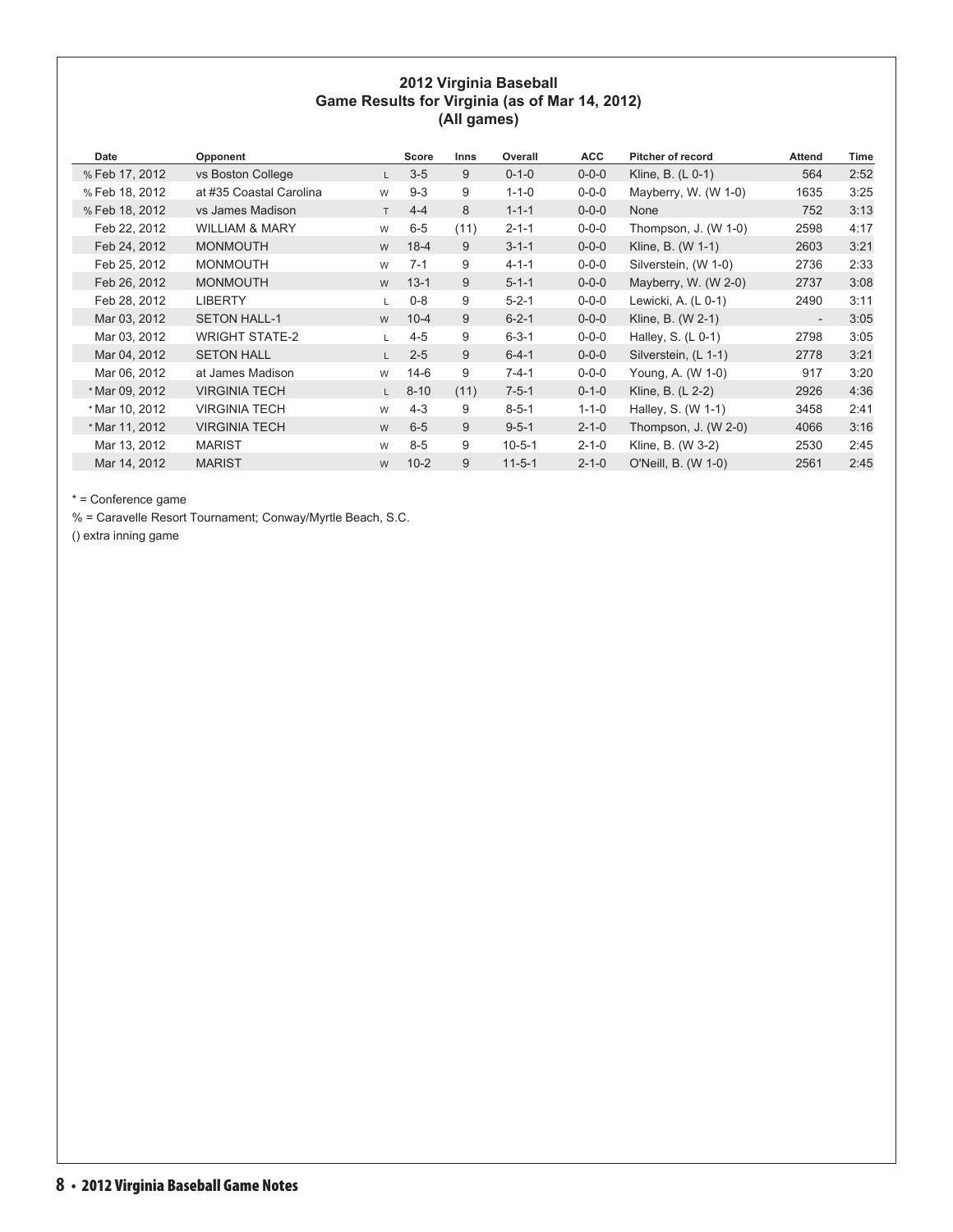| ݩݳݦݷݳݼݼݙݼݙݷݙݷݒݳݣݒݣݡݷݒ<br>ݻݞݴݼݼݼݑݦݙݼݙݼݦݩݬݘݙݷݤݼݼݙݒݴ<br>ݻݞݴݦݑݼݙݷݙݦݬݳݒݒݙݷݬݥݷݬݙݷݙݙݙݙݙݙ                                                                                                                                                                                                                                                                                                                     |                       |                    |               |                |          |                               |          |                                 |                     |           |               |                                                 |          |   |                                           |           |                |                  |               |                |           |                               |                      |                                   |                             |            |   |                                                 |   |                  |
|-------------------------------------------------------------------------------------------------------------------------------------------------------------------------------------------------------------------------------------------------------------------------------------------------------------------------------------------------------------------------------------------------------|-----------------------|--------------------|---------------|----------------|----------|-------------------------------|----------|---------------------------------|---------------------|-----------|---------------|-------------------------------------------------|----------|---|-------------------------------------------|-----------|----------------|------------------|---------------|----------------|-----------|-------------------------------|----------------------|-----------------------------------|-----------------------------|------------|---|-------------------------------------------------|---|------------------|
|                                                                                                                                                                                                                                                                                                                                                                                                       |                       |                    |               |                |          |                               |          |                                 |                     |           |               |                                                 |          |   |                                           |           |                |                  |               |                |           |                               |                      |                                   |                             |            |   |                                                 |   |                  |
|                                                                                                                                                                                                                                                                                                                                                                                                       |                       |                    |               |                |          |                               |          |                                 |                     |           |               |                                                 |          |   |                                           |           |                |                  |               |                |           |                               |                      |                                   |                             |            |   |                                                 |   |                  |
| $\begin{picture}(130,10) \put(0,0){\line(1,0){155}} \put(15,0){\line(1,0){155}} \put(15,0){\line(1,0){155}} \put(15,0){\line(1,0){155}} \put(15,0){\line(1,0){155}} \put(15,0){\line(1,0){155}} \put(15,0){\line(1,0){155}} \put(15,0){\line(1,0){155}} \put(15,0){\line(1,0){155}} \put(15,0){\line(1,0){155}} \put(15,0){\line(1,0){155}}$                                                          |                       |                    |               |                |          |                               |          |                                 |                     |           |               |                                                 |          |   |                                           |           |                |                  |               |                |           |                               |                      |                                   |                             |            |   |                                                 |   |                  |
| キ だいやいのかようしょうのかもののかようしゃ こうしょうしょうしょうしょうしょうしょうしょうしょう こうしょうこうしょう こうしゅうしょう こうしゅうしょう こうしゅうしょう                                                                                                                                                                                                                                                                                                              |                       |                    |               |                |          |                               |          |                                 |                     |           |               |                                                 |          |   |                                           |           |                |                  |               |                |           |                               |                      |                                   |                             |            |   |                                                 |   |                  |
|                                                                                                                                                                                                                                                                                                                                                                                                       |                       |                    |               |                |          |                               |          |                                 |                     |           |               |                                                 |          |   |                                           |           |                |                  |               |                |           |                               |                      |                                   |                             |            |   |                                                 |   |                  |
|                                                                                                                                                                                                                                                                                                                                                                                                       |                       |                    |               |                |          |                               |          |                                 |                     |           |               |                                                 |          |   |                                           |           |                |                  |               |                |           |                               |                      |                                   |                             |            |   |                                                 |   |                  |
|                                                                                                                                                                                                                                                                                                                                                                                                       |                       |                    |               |                |          |                               |          |                                 |                     |           |               |                                                 |          |   |                                           |           |                |                  |               |                |           |                               |                      |                                   |                             |            |   |                                                 |   |                  |
| $\frac{1}{\sqrt{2}}\left[\begin{array}{c c} \frac{1}{\sqrt{2}} & \frac{1}{\sqrt{2}} & \frac{1}{\sqrt{2}} \\ \frac{1}{\sqrt{2}} & \frac{1}{\sqrt{2}} & \frac{1}{\sqrt{2}} \\ \frac{1}{\sqrt{2}} & \frac{1}{\sqrt{2}} & \frac{1}{\sqrt{2}} \end{array}\right]$                                                                                                                                          |                       |                    |               |                |          |                               |          |                                 |                     |           |               |                                                 |          |   |                                           |           |                |                  |               |                |           |                               |                      |                                   |                             |            |   |                                                 |   |                  |
| $\begin{array}{l} \mathbb{E}[\mathbf{z}^{0}_{1}]=\mathbb{E}[\mathbf{z}^{0}_{1}=\mathbf{z}^{0}_{1}=\mathbf{z}^{0}_{1}=\mathbf{z}^{0}_{1}=\mathbf{z}^{0}_{1}=\mathbf{z}^{0}_{1}=\mathbf{z}^{0}_{1}=\mathbf{z}^{0}_{1}=\mathbf{z}^{0}_{1}=\mathbf{z}^{0}_{1}=\mathbf{z}^{0}_{1}=\mathbf{z}^{0}_{1}=\mathbf{z}^{0}_{1}=\mathbf{z}^{0}_{1}=\mathbf{z}^{0}_{1}=\mathbf{z}^{0}_{1}=\mathbf{z}^{0}_{1}=\math$ |                       |                    |               |                |          |                               |          |                                 |                     |           |               |                                                 |          |   |                                           |           |                |                  |               |                |           |                               |                      |                                   |                             |            |   |                                                 |   |                  |
| # מקרים משפט הלקלים לאורים<br>אלקס וסטיקים לקלים ולאורים<br>משפט וסטיקים ולאורים ולאורים<br>הרה המססס ססרים הרא                                                                                                                                                                                                                                                                                       |                       |                    |               |                |          |                               |          |                                 |                     |           |               |                                                 |          |   |                                           |           |                |                  |               |                |           |                               |                      |                                   |                             |            |   |                                                 |   |                  |
| Downes.                                                                                                                                                                                                                                                                                                                                                                                               |                       | $0 - 0 - 0$        | $\vdots$      |                |          | 22247<br>222377<br>22377      |          |                                 | $3 - 0 - 2 - 0$     |           | $-1-24$       | İ                                               | $\vdots$ | Î | $\vdots$                                  |           |                |                  |               |                |           |                               |                      |                                   |                             |            |   |                                                 |   |                  |
| Cogswell, B                                                                                                                                                                                                                                                                                                                                                                                           |                       | 1-0-0-0<br>2-0-0-0 |               |                |          | 0-1-0-1<br>3-2-2-0<br>1-0-1-0 |          | $\vdots$                        | 3-0-1-0<br>3-0-0-0  |           |               | $0 - 1 - 0 - 0$                                 |          |   | $1-0-0$<br>$2-1-0-0$<br>$1-0-0$<br>$1+37$ | Woodruff, |                |                  |               |                | Î         | $-0.11$                       |                      | $\vdots$                          | İ                           | $\vdots$   | İ |                                                 | Î | $-0-1-1$         |
| 3nuno <sub>,</sub> S                                                                                                                                                                                                                                                                                                                                                                                  |                       |                    |               |                |          |                               |          |                                 |                     |           |               |                                                 |          |   |                                           | Werman,K  |                |                  |               |                |           |                               |                      |                                   |                             |            |   |                                                 |   |                  |
| Date                                                                                                                                                                                                                                                                                                                                                                                                  |                       |                    |               |                |          |                               |          | RREREREWENNESSE<br>PRASSSSSESSE |                     |           |               |                                                 |          |   |                                           | Date      |                | Feb 18<br>Feb 18 |               |                |           | 232888383<br>おようのは<br>このでするです |                      |                                   |                             | Mar<br>Mar |   | Mar <sup>-</sup>                                |   |                  |
|                                                                                                                                                                                                                                                                                                                                                                                                       |                       |                    |               |                |          |                               |          |                                 |                     |           |               |                                                 |          |   |                                           |           |                |                  |               |                |           |                               |                      |                                   |                             |            |   |                                                 |   |                  |
| pponent                                                                                                                                                                                                                                                                                                                                                                                               | <b>Boston College</b> | Coastal Carolina   | lames Madison | Villiam & Mary | Aonmouth | Monmouth                      | Monmouth | Liberty<br>Seton Hall           | <b>Nright State</b> | Seton Hal | James Madison | Virginia Tech<br>Virginia Tech<br>Virginia Tech |          |   | Vlarist                                   | Opponent  | Boston College | Coastal Carolina | James Madison | William & Mary | Vlonmouth | Vlonmouth                     | Vlonmouth<br>Liberty | <b>Nright State</b><br>Seton Hall | James Madisor<br>Seton Hall |            |   | Virginia Tech<br>Virginia Tech<br>Virginia Tech |   | Aarist<br>Aarist |
|                                                                                                                                                                                                                                                                                                                                                                                                       |                       |                    |               |                |          |                               |          |                                 |                     |           |               |                                                 |          |   |                                           |           |                |                  |               |                |           |                               |                      |                                   |                             |            |   |                                                 |   |                  |

**(All games)**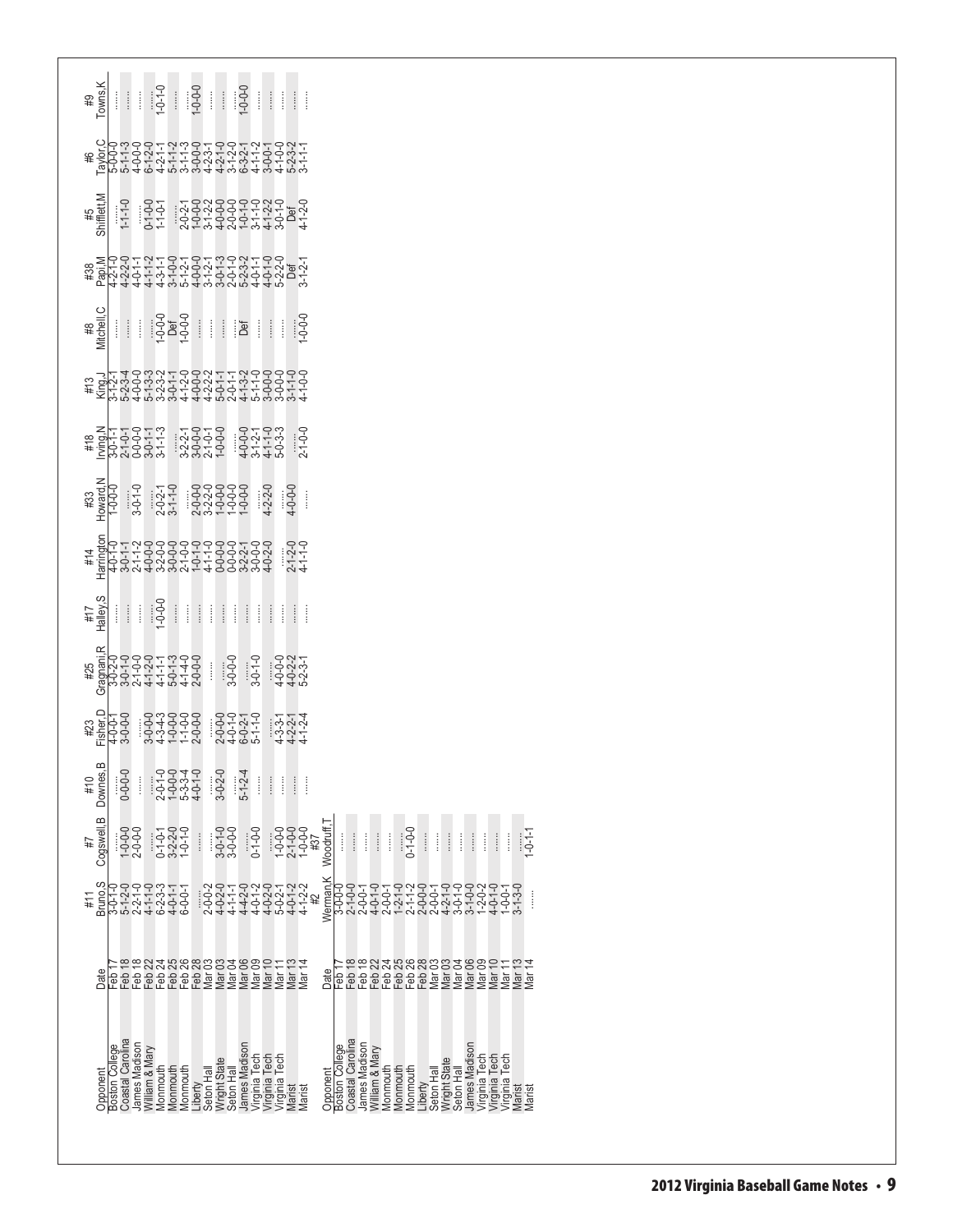|                                                             |                                    | Sb-Att             |                  |                               |                    |                                                          |           | 4 12 4 8 2 2 3 4 3 4 7<br>4 12 4 8 2 2 4 9 5 2 4<br>4 12 4 8 2 4 9 8 2 4 |             |                    |                                                                              |        |       |                  | 02201200<br>01201100                          |                             |         |                                        |                                      |           |                      |                  | $s$ ន្ទដន្ទ្រង                            | ೲೲೲೱೲೲೲೲ                                                                        |        |                                       |                   |                                    |                 |                          |                   |           |
|-------------------------------------------------------------|------------------------------------|--------------------|------------------|-------------------------------|--------------------|----------------------------------------------------------|-----------|--------------------------------------------------------------------------|-------------|--------------------|------------------------------------------------------------------------------|--------|-------|------------------|-----------------------------------------------|-----------------------------|---------|----------------------------------------|--------------------------------------|-----------|----------------------|------------------|-------------------------------------------|---------------------------------------------------------------------------------|--------|---------------------------------------|-------------------|------------------------------------|-----------------|--------------------------|-------------------|-----------|
|                                                             |                                    | င္တ                |                  |                               |                    |                                                          |           | 329824254                                                                |             |                    | ⊲ ∞                                                                          |        |       | 4                | $4 -$                                         | ↴                           |         |                                        |                                      |           |                      |                  | $B \sim 285$                              | $-50 - 844 - 9$                                                                 |        |                                       |                   |                                    |                 |                          |                   |           |
|                                                             |                                    | 흽                  |                  |                               |                    |                                                          |           | てるはる6262                                                                 |             |                    |                                                                              |        |       |                  | -aaoono-                                      |                             |         |                                        |                                      |           |                      |                  | <b>띥</b> 능쑪승는                             | $\circ$ $\circ$ $\sim$ $\sim$ $\circ$ $\circ$ $\circ$ $\sim$                    |        |                                       |                   |                                    |                 |                          |                   |           |
|                                                             |                                    | æ                  |                  |                               |                    |                                                          |           | 232867282                                                                |             |                    |                                                                              |        |       |                  | $\cdot$ ∞ $\circ$ ∞ $\circ$ ∞                 |                             |         |                                        |                                      |           |                      |                  | $E = 887$                                 | $\circ$ $\circ$ $\approx$ $\sim$ $\sim$ $\sim$ $\sim$                           |        |                                       |                   |                                    |                 |                          |                   |           |
|                                                             |                                    | 霞                  |                  |                               |                    |                                                          |           | <b>600カイカカカファ</b>                                                        |             |                    |                                                                              |        |       |                  | $\infty$ is $\sim$ $\sim$ $\sim$ $\sim$       |                             |         |                                        |                                      | ᆍ         |                      |                  | 885.6<br>885                              | $\omega$ $\sim$ $\Omega$ $\approx$ $\sim$ $\omega$ $\approx$ $\omega$ $\approx$ |        |                                       |                   |                                    |                 |                          |                   |           |
|                                                             |                                    | 푼                  |                  |                               |                    |                                                          |           | 40400000<br>N 4 0 N M 0 <del>-</del> 0 W                                 |             |                    |                                                                              |        |       |                  | 0000000-<br>0N000000                          |                             |         |                                        |                                      | ≞         |                      |                  | 38532<br>28532                            | 377277999999                                                                    |        |                                       |                   |                                    |                 |                          |                   |           |
|                                                             |                                    | CAREER<br>æ,<br>28 |                  |                               |                    |                                                          |           | 1856911313                                                               |             |                    |                                                                              |        |       |                  | $\cap \cap \cup \cap \cap \cap \cap$          |                             |         |                                        | CAREER                               | တိ        |                      |                  | $\frac{2}{10}$                            | 00N00-000                                                                       |        |                                       |                   |                                    |                 |                          |                   |           |
|                                                             |                                    | ᆍ                  |                  |                               |                    |                                                          |           | rg2@tt824                                                                |             |                    |                                                                              |        |       |                  | $ \omega$ $\simeq$ $ \infty$ $ \infty$        |                             |         |                                        |                                      | Sho       |                      |                  |                                           | 000000000                                                                       |        |                                       |                   |                                    |                 |                          |                   |           |
|                                                             |                                    |                    |                  |                               |                    |                                                          |           | $\propto$ $4866228$                                                      |             |                    |                                                                              |        |       |                  | 480nn00                                       |                             |         |                                        |                                      | ပ္ပ       |                      |                  | 000C                                      | 000000000                                                                       |        |                                       |                   |                                    |                 |                          |                   |           |
|                                                             |                                    |                    |                  |                               |                    |                                                          |           | 288258248922                                                             |             |                    |                                                                              |        |       |                  | 263273                                        |                             |         |                                        |                                      | အ         |                      |                  | n S S w                                   | 0000-                                                                           |        |                                       |                   |                                    |                 |                          |                   |           |
|                                                             | ACC: 2-1                           |                    |                  | 92-66<br>101-82<br>17-16      | 59-47<br>14-11     | $14 - 12$                                                | 44-27     | 114-98                                                                   |             |                    | $\frac{2-0}{7-4}$                                                            |        |       |                  | $65-11$<br>3-0<br>11-5<br>11-5<br>5-0<br>57-0 |                             |         |                                        |                                      |           |                      |                  | <mark>유</mark> 은성없는                       | $a$ ພ $2\alpha$ ພັນຊິມ                                                          |        |                                       |                   |                                    |                 |                          |                   |           |
|                                                             |                                    | <b>G-GS</b>        |                  |                               |                    |                                                          |           |                                                                          | $172 - 138$ |                    |                                                                              |        |       |                  |                                               |                             |         |                                        |                                      | ₹         |                      |                  | 2242<br>2242                              | 998776899                                                                       |        |                                       |                   |                                    |                 |                          |                   |           |
| ual Season/Career Summary for Virginia (as of Mar 14, 2012) | Home: 9-4 Away: 2-0 Neutral: 0-1-1 |                    |                  |                               |                    |                                                          |           | $\sum_{i=1}^{n} a_i$ a dia dia dia $a_i$                                 |             |                    |                                                                              |        |       |                  | <u>ទី៥ដំបូងខ្លួងទី21</u>                      |                             |         |                                        |                                      | ERA       |                      |                  | 88050<br>28050                            | oowo-ww47                                                                       |        |                                       |                   |                                    |                 |                          |                   |           |
| (All games Sorted by Batting avg)                           |                                    | Sb-At              |                  | 00033210 7 4 3 2 2 1          |                    |                                                          |           |                                                                          |             |                    |                                                                              |        |       |                  | 82~85±288<br>82~87                            |                             |         | 3143<br>19-28                          | (All games Sorted by Earned run avg) |           |                      |                  | $9xzz_4$                                  | <u>៲៰៷៹៰៰៷៷៲</u> ៷៙៰                                                            |        |                                       |                   |                                    |                 |                          | $\frac{4}{3}$     |           |
| 2012 Virginia Baseball                                      |                                    | င္တ                |                  |                               |                    |                                                          |           |                                                                          |             |                    |                                                                              |        |       |                  | $040 - 44 - 0$                                |                             |         | 82<br>83                               |                                      |           |                      |                  | $\frac{1}{2}$ $\frac{1}{2}$ $\frac{1}{2}$ | $0 - 5 - 5 - 5$                                                                 |        |                                       |                   |                                    |                 |                          | ၂၀ အ              |           |
|                                                             |                                    | Hbp                |                  |                               |                    |                                                          |           | $5 - 70000000$                                                           |             |                    |                                                                              |        |       |                  |                                               |                             |         | $0 - 0$ $0 - 0$ $0 - 0$                |                                      | 띥         |                      |                  | $\circ$ $\circ$ $\circ$ $\circ$           | $\frac{1}{2}$                                                                   |        |                                       |                   |                                    |                 |                          |                   |           |
|                                                             |                                    | 88                 |                  |                               |                    |                                                          |           | いはいてのファのひ                                                                |             |                    |                                                                              |        |       |                  |                                               |                             |         | ၣႍႍၛၟၣၣၯၯၣၯ                            |                                      |           |                      |                  | $\mathbf{R}$ တြက $\mathcal{L}$ ည်         | oonmmmomn <mark>kg</mark>                                                       |        |                                       |                   |                                    |                 |                          |                   |           |
|                                                             |                                    | 蓖                  |                  |                               |                    |                                                          |           | 125147∞                                                                  |             |                    |                                                                              |        |       |                  |                                               |                             |         | $8800 - 0000$                          |                                      |           |                      |                  | ∓☆☆☆☆                                     | $m - \infty$ $n \infty$ $\infty$ $\infty$                                       |        |                                       |                   |                                    |                 |                          | <u>484</u>        |           |
|                                                             | ord: 11-5-1                        | 또<br>នី<br>3B      |                  |                               |                    |                                                          |           | ono-noomo<br>ono-moomo                                                   |             |                    |                                                                              |        |       |                  |                                               |                             |         | 000000000<br>onoooooo <mark>r</mark> o | SON                                  | 으         |                      |                  | 0 2 3 4<br>2 3 5 7 2<br>0 3 5 7 2         | singuingus                                                                      |        |                                       |                   |                                    |                 |                          | 156.0<br>148.0    |           |
| Individ                                                     | Rec                                | <u>ଅ</u><br>ଅ      |                  |                               |                    |                                                          |           | 245521011                                                                |             |                    |                                                                              |        |       |                  | <u>LUOOOOOO</u>                               |                             |         | $\frac{1}{24}$                         | <b>SEA</b>                           | ္တ        |                      |                  |                                           |                                                                                 | $\sim$ |                                       |                   |                                    |                 |                          |                   |           |
|                                                             |                                    |                    |                  |                               |                    |                                                          |           | <b>22251529</b>                                                          |             |                    |                                                                              |        |       |                  |                                               |                             |         | <u>lad</u><br>24                       |                                      | Sho       |                      |                  | <b>POOC</b>                               | 000000000                                                                       |        |                                       |                   |                                    |                 |                          |                   |           |
|                                                             |                                    | ≃                  |                  |                               |                    |                                                          |           | <b>てはおけりのかり</b>                                                          |             |                    |                                                                              |        |       |                  | onnoo                                         |                             |         | 26                                     |                                      | ပ္ပ       |                      |                  | <b>POOC</b>                               | <u>oooooooooo</u> o                                                             |        |                                       |                   |                                    |                 |                          |                   |           |
|                                                             |                                    | ੩                  |                  |                               |                    |                                                          |           | 486648478                                                                |             |                    |                                                                              |        |       |                  | aganton                                       |                             |         | 575<br>575                             |                                      | <u>င်</u> |                      |                  | 4 ო<br>455                                | --------<br>239558752                                                           |        |                                       |                   |                                    |                 | $\circ$                  |                   | 17        |
|                                                             |                                    | <b>G-S</b>         | $13 - 13$        | $17 - 16$                     | 16-16<br>$14 - 11$ | $14 - 12$                                                | $16 - 14$ | $17 - 17$                                                                | $16 - 16$   |                    | $\frac{2}{7}$                                                                | $14-6$ | $3-0$ | $\frac{6}{11-5}$ |                                               | $-6 - 0$                    | $17-17$ | $17 - 17$                              |                                      | App       |                      |                  |                                           |                                                                                 |        |                                       |                   |                                    |                 |                          |                   |           |
|                                                             |                                    |                    |                  |                               |                    |                                                          |           |                                                                          |             |                    |                                                                              |        |       |                  |                                               |                             |         | 843388888883                           |                                      | i<br>N    | Ξ                    |                  | ついし<br>ひとり                                | <b>888997</b>                                                                   |        |                                       |                   |                                    | 9-0<br>0-0      | O-0                      | 1-5<br>1-5<br>1-5 |           |
|                                                             |                                    | Avg                |                  |                               |                    |                                                          |           | n 1934 2002 2003 2012<br>2004 2005 2008 2012                             |             | 000                |                                                                              |        |       |                  |                                               |                             |         |                                        |                                      | ERA       |                      |                  | sa<br>Raga<br>Raga                        | 880<br>0.00                                                                     |        | 1.17                                  | $1.59$<br>$1.64$  | 2.08                               | 4.05            | 27.00                    | 33<br>234         |           |
|                                                             |                                    | Player             | 25 Reed Gragnani | 13 Jared King<br>38 Mike Papi | 11 Stephen Bruno   | 23 Derek Fisher<br>18 Nate Irving<br>14 Colin Harrington |           | 6 Chris Taylor<br>2 Keith Werman                                         |             | 37 Thomas Woodruff | 10 Brandon Downes<br>5 Mitchell Shifflett<br>9 Kenny Towns<br>33 Nick Howard |        |       |                  | 7 Branden Cogswel<br><b>Chace Mitchel</b>     | 17 Shane Halley<br>$\infty$ | Totals  | Opponents                              |                                      | Player    | 29 Scott Silverstein | 47 Whit Mayberry | 16 Branden Kline<br>34 Artie Lewicki      | 33 Nick Howard<br>46 Nathaniel Abel                                             |        | 31 Justin Thompson<br>39 Austin Young | 21 Barrett O'Neil | 17 Shane Halley<br>3 Kyle Crockett | 19 Joel Effertz | 20 Ryan Ashooh<br>Totals |                   | Opponents |
| 10 · 2012 Virginia Baseball Game Notes                      |                                    |                    |                  |                               |                    |                                                          |           |                                                                          |             |                    |                                                                              |        |       |                  |                                               |                             |         |                                        |                                      |           |                      |                  |                                           |                                                                                 |        |                                       |                   |                                    |                 |                          |                   |           |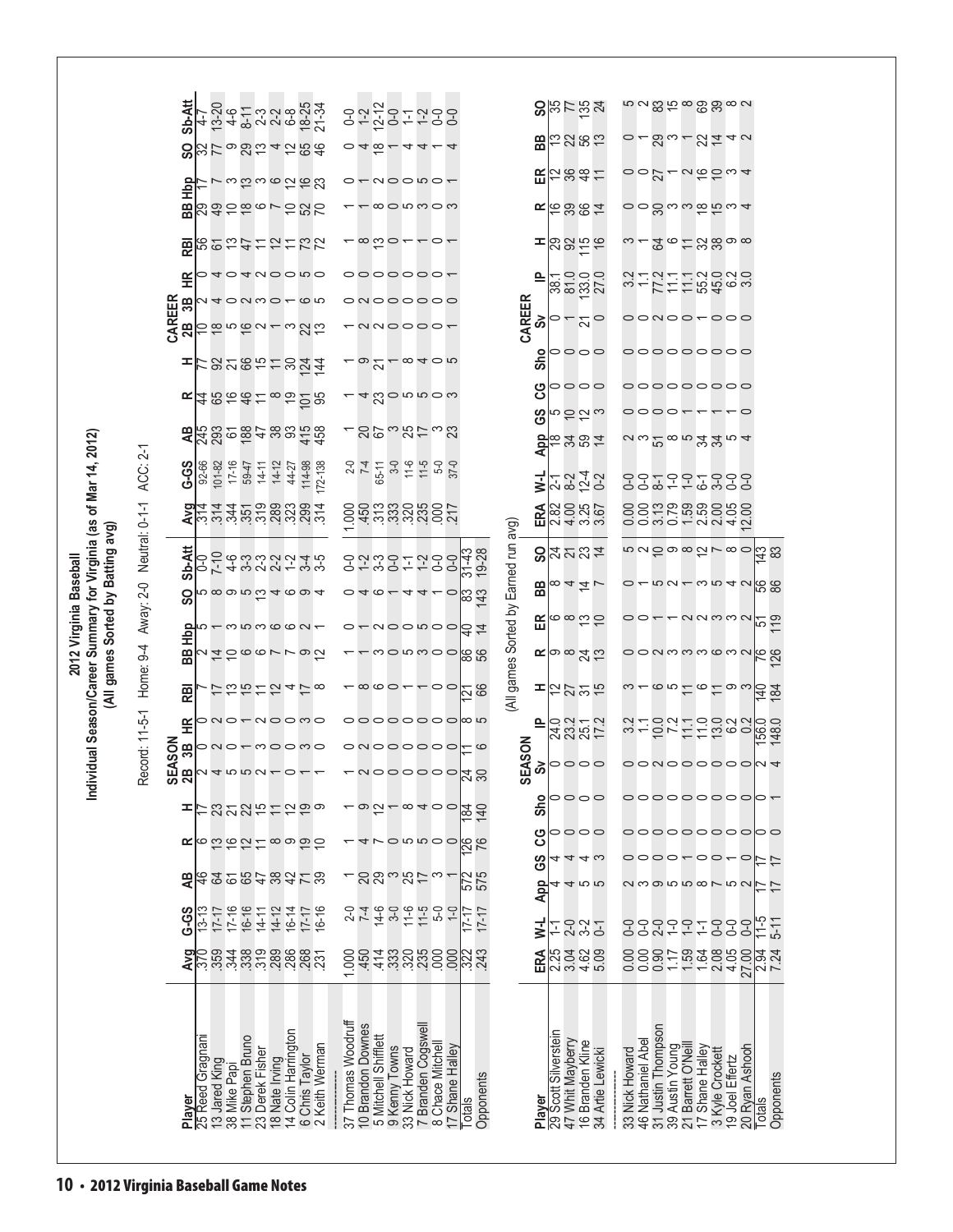**2011**

#### **2 KeithWerman • INF/C**

• Has started 16 games this season, 11 times at second base and five at catcher

• Received day off Wednesday vs. Marist; had played in 95-straight games, dating to May 21, 2010, at Miami • Second on team with 12 walks

• Ranks second nationally in sac flies (4) and fourth in sac bunts (7)

• Despite .231 batting average, still owns .393 on base percentage

• Recorded his first hit of the season against William and Mary (2/22)

• Hit a sac fly to drive in a run and recorded two walks en route to a 4-4 tie with James Madison (2/18)

• Went 2-for-5, with three runs scored and three RBI in series sweep of Monmouth (2/24-26)

• Registed one hit, two RBI, one walk and one run in final game against Monmouth (2/26)

• Went 3-for-3 with sac bunt against Marist (3/13)

#### **Season Highs**

| AB         |                     | 2x, last vs. Wright State (3/3)   |
|------------|---------------------|-----------------------------------|
| R          |                     | 2x, last vs. Wright State (3/3)   |
| Н          |                     | Marist (3/13)                     |
| BB         |                     | 2x, last at James Madison (3/6)   |
| <b>RBI</b> |                     | Monmouth (2/26)                   |
| SΒ         |                     | 3x, last vs. Virginia Tech (3/10) |
|            | <b>CAREER HIGHS</b> |                                   |

| AB              | at NC State (4/3/10)              |
|-----------------|-----------------------------------|
| R               | 2x, last at Georgia Tech (4/9/11) |
| Н               | 3x, last at Duke (4/30/10)        |
| ВB              | Rider (3/4/11)                    |
| <b>RBI</b>      | 2x, last at Georgia Tech (4/9/11) |
| $\overline{SB}$ | Radford (4/7/10)                  |

#### **3 Kyle crockett• LHP**

• Leads UVa relievers with 13.0 innings

• Top lefty option out of bullpen

• Held BC scoreless for five innings in his first appearance of the season (2/17)

• Did not allow an earned run in 2.1 innings out of the bullpen against Liberty (2/28; 2.1 IP, 4H, 2R, 0ER, 0BB, 0K) • Pitched twice in Virginia Tech series (Friday/Sunday)

#### **Season Highs**

| IP        | 5.0 | vs. Boston College (2/17)            |
|-----------|-----|--------------------------------------|
|           |     | Liberty (2/28)                       |
|           |     | 2x, last vs. Virginia Tech (3/11)    |
| ER        |     | Virginia Tech (3/11)                 |
| <b>BB</b> |     | 2x, last vs. William and Mary (2/22) |
|           |     | vs. Boston College (2/17)            |

#### **Career Highs**

| IP | 5.0 | vs. Boston College (2/17/12)            |
|----|-----|-----------------------------------------|
| Н  |     | Liberty (2/28/12)                       |
| R  |     | at Clemson (3/12/11)                    |
| FR |     | 3x, last vs. Virginia Tech (3/11/12)    |
| BB |     | 2x, last vs. William and Mary (2/22/12) |
|    | n   | vs. William and Mary (3/1/11)           |

| 2012        |                         |                  |                |                |   |                          |                         |                  |
|-------------|-------------------------|------------------|----------------|----------------|---|--------------------------|-------------------------|------------------|
| <b>Date</b> | <b>Opponent</b>         | GS IP            |                |                |   |                          |                         | H R ER BB SO DEC |
|             | 2/17 vs. Boston College | $5.0$ 2 0        |                |                | 0 | $\overline{\phantom{a}}$ | $\overline{\mathbf{3}}$ |                  |
|             | 2/22 William and Mary   | 1.0              | $\overline{1}$ | $\overline{1}$ | 0 | $\mathcal{I}$            |                         |                  |
| 2/28        | Liberty                 | $2.1 \, 4 \, 2$  |                |                | 0 | 0                        | 0                       |                  |
| 3/3         | Seton Hall              | 1.0              | 0              | 0              | 0 |                          | 1                       |                  |
| 3/4         | Seton Hall              | 1.0              |                | $\overline{1}$ | 1 | 0                        | 0                       |                  |
| 3/9         | Virginia Tech           | 1.1              | 0              | 0              | 0 | 0                        | 1                       |                  |
| 3/11        | Virginia Tech           | 1.1 <sup>3</sup> |                | 2 <sub>2</sub> |   | O                        |                         |                  |
|             |                         |                  |                |                |   |                          |                         |                  |

| Date | <b>Opponent</b>         |   | GS IP | н              | R |   |   |                | ER BB SO DEC |
|------|-------------------------|---|-------|----------------|---|---|---|----------------|--------------|
| 2/20 | vs. Arkansas State      |   | 1.0   | 0              | 0 | 0 | 0 | 0              |              |
| 2/26 | East Carolina           |   | 0.1   | 0              | 0 | 0 | 0 | 0              |              |
| 3/1  | <b>William and Mary</b> | ⋇ | 4.0   | 2              | 0 | 0 | 1 | 6              | W            |
| 3/5  | Rider                   |   | 0.1   | 0              | 0 | 0 | 1 | 0              |              |
| 3/12 | at Clemson              |   | 0.1   | 1              | 3 | 2 | 1 | 1              |              |
| 3/13 | at Clemson              |   | 1.0   | 1              | 1 | 0 | 0 | 2              |              |
| 3/16 | James Madison           |   | 0.1   | 1              | 0 | 0 | 0 | 0              |              |
| 3/19 | <b>Florida State</b>    |   | 1.1   | 0              | 0 | 0 | 0 | 3              |              |
| 3/22 | Towson                  |   | 3.0   | $\mathfrak z$  | 0 | 0 | 0 | 4              |              |
| 3/26 | Maryland-1              |   | 0.2   | 0              | 0 | 0 | 0 | 1              | W            |
| 4/3  | at Virginia Tech        |   | 2.1   | $\overline{2}$ | 0 | 0 | 0 | 1              |              |
| 4/5  | Radford                 |   | 1.0   | 1              | 0 | 0 | 0 | 1              |              |
| 4/9  | at Georgia Tech         |   | 0.1   | 2              | 0 | 0 | 1 | 1              |              |
| 4/10 | at Georgia Tech         |   | 1.0   | 2              | 1 | 1 | 1 | 0              |              |
| 4/13 | Coastal Carolina        |   | 0.2   | 0              | 0 | 0 | 0 | 0              |              |
| 4/20 | Richmond                |   | 1.0   | 1              | 0 | 0 | 0 | 0              |              |
| 4/24 | <b>NC State</b>         |   | 2.1   | 3              | 0 | 0 | 0 | $\overline{2}$ | W            |
| 4/30 | at Boston College       |   | 2.0   | 0              | 0 | 0 | 1 | 3              |              |
| 5/14 | Miami                   |   | 0.0   | 0              | 0 | 0 | 1 | 0              |              |
| 5/15 | Miami                   |   | 0.1   | 0              | 0 | 0 | 0 | 1              |              |
| 5/19 | at North Carolina       |   | 0.2   | $\overline{2}$ | 2 | 2 | 1 | 0              |              |
| 5/21 | at North Carolina       |   | 1.0   | 2              | 0 | 0 | 0 | 0              |              |
|      |                         |   |       |                |   |   |   |                |              |

#### **5 MitchellShifflett• OF**

• Has appeared in 14 games, with six starts in CF

• Fastest player on the team (3-for-3 in SB attempts; 12-for-12 career)

• Scored the game-winning run in the 11th inning against William and Mary (2/22)

• Recorded a walk, an RBI and a run in first win over Monmouth (2/24)

• Went 2-for-2 with an RBI in final game against Monmouth (2/26)

• Was 2-for-3 with two RBI in first start of year vs. Seton Hall (3/3)

• Went 4-for-10, scored twice in Virginia Tech series

#### **season Highs**

| AB         |                     | 3x, last vs. Marist (3/14)            |
|------------|---------------------|---------------------------------------|
| R          |                     | 6x, last vs. Virginia Tech (3/10)     |
| Н          | 2                   | 4x, last vs. Marist (3/14)            |
| BB         |                     | 2x, last vs. Liberty (2/28)           |
| <b>RBI</b> | 2                   | Seton Hall (3/3)                      |
| <b>SB</b>  | 1                   | 3x, last vs. Virginia Tech (3/10)     |
|            | <b>CAREER HIGHS</b> |                                       |
| AB         | 4                   | 4x, last vs. Virginia Tech (3/10/12)  |
| R          | 2                   | NC State (4/24/11)                    |
| Н          | 2                   | 5x, last vs. Marist (3/14/12)         |
| <b>BB</b>  | 1                   | 8x, last vs. Liberty (2/28/12)        |
| <b>RBI</b> | 2                   | Seton Hall (3/3/12)                   |
| SB         | 1                   | 12x, last vs. Virginia Tech (3/10/12) |
|            |                     |                                       |

#### **6 Chris Taylor • INF**

• Has started all 17 games at shortstop

• Batted leadoff in every game this year

• Leads the team in at-bats with 71

• Tied for team lead in RBI with 17

• Tied for ACC lead with three triples

• Started an 11th inning rally to beat William and Mary with a leadoff single (2/22)

• Hit a three-run home run against Coastal Carolina (2/18) • Registered a hit in each game of the Monmouth series, in-

cluding a triple in the middle game (2/24-26)

• Hit his second three-run home run of the season and drew one walk in final game against Monmouth (2/26)

• Went 6-for-11 during Wright State/Seton Hall weekend • Tripled, homered and scored three times in win at JMU (3/6)

#### **Season Highs**

| AB         | 6                   | 2x, last at James Madison (3/6)    |
|------------|---------------------|------------------------------------|
| R          | 3                   | at James Madison (3/6)             |
| Н          | 3                   | Seton Hall (3/3)                   |
| BB         | 2                   | Seton Hall (3/4)                   |
| <b>RBI</b> | 3                   | 2x, last vs. Monmouth (2/26)       |
| <b>SB</b>  |                     | 3x, last vs. Wright State (3/4)    |
|            | <b>CAREER HIGHS</b> |                                    |
| AB         | 6                   | 4x, last at James Madison (3/6/12) |
| R          | 4                   | Richmond (4/20/10)                 |
| Н          |                     |                                    |
|            | 3                   | 3x, last at Radford (4/19/11)      |
| BB         | ς                   | Richmond (4/20/10)                 |
| <b>RBI</b> | 4                   | Maryland (3/25/11)                 |

#### **7 Branden Cogswell• INF**

• Has earned five starts at second base

• Made first career appearance against Coastal Carolina (2/18) • Made first career start in game against JMU (2/18)

• Went 2-for-3 with two runs in middle game of the Mon-

mouth series (2/25)

#### **Season/Career Highs**

| AB              | 3x, last vs. Seton Hall (3/4) |
|-----------------|-------------------------------|
| $\overline{R}$  | Monmouth (2/25)               |
| Н               | Monmouth (2/25)               |
| <b>BB</b>       | 3x, last vs. Seton Hall (3/4) |
| RBI             | Monmouth (2/24)               |
| $\overline{SB}$ | Wright State (3/3)            |

#### **10 brandon downes • c/OF**

• Currently out with broken hand, suffered March 6 at James Madison; will miss approximately five weeks

• Has appeared in seven games, starting three at DH and one at CF • Had first career appearance against Coastal Carolina (2/18)

• Notched a walk in his lone plate appearance vs. CCU

• Started first game of his career at DH in win against Monmouth, going 3-for-5 with two doubles, a triple, three runs and four RBI (2/26)

• Was 2-for-3 as DH against Wright State (3/3)

• Doubled, tripled and drove in four runs at JMU (3/6)

#### **Season/Career Highs**

| AB                   | 2x, last at James Madison (3/6) |
|----------------------|---------------------------------|
| R                    | Monmouth (2/26)                 |
| Н                    | Monmouth (2/26)                 |
| <b>B<sub>B</sub></b> | at Coastal Carolina (2/18)      |
| <b>RBI</b>           | 2x, last at James Madison (3/6) |
| ςR                   | at James Madison (3/6)          |

#### **11 Stephen Bruno • INF**

• Started 16-of-17 games this season at third base

• Enters weekend on 8-game hit streak

• Tied for team lead with seven multiple-hit games

• Missed all but seven games last year because of injury

• Second on team with 22 hits

• Holds fourth-best batting average on the team (.338)

• Went 3-for-6 - including a home run - with 2 runs and 3 RBI in the first game of the Monmouth series (2/24)

• Was 3-for-10 with 3 RBI during Wright State/Seton Hall weekend (3/3-4)

• Went 2-for-4, scored four runs and reached base four times in win at JMU (3/6)

• Was 5-for-13 (.385) in Virginia Tech series; hit game-tying single in ninth inning of Sunday comeback win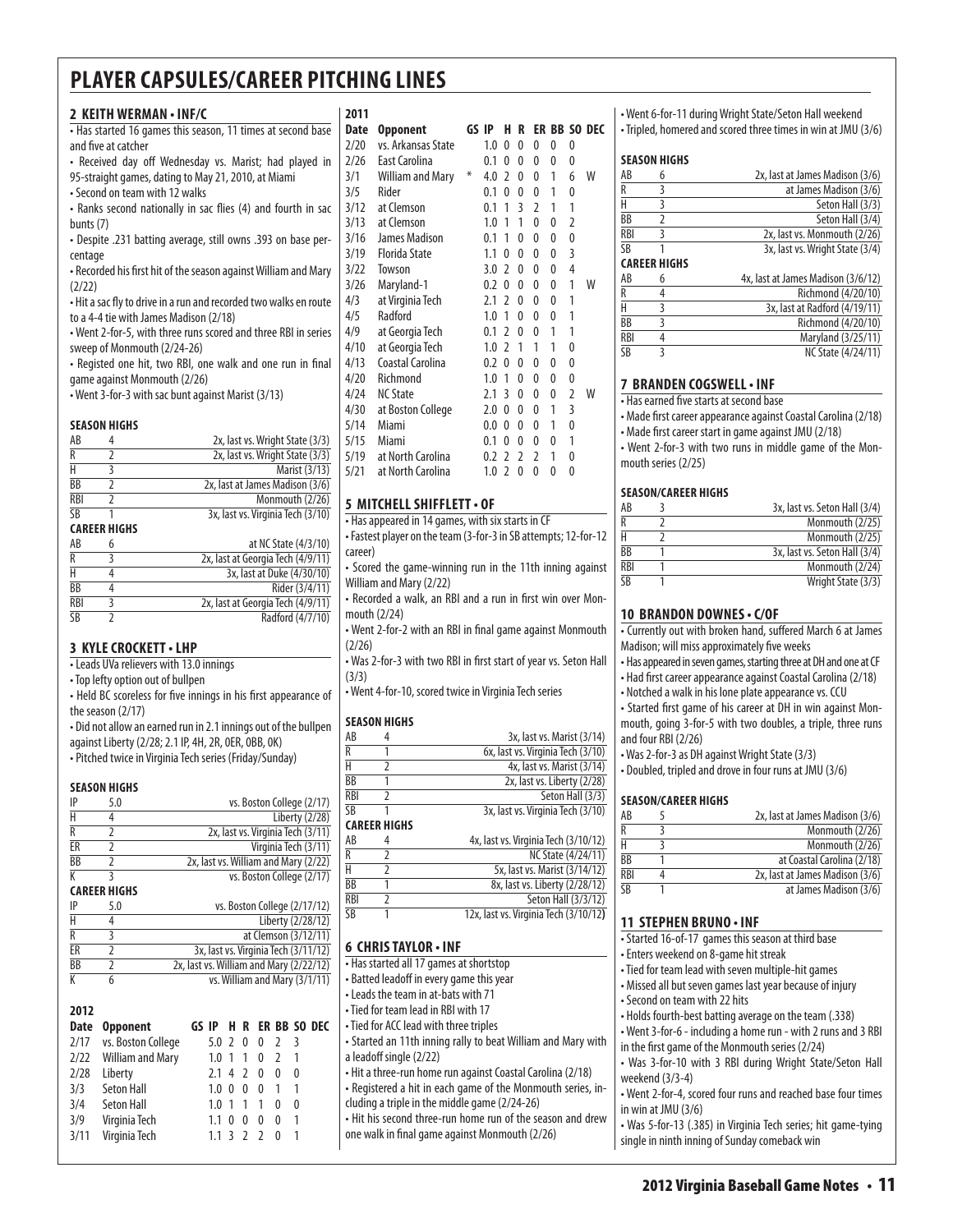#### **Season Highs** AB 6 Monmouth (2/26) R 4 at James Madison (3/6)  $\frac{H}{B}$  3 Monmouth (2/24)<br>BB 1 3x. last vs. William and Mary (2/22) 1 3x, last vs. William and Mary (2/22) RBI 3 Monmouth (2/24) SB 2 Marist (3/14) **Career Highs** AB 7 at Maryland (4/23/10)  $R$  4 2x, last at James Madison  $(3/6/12)$ <br>H 3 4x, last vs. Monmouth  $(2/24/12)$  $4x$ , last vs. Monmouth  $\left(\frac{2}{24}{12}\right)$ BB 2 2x, last at Miami (5/22/10) RBI 4 Rhode Island (2/27/10) SB 1 Marist (3/14/12)

#### **13 Jared King • INF**

• Has started all 17 games at first base this season

• Leads the team in hits (22), walks (14), RBI (17) and OBP (.481)

• Has team-high seven multi-hit games this season

• Leads team, tied for second in ACC with seven stolen bases • Went 3-for-5 against William and Mary with two doubles

and 3 RBI (2/22)

• Hit a three-run homerun off of Coastal Carolina (2/18) • Went 3-for-5 with three runs scored and four RBI against

Coastal Carolina (2/18)

• Went 6-for-10 in Monmouth series (2/24-26)

• Tied his career-high for hits in a game, going 3-for-3 with two runs, two RBI and a walk in opening game against Monmouth (2/24)

• Was 4-for-11 with four RBI during Wright State/Seton Hall weekend (3/3-4)

• Hit go-ahead two-run homer against Seton Hall (3/3) • Went 3-for-4 with triple, two RBI at JMU (3/6)

#### **season Highs**

| AB                  | 5             | 4x, last vs. Virginia Tech (3/9)       |  |  |  |  |
|---------------------|---------------|----------------------------------------|--|--|--|--|
| R                   | 2             | 3x, last vs. Seton Hall (3/3)          |  |  |  |  |
| Н                   | 3             | 4x, last at James Madison (3/6)        |  |  |  |  |
| ВB                  | $\mathfrak z$ | Seton Hall (3/4)                       |  |  |  |  |
| <b>RBI</b>          | 4             | at Coastal Carolina (2/18)             |  |  |  |  |
| SB                  | 2             | Marist (3/13)                          |  |  |  |  |
| <b>CAREER HIGHS</b> |               |                                        |  |  |  |  |
| AB                  | 5             | 8x, last vs. Virginia Tech (3/9/12)    |  |  |  |  |
| R                   | 4             | at VCU (5/3/11)                        |  |  |  |  |
| H                   | 3             | 9x, last at James Madison (3/6/12)     |  |  |  |  |
| BB                  | 3             | <b>NC State (4/24/11)</b>              |  |  |  |  |
| <b>RBI</b>          | 4             | 2x, last at Coastal Carolina (2/18/12) |  |  |  |  |
| SB                  |               | Marist (3/13/12)                       |  |  |  |  |
|                     |               |                                        |  |  |  |  |

#### **14 Colin Harrington • OF**

| • Has started 14 games in left field                         |
|--------------------------------------------------------------|
| • Went 1-for-2 with a single, 2 RBI and a run scored against |
| Coastal Carolina (2/18)                                      |

• Notched a hit in each of the first three games of the season • Went 2-for-3 with two runs in first game in 2-hole in order at JMU (3/6)

#### **SEASON HIGHS**

| AB         |                     | 5x, last vs. Marist (3/14)      |
|------------|---------------------|---------------------------------|
| Н          |                     | 4x, last vs. Marist (3/13)      |
| R          |                     | 2x, last at James Madison (3/6) |
| <b>BB</b>  |                     | 7x, last vs. Marist (3/14)      |
| <b>RBI</b> |                     | vs. James Madison (2/18)        |
| SB         |                     | Virginia Tech (3/9)             |
|            | <b>CAREER HIGHS</b> |                                 |
| AB         |                     | 8x, last vs. Marist (3/14/12)   |
|            |                     | Duke (4/15/11)                  |
| R          |                     | 3x, last at James Madison (3/6) |

 $\frac{BB}{RB}$  1 4x, last at James Madison  $(3/6)$  | 5/15 Miami<br>RBI 2 3x, last vs. Monmouth  $(2/24/12)$  | 5/21 at Nort 3x, last vs. Monmouth (2/24/12) SB 1 4x, last vs. Virginia Tech (3/9/12) **16 branden kline• RHP** • Preseason All-American by Baseball America, Collegiate Baseball • Started the Cavaliers' first game of the season against Boston College and was credited with loss (4.0 IP, 7H, 5R, 1ER, 2BB, 3K) • Notched his first win of the season, striking out five in his longest career outing, against Monmouth (2/24; 6.1 IP, 6H, 2R, 3ER, 3B, 5K)

• Earned win against Seton Hall on 3/3 (6.0 IP, 5H, 4R, 1ER, 3BB, 6K)

• Struggled with control in Friday game vs. Virginia Tech; took the defeat (3.0 IP, 7R, 6ER, 5H, 4BB, 4K)

• Rebounded to earn win Tuesday vs. Marist; shook off slow start to pitch 6.0 innings (5R, 2ER, 8H, 2BB, 5K)

#### **Season Highs**

| IP | 6.1                 | Monmouth (2/24)     |
|----|---------------------|---------------------|
| Н  |                     | Marist (3/13)       |
| R  |                     | Virginia Tech (3/9) |
| ER |                     | Virginia Tech (3/9) |
| ВB |                     | Virginia Tech (3/9) |
| K  |                     | Seton Hall (3/3)    |
|    | <b>CAREER HIGHS</b> |                     |
| IP | 6.1                 | Monmouth (2/24/12)  |

| . . | 11011111001111272111127       |
|-----|-------------------------------|
| Н   | Marist (3/13/12)              |
| R   | Virginia Tech (3/13/12)       |
| ER  | Virginia Tech (3/13/12)       |
| ВB  | Virginia Tech (3/13/12)       |
| К   | 2x, last vs. Seton Hall (3/3) |
|     |                               |

#### **2012**

| <b>Date</b> | <b>Opponent</b>      | GS    | IP  | н              | R                       | ER             | BB             | S <sub>0</sub> | <b>DEC</b>          |
|-------------|----------------------|-------|-----|----------------|-------------------------|----------------|----------------|----------------|---------------------|
| 2/17        | vs. Boston College   | ∗     | 4.0 | 7              | 5                       | 1              | $\overline{2}$ | 3              | L                   |
| 2/24        | Monmouth             | ⋇     | 6.1 | 6              | 3                       | $\overline{3}$ | $\overline{3}$ | 5              | W                   |
| 3/3         | <b>Seton Hall</b>    | ⋇     | 6.0 | 5              | $\overline{\mathbf{4}}$ | 1              | $\overline{3}$ | 6              | W                   |
| 3/9         | Virginia Tech        |       | 3.0 | 5              | 7                       | 6              | 4              | 4              | L                   |
| 3/13        | <b>Marist</b>        | ⋇     | 6.0 | 8              | 5                       | $\overline{2}$ | $\overline{2}$ | 5              |                     |
| 2011        |                      |       |     |                |                         |                |                |                |                     |
| <b>Date</b> | <b>Opponent</b>      | GS IP |     | н              | R                       |                |                |                | <b>ER BB SO DEC</b> |
| 2/18        | vs. UAB              |       | 0.2 | 0              | 0                       | 0              | 0              | $\overline{2}$ | S                   |
| 2/23        | VMI                  |       | 1.0 | 0              | 0                       | 0              | $\overline{0}$ | 1              | S                   |
| 2/26        | <b>East Carolina</b> |       | 1.0 | 1              | 0                       | 0              | 0              | $\overline{2}$ | S                   |
| 2/27        | <b>East Carolina</b> |       | 0.2 | 0              | $\Omega$                | 0              | 1              | $\theta$       |                     |
| 3/5         | Rider                |       | 2.0 | 0              | 0                       | 0              | $\overline{0}$ | $\overline{2}$ | S                   |
| 3/8         | Marshall             |       | 1.2 | 1              | 0                       | $\mathbf{0}$   | 0              | $\overline{2}$ | S                   |
| 3/12        | at Clemson           |       | 1.0 | 1              | 0                       | $\mathbf{0}$   | 0              | $\overline{2}$ | S                   |
| 3/13        | at Clemson           |       | 2.0 | $\overline{2}$ | 1                       | 1              | 0              | $\overline{4}$ | S                   |
| 3/16        | James Madison        |       | 1.0 | $\mathbf{0}$   | 0                       | $\overline{0}$ | 0              | $\overline{2}$ | S                   |
| 3/19        | <b>Florida State</b> |       | 3.1 | 4              | 1                       | 1              | 3              | $\overline{2}$ | W                   |
| 3/26        | Maryland-1           |       | 1.0 | 1              | $\mathbf{0}$            | 0              | 0              | $\overline{2}$ | S                   |
| 3/26        | Maryland-2           |       | 0.2 | 0              | 0                       | $\overline{0}$ | 0              | $\overline{2}$ | S                   |
| 4/3         | at Virginia Tech     |       | 1.0 | 0              | 0                       | $\Omega$       | 1              | 0              |                     |
| 4/5         | Radford              |       | 1.0 | 0              | 0                       | 0              | 0              | 1              | S                   |
| 4/8         | at Georgia Tech      |       | 1.0 | 0              | 0                       | $\mathbf{0}$   | 0              | 0              |                     |
| 4/13        | Coastal Carolina     |       | 1.0 | 3              | $\overline{2}$          | $\overline{2}$ | 0              | $\overline{2}$ | W                   |
| 4/17        | Duke-1               |       | 3.2 | 5              | 1                       | 1              | $\overline{2}$ | 5              | W                   |
| 4/20        | Richmond             |       | 1.0 | 0              | 1                       | 1              | 3              | $\overline{2}$ |                     |
| 4/23        | NC State-2           |       | 1.0 | 1              | 0                       | $\Omega$       | 0              | 1              | S                   |
| 4/24        | <b>NC State</b>      |       | 1.2 | $\overline{2}$ | 0                       | 0              | 1              | $\overline{3}$ | S                   |
| 5/1         | at Boston College    |       | 1.0 | $\mathbf{0}$   | 0                       | 0              | 1              | $\overline{0}$ |                     |
| 5/3         | at VCU               |       | 1.0 | $\Omega$       | 0                       | 0              | 0              | $\overline{2}$ |                     |
| 5/14        | Miami                |       | 1.1 | 1              | $\overline{2}$          | $\overline{2}$ | $\overline{2}$ | 1              | S                   |

| 5/21 | at North Carolina |   | $1.0 \ 0$ |                | 0              | 0              | 1 | 0              |              |
|------|-------------------|---|-----------|----------------|----------------|----------------|---|----------------|--------------|
| 2010 |                   |   |           |                |                |                |   |                |              |
| Date | <b>Opponent</b>   |   | GS IP     | Н              | R              |                |   |                | ER BB SO DEC |
| 2/20 | at East Carolina  |   | 2.1       | 4              | $\overline{2}$ | 2              | 1 | $\overline{2}$ |              |
| 2/27 | Rhode Island      |   | 1.0       | 1              | $\Omega$       | 0              | 0 | $\overline{2}$ |              |
| 3/7  | Dartmouth         |   | 2.1       | 1              | 0              | $\mathbf{0}$   | 1 | $\overline{2}$ | S            |
| 3/10 | at William & Mary | ⋇ | 4.0       | 4              | 3              | $\overline{3}$ | 3 | 3              |              |
| 3/17 | at James Madison  | ⋇ | 5.0       | $\mathfrak z$  | $\mathfrak{p}$ | 1              | 3 | 3              | W            |
| 3/23 | Marshall          |   | 2.0       | 1              | 0              | 0              | 0 | $\overline{2}$ |              |
| 3/30 | Towson            | ⋇ | 3.0       | 7              | 4              | 4              | 0 | $\overline{2}$ |              |
| 4/3  | at NC State       |   | 2.1       | 3              | 0              | 0              | 1 | 3              | ς            |
| 4/6  | James Madison     |   | 1.0       | 0              | 0              | 0              | 0 | $\overline{2}$ |              |
| 4/7  | Radford           |   | 1.0       | $\Omega$       | 0              | $\Omega$       | 0 | 0              |              |
| 4/10 | Georgia Tech      |   | 4.0       | 3              | 1              | 0              | 0 | $\overline{3}$ |              |
| 4/18 | Virginia Tech     |   | 2.0       | $\Omega$       | 0              | $\Omega$       | 0 | $\overline{1}$ |              |
| 4/21 | George Mason      |   | 1.0       | 1              | 1              | 0              | 1 | 1              |              |
| 4/27 | Coastal Carolina  | ⋇ | 5.0       | 4              | $\mathfrak z$  | 1              | 1 | 4              | W            |
| 5/4  | VCU               | ⋇ | 6.0       | 5              | 4              | 4              | 1 | 5              | W            |
| 5/15 | North Carolina    |   | 3.0       | 1              | 0              | $\mathbf{0}$   | 0 | 3              |              |
| 5/20 | at Miami          | ⋇ | 5.0       | 3              | $\mathfrak z$  | $\overline{2}$ | 2 | 3              |              |
| 5/27 | vs. Florida State |   | 2.0       | $\mathcal{P}$  | 0              | $\Omega$       | 1 | $\overline{2}$ |              |
| 5/29 | vs. Miami         |   | 2.2       | 1              | 1              | 1              | 1 | $\overline{3}$ |              |
| 6/5  | Ole Miss          |   | 3.0       | $\mathfrak{p}$ | 1              | 1              | 1 | $\overline{4}$ |              |
| 6/7  | St. John's        | ∗ | 5.1       | 6              | 3              | 3              | 1 | 5              | W            |
| 6/14 | <b>Oklahoma</b>   | ⋇ | 1.2       | 3              | 4              | 4              | 2 | 1              | L            |

5/15 Miami 1.0 2 2 0 1 1 S

#### **17 shane halley • RHP/OF**

• Has made eight appearances out of bullpen

• Made first appearance of the season against Coastal Carolina, tossing a scoreless inning without yielding a hit (2/18; 1.0 IP, 0H, 0R, 1BB, 1K)

• Pitched a scoreless inning in relief against William and Mary (2/22)

• Pitched a perfect inning in relief, notching two strikeouts, versus Monmouth (2/25; 1.0 IP, 0H, 0R, 0ER, 0, 2K)

• Had two scoreless innings last weekend against Virginia Tech; earned win with two innings of one-hit ball Saturday

#### **Season Highs**

| AB                      |                           |                                    |
|-------------------------|---------------------------|------------------------------------|
| R                       |                           |                                    |
| H                       |                           |                                    |
| BB                      |                           |                                    |
| <b>RBI</b>              |                           |                                    |
| <b>SB</b>               |                           |                                    |
| IP                      | 2.0                       | 2x, last vs. Virginia Tech (3/10)  |
| $\overline{\textrm{H}}$ | $\overline{\phantom{a}}$  | Virginia Tech (3/10)               |
| R                       | $\overline{2}$            | Wright State (3/3)                 |
| ER                      | $\overline{2}$            | Wright State (3/3)                 |
| BB                      | $\overline{1}$            | 3x, last vs. Wright State (3/3)    |
| K                       | $\overline{\phantom{a}}$  | 3x, last vs. Virginia Tech (3/11)  |
|                         | <b>CAREER HIGHS</b>       |                                    |
| AB                      | 3                         | at VCU (5/3/11)                    |
| R                       | 1                         | 3x, last vs. Richmond (4/20/11)    |
| H                       | $\overline{2}$            | Navy (3/10/09)                     |
| <b>BB</b>               | 1                         | 3x, last at Virginia Tech (4/1/11) |
| <b>RBI</b>              | 1                         | Richmond (4/20/11)                 |
| <b>SB</b>               |                           |                                    |
| IP                      | 4.0                       | Richmond (4/20/10)                 |
| Ĥ                       | 3                         | at Virginia Tech (4/2/11)          |
| $\overline{R}$          | $\overline{\overline{3}}$ | at Virginia Tech (4/2/11)          |
| ER                      |                           | at Virginia Tech (4/2/11)          |
| BB                      |                           | Cornell (3/5/11)                   |
| K                       | $\overline{6}$            | Maryland (3/25/11)                 |
|                         |                           |                                    |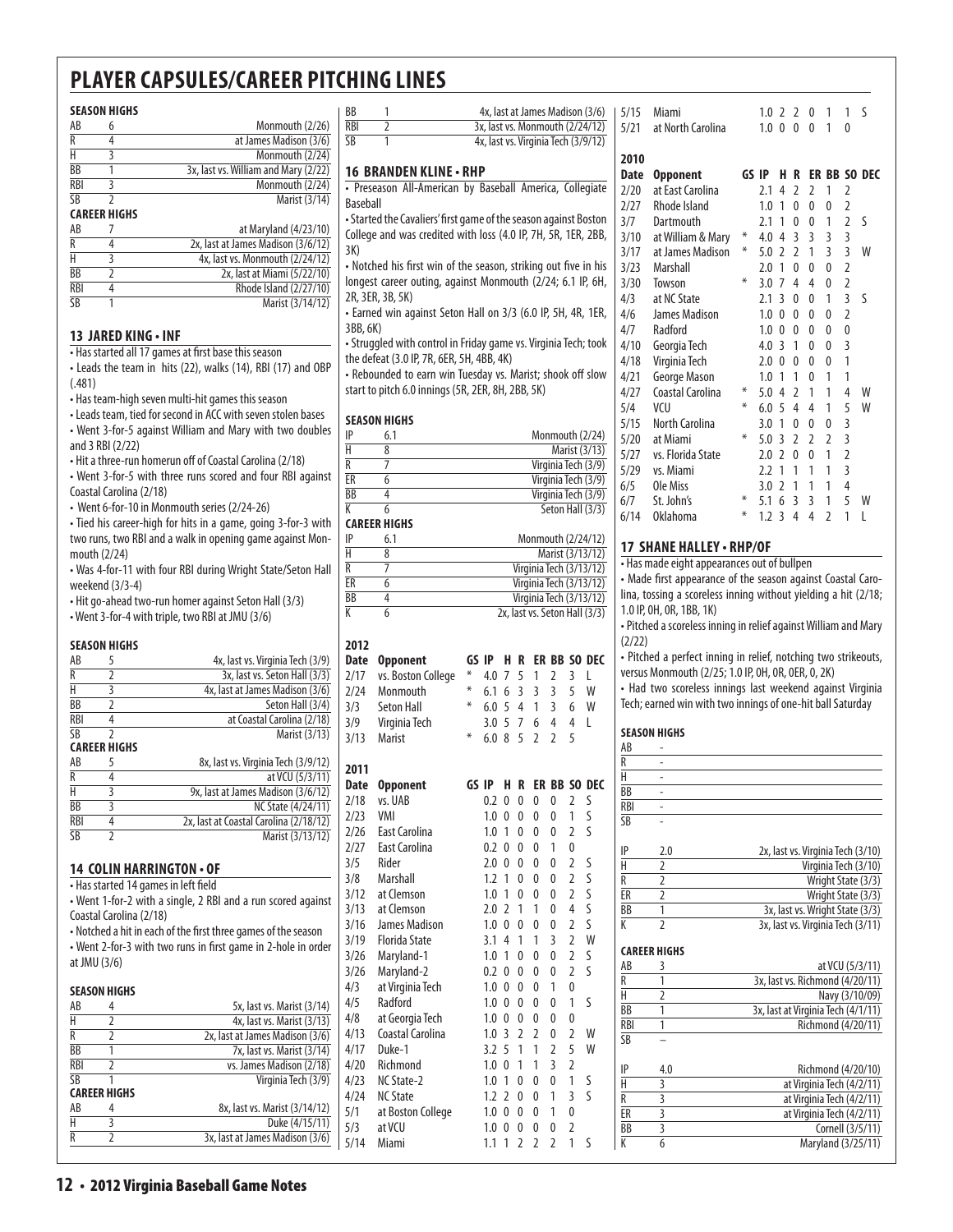# **2012**

| <b>Date</b> | <b>Opponent</b>         | GS    | IP  | н              | R              |                | ER BB          |                | SO DEC |
|-------------|-------------------------|-------|-----|----------------|----------------|----------------|----------------|----------------|--------|
| 2/18        | at Coastal Carolina     |       | 1.0 | 0              | 0              | 0              | 1              | 1              |        |
| 2/22        | <b>William and Mary</b> |       | 1.0 | 0              | 0              | 0              | $\overline{0}$ | 1              |        |
| 2/25        | Monmouth                |       | 1.0 | 0              | 0              | 0              | 0              | $\overline{2}$ |        |
| 2/28        | Liberty                 |       | 1.2 | 1              | 1              | 0              | 1              | $\overline{2}$ |        |
| 3/3         | <b>Wright State</b>     |       | 2.0 | 1              | $\overline{2}$ | $\overline{2}$ | 1              | 1              | L      |
| 3/4         | <b>Seton Hall</b>       |       | 0.2 | 1              | 0              | 0              | 0              | $\overline{2}$ |        |
| 3/10        | Virginia Tech           |       | 2.0 | 1              | 0              | 0              | 0              | 1              | W      |
| 3/11        | Virginia Tech           |       | 1.2 | $\overline{2}$ | 0              | $\mathbf{0}$   | 0              | $\overline{2}$ |        |
| 2011        |                         |       |     |                |                |                |                |                |        |
| <b>Date</b> | <b>Opponent</b>         | GS IP |     | н              | R              |                | ER BB          |                | SO DEC |
| 3/1         | <b>William and Mary</b> |       | 2.0 | 0              | $\overline{0}$ | $\overline{0}$ | $\overline{0}$ | $\overline{2}$ |        |
| 3/5         | Cornell                 |       | 0.2 | $\overline{2}$ | $\overline{2}$ | $\overline{2}$ | 3              | 1              |        |
| 3/13        | at Clemson              |       | 1.1 | 0              | $\overline{0}$ | $\overline{0}$ | $\overline{2}$ | $\overline{3}$ |        |
| 3/20        | <b>Florida State</b>    |       | 1.0 | 1              | 2              | $\overline{2}$ | $\overline{2}$ | 1              |        |
| 3/25        | Maryland                |       | 3.0 | 0              | 0              | 0              | 0              | 6              | S      |
| 4/19        | at Radford              |       | 1.0 | 0              | 0              | 0              | 0              | 1              |        |
| 4/29        | at Boston College       |       | 2.0 | 0              | 0              | 0              | 0              | 3              |        |
| 2010        |                         |       |     |                |                |                |                |                |        |
| <b>Date</b> | <b>Opponent</b>         | GS IP |     | H              | R              |                | ER BB          |                | SO DEC |
| 3/16        | <b>William and Mary</b> |       | 1.0 | 0              | 0              | 0              | 0              | 1              |        |
| 3/19        | <b>Boston College</b>   |       | 1.0 | 1              | 0              | 0              | $\overline{0}$ | 0              |        |
| 3/27        | Clemson-1               |       | 0.2 | 1              | 0              | $\overline{0}$ | 0              | 0              |        |
| 3/30        | Towson                  |       | 3.0 | $\overline{2}$ | 1              | 1              | 0              | $\overline{2}$ | W      |
| 4/6         | James Madison           |       | 2.1 | 1              | 1              | 1              | 5              | 5              |        |
| 4/14        | at VMI                  |       | 1.0 | 1              | 0              | 0              | 0              | $\overline{2}$ |        |
| 4/20        | Richmond                | ⋇     | 4.0 | $\overline{3}$ | 0              | 0              | $\overline{2}$ | $\overline{4}$ | W      |
| 4/28        | Georgetown              |       | 0.2 | 1              | 1              | 1              | $\overline{2}$ | $\overline{2}$ |        |
| 2009        |                         |       |     |                |                |                |                |                |        |
| <b>Date</b> | <b>Opponent</b>         | GS IP |     | H              | R              | ER             | <b>BB</b>      |                | SO DEC |
| 2/20        | Bucknell                |       | 1.0 | 0              | 0              | 0              | 0              | $\overline{3}$ |        |
| 3/4         | George Washington       |       | 1.2 | 1              | 0              | 0              | 0              | 5              |        |
| 3/11        | VMI                     |       | 2.0 | 0              | 0              | 0              | 0              | $\overline{2}$ |        |
| 3/13        | <b>Florida State</b>    |       | 2.0 | $\overline{2}$ | 1              | 0              | 1              | $\overline{1}$ |        |
| 3/18        | Wagner                  |       | 2.2 | 0              | 0              | 0              | 1              | $\overline{4}$ | W      |
| 3/25        | Towson                  |       | 1.0 | 2              | 0              | 0              | 0              | $\overline{2}$ |        |
| 3/29        | <b>North Carolina</b>   |       | 1.0 | 0              | 0              | 0              | 0              | 0              |        |
| 4/1         | <b>Norfolk State</b>    |       | 3.1 | 1              | 0              | 0              | 0              | 3              | W      |
| 4/8         | <b>Stony Brook</b>      |       | 3.1 | 0              | 0              | 0              | 0              | 3              |        |
| 4/11        | Georgia Tech            |       | 1.1 | 4              | 4              | 4              | 1              | $\overline{0}$ | W      |

#### **18 nateirving • c**

• Has made 13 appearances this season, starting 11 at catcher • First primary starting freshman catcher in Brian O'Connor's tenure at UVa

• Fifth on team with 12 RBI

• Drew three walks in 9-3 win over Coastal Carolina (2/18) • In two games against Monmouth, he went 3-for-6 (2/24-26) • Went 2-for-3 in final game against Monmouth, scoring two

and driving in one (2/26) • Started all three games behind plate against Virginia Tech • Had big series against Hokies, going 6-for-12 with four RBI

• Had three run-scoring singles in finale vs. VT, including walkoff single

#### **Season/career Highs**

| AB         | Virginia Tech (3/11)              |
|------------|-----------------------------------|
| R          | Monmouth (2/26)                   |
|            | Virginia Tech (3/11)              |
| BB         | at Coastal Carolina (2/18)        |
| <b>RBI</b> | 2x, last vs. Virginia Tech (3/11) |
| <b>SR</b>  | 2x, last vs. Virginia Tech (3/11) |
|            |                                   |

#### **19 Joel Effertz• RHP**

| 17 JVLL LFFLNI4 * NNF                                      |                                                |                                                      |       |                                   |              |                |                |                                                                                                                                                                                                                                                                                                                                                                                                                                                    |  |
|------------------------------------------------------------|------------------------------------------------|------------------------------------------------------|-------|-----------------------------------|--------------|----------------|----------------|----------------------------------------------------------------------------------------------------------------------------------------------------------------------------------------------------------------------------------------------------------------------------------------------------------------------------------------------------------------------------------------------------------------------------------------------------|--|
| • Has made five appearances this season, including a start |                                                |                                                      |       |                                   |              |                |                |                                                                                                                                                                                                                                                                                                                                                                                                                                                    |  |
| against William and Mary (2/22)                            |                                                |                                                      |       |                                   |              |                |                |                                                                                                                                                                                                                                                                                                                                                                                                                                                    |  |
| • Has seven strikeouts in 5.2 innings of work              |                                                |                                                      |       |                                   |              |                |                |                                                                                                                                                                                                                                                                                                                                                                                                                                                    |  |
|                                                            |                                                |                                                      |       |                                   |              |                |                |                                                                                                                                                                                                                                                                                                                                                                                                                                                    |  |
|                                                            |                                                |                                                      |       |                                   |              |                |                |                                                                                                                                                                                                                                                                                                                                                                                                                                                    |  |
|                                                            |                                                |                                                      |       |                                   |              |                |                |                                                                                                                                                                                                                                                                                                                                                                                                                                                    |  |
|                                                            |                                                |                                                      |       |                                   |              |                |                |                                                                                                                                                                                                                                                                                                                                                                                                                                                    |  |
|                                                            |                                                |                                                      |       |                                   |              |                |                |                                                                                                                                                                                                                                                                                                                                                                                                                                                    |  |
|                                                            |                                                |                                                      |       |                                   |              |                |                |                                                                                                                                                                                                                                                                                                                                                                                                                                                    |  |
|                                                            |                                                |                                                      |       |                                   |              |                |                |                                                                                                                                                                                                                                                                                                                                                                                                                                                    |  |
| 2.2                                                        |                                                |                                                      |       |                                   |              |                |                |                                                                                                                                                                                                                                                                                                                                                                                                                                                    |  |
| 6                                                          |                                                |                                                      |       |                                   |              |                |                |                                                                                                                                                                                                                                                                                                                                                                                                                                                    |  |
| $\overline{2}$                                             |                                                |                                                      |       |                                   |              |                |                |                                                                                                                                                                                                                                                                                                                                                                                                                                                    |  |
| $\overline{2}$                                             |                                                |                                                      |       |                                   |              |                |                |                                                                                                                                                                                                                                                                                                                                                                                                                                                    |  |
| 3                                                          |                                                |                                                      |       |                                   |              |                |                |                                                                                                                                                                                                                                                                                                                                                                                                                                                    |  |
| 4                                                          |                                                |                                                      |       |                                   |              |                |                |                                                                                                                                                                                                                                                                                                                                                                                                                                                    |  |
|                                                            |                                                |                                                      |       |                                   |              |                |                |                                                                                                                                                                                                                                                                                                                                                                                                                                                    |  |
|                                                            |                                                |                                                      |       |                                   |              |                |                |                                                                                                                                                                                                                                                                                                                                                                                                                                                    |  |
| Opponent                                                   |                                                |                                                      | н     | R                                 |              |                |                |                                                                                                                                                                                                                                                                                                                                                                                                                                                    |  |
|                                                            |                                                | 1.0                                                  | 0     | 0                                 | 0            | 1              | 1              |                                                                                                                                                                                                                                                                                                                                                                                                                                                    |  |
|                                                            | ⋇                                              |                                                      | 6     | $\mathcal{L}$                     |              | $\overline{3}$ | 4              |                                                                                                                                                                                                                                                                                                                                                                                                                                                    |  |
| Monmouth                                                   |                                                |                                                      |       | $\mathbf{1}$                      | $\mathbf{1}$ | 0              | 1              |                                                                                                                                                                                                                                                                                                                                                                                                                                                    |  |
| William & Mary                                             |                                                | 1.0                                                  | 0     | 0                                 | 0            | 0              | 1              |                                                                                                                                                                                                                                                                                                                                                                                                                                                    |  |
|                                                            | <b>SEASON/CAREER HIGHS</b><br>William and Mary | 1.0 IP, OH, OR, OER, 1BB, 1K)<br>at Coastal Carolina | GS IP | $2.2^{\circ}$<br>1.0 <sup>3</sup> |              |                | $\overline{2}$ | • In his first career start for Virginia against William and Mary<br>(2/22), he worked 2.2 innings (6H, 2R, 2ER, 3BB and 4K)<br>· Pitched a scoreless inning in relief at Coastal Carolina (2/18;<br>• Worked a perfect ninth inning Wednesday vs. Marist (3/14)<br>William and Mary (2/22)<br>William and Mary (2/22)<br>William and Mary (2/22)<br>William and Mary (2/22)<br>William and Mary (2/22)<br>William and Mary (2/22)<br>ER BB SO DEC |  |

#### **20 Ryan Ashooh • LHP**

• Has made two appearances this season against Monmouth (2/26) and JMU (3/6)

3/14 Marist 1.0 0 0 0 0 1

#### **Season Highs**

| IP | 0.1 | 2x, last at James Madison (3/6) |
|----|-----|---------------------------------|
| Н  |     | at James Madison (3/6)          |
| R  |     | at James Madison (3/6)          |
| ER |     | at James Madison (3/6)          |
| ВB |     | 2x, last at James Madison (3/6) |
|    |     |                                 |

#### K - **Career Highs**

| IP | 2.0 | at Auburn (2/19/11)                  |
|----|-----|--------------------------------------|
| Н  |     | at Auburn (2/19/11)                  |
| R  |     | 2x, last at James Madison (3/6/12)   |
| ER |     | 2x, last at James Madison (3/6/12)   |
| ВB |     | 2x, last at James Madison (3/6/12)   |
| K  |     | 2x, last vs. East Carolina (2/27/11) |

#### **2012**

| Date Opponent        |               |  |               |  | GS IP H R ER BB SO DEC |
|----------------------|---------------|--|---------------|--|------------------------|
| 2/26 Monmouth        | 0.1 1 0 0 1 0 |  |               |  |                        |
| 3/6 at James Madison |               |  | 0.1 2 2 2 1 0 |  |                        |

## **2011**

| Date Opponent      |               |  |  | GS IP H R ER BB SO DEC |
|--------------------|---------------|--|--|------------------------|
| 2/19 Auburn        | 2.0 5 2 2 0 1 |  |  |                        |
| 2/27 East Carolina | 0.1 0 0 0 0   |  |  |                        |

#### **21 Barrett o'neill• RHP**

• Has made five appearances this season, four out of bullpen

• Has walked one batter in 11.1 innings

• Made debut against Monmouth (2/24)

• Worked perfect eighth inning at JMU (3/6) • Made first start Wednesday vs. Marist (3/14); worked 5.0 innings to earn first win (2R, ER, 7H, 0 BB, 4K)

#### **Season/career Highs**

|                 | 5.0 | Marist (3/14)              |
|-----------------|-----|----------------------------|
|                 |     | Marist (3/14)              |
|                 |     | Marist (3/14)              |
| ER              |     | 2x, last vs. Marist (3/14) |
| $\overline{BB}$ |     | Seton Hall (3/3)           |
|                 |     | Marist (3/14)              |
|                 |     |                            |

| 2012 |                      |   |                           |  |  |                        |  |
|------|----------------------|---|---------------------------|--|--|------------------------|--|
|      | Date Opponent        |   |                           |  |  | GS IP H R ER BB SO DEC |  |
|      | 2/24 Monmouth        |   | 2.2 3 1 1 0 1             |  |  |                        |  |
|      | 2/28 Liberty         |   | 0.2 0 0 0 0 0             |  |  |                        |  |
|      | 3/3 Seton Hall       |   | 2.0 1 0 0 1 1             |  |  |                        |  |
|      | 3/6 at James Madison |   | $1.0 \t0 \t0 \t0 \t0 \t2$ |  |  |                        |  |
|      | 3/14 Marist          | ⋇ | 5.0 7 2 1 0 4             |  |  |                        |  |

#### **23 Derek fisher • of**

• Appeared in 14 games this season, starting 11

• Has at least one hit in six-consecutive games

• Tied for team lead with three triples (also tied for ACC lead), tied for second with seven extra-base hits

• Went 4-for-4 with double, triple three RBI and three runs scored in middle game of Monmouth series (2/25)

• Was 2-for-6 with RBI single in win at JMU (3/6)

• Went 4-for-9 in two starts during Virginia Tech series; had three hits in series finale

• Hit first two college home runs in the two Marist games this week (3/13-14)

• Went 2-for-4 with 3-run homer, triple and four RBI in the Wednesday win over Marist

#### **Season/career Highs**

| AB         | at James Madison (3/6)            |
|------------|-----------------------------------|
| R          | Monmouth (2/25)                   |
| н          | Monmouth (2/25)                   |
| BB         | 4x, last vs. Wright State (3/3)   |
| <b>RBI</b> | Marist (3/14)                     |
| ςR         | 2x, last vs. Virginia Tech (3/11) |

#### **25 Reed Gragnani • INF/OF**

• Has started 13 games - 10 in CF, two at DH, one at 2B

• Holds a team-best .370 batting average

• Owns .453 on base percentage (third on team)

• Hit a three-run double to clear the bases and drive in the Cavaliers' final runs in the 7-1 win over Monmouth (2/25)

• Went 4-for-4 with a run scored in final game against Monmouth (2/26)

• Had pair of RBI singles Tuesday vs. Marist (3/13), then followed it up with three hits Wednesday

#### **Season Highs**

| AB                                           | Marist (3/14)              |
|----------------------------------------------|----------------------------|
|                                              | Marist $(3/\overline{14})$ |
|                                              | Monmouth (2/26)            |
| <b>BB</b>                                    | vs. James Madison (2/18)   |
| <b>RBI</b>                                   | Monmouth (2/25)            |
| $\overline{\overline{\mathsf{S}}\mathsf{R}}$ |                            |

#### **Career Highs**

| AB         | 2x, last vs. Marist (3/14/12)           |
|------------|-----------------------------------------|
| R          | 4x, last vs. William and Mary (2/22/12) |
| Н          | Monmouth (2/26/12)                      |
| BB         | 6x, last vs. James Madison (2/18/12)    |
| <b>RBI</b> | 4x, last vs. Monmouth (2/25)            |
| SB         | Georgetown (4/28/11)                    |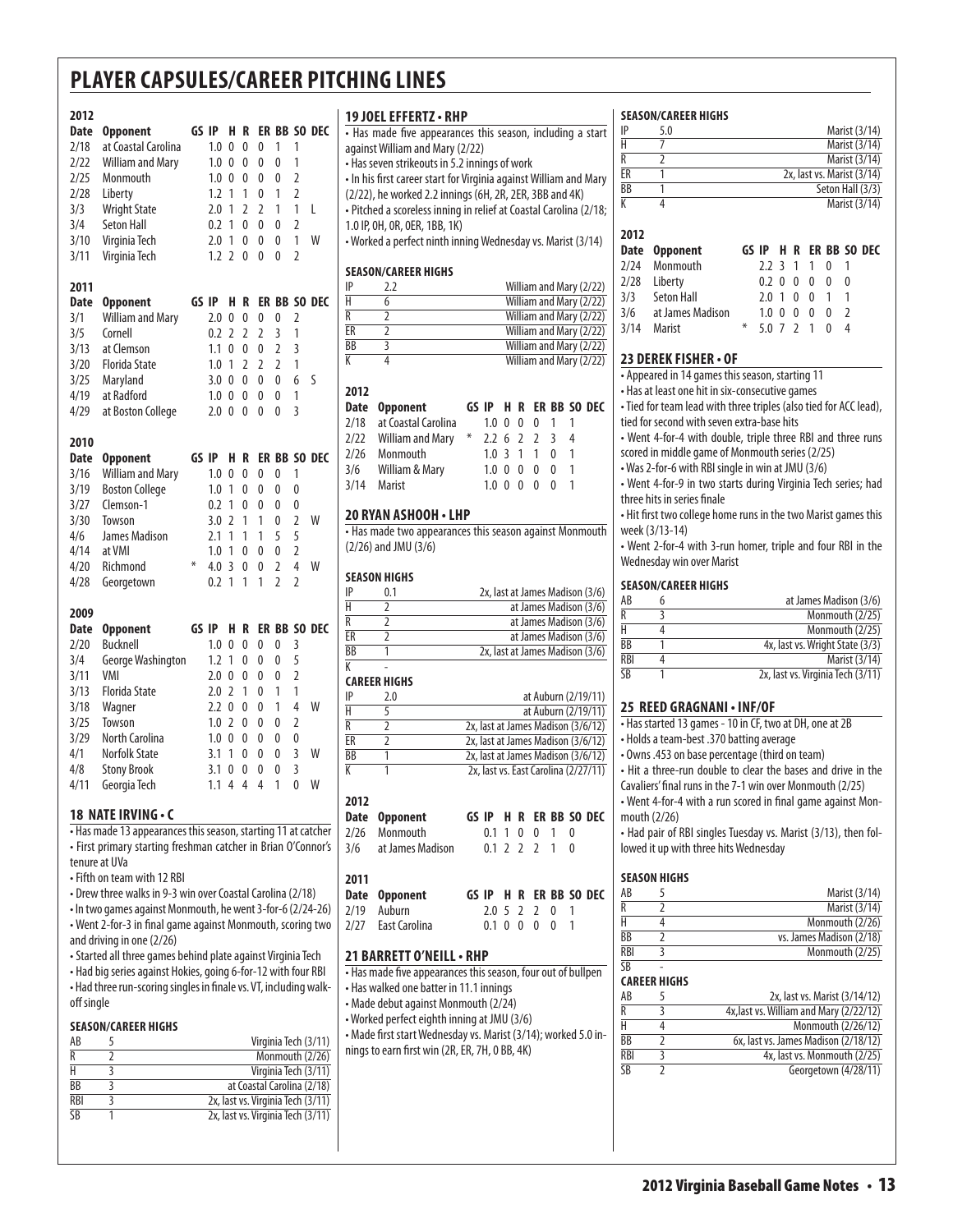#### **29 scott silverstein • LHP**

• Has a 1-1 record and 2.25 ERA in four starts this season

• Leads team with 24.0 IP and 24K this year

• Third in ACC in opponent batting average, tied for sixth in ACC in strikeouts

• Has held opposing hitters to .154 batting average (12 hits) • Did not give up a hit to James Madison in his first start of the year (2/22; 5.0 IP, 0H, 2R, 1ER, 3BB, 4K)

• Struck out a career-high eight batters in win against Monmouth - the longest outing of his career (2/25; 7.0 IP, 3H, 1R, 2ER, 2BB, 8K)

• Worked 6.0 solid innings against Seton Hall but was credited with loss (6H, 3R, ER, BB, 3K); committed error to allow 2 unearned runs in fifth inning

• Struck out career-high nine batters in 6.0 solid innings in UVa's 4-3 win over Virginia Tech (3/10; 3H, 3ER, 2BB; no decision)

#### **season Highs**

| IP        | 7.0                 | Monmouth (2/25)                      |
|-----------|---------------------|--------------------------------------|
| Н         | 6                   | Seton Hall (3/3)                     |
| R         | 3                   | 2x, last vs. Virginia Tech (3/10)    |
| ER        | ξ                   | Virginia Tech (3/10)                 |
| <b>BB</b> | 3                   | vs. James Madison (2/22)             |
| К         | g                   | Virginia Tech (3/10)                 |
|           | <b>CAREER HIGHS</b> |                                      |
| ΙP        | 7.0                 | Monmouth (2/25/12)                   |
| Н         | 6                   | Seton Hall (3/3/12)                  |
| R         | 3                   | 3x, last vs. Virginia Tech (3/10/12) |
| ER        | ξ                   | 2x, last vs. Virginia Tech (3/10/12) |
| BB        | 3                   | vs. James Madison (2/22/12)          |
|           | g                   | Virginia Tech (3/10/12)              |

#### **career Highs**

**2012**

| AB         | Stony Brook (4/7/09)               |
|------------|------------------------------------|
|            | 2x, last at Virginia Tech (4/1/11) |
|            | 5x, last at Virginia Tech (4/1/11) |
| <b>BB</b>  | 3x, last Rider (3/4/11)            |
| <b>RBI</b> | Bucknell (2/21/09)                 |
| ۲R         |                                    |

| ZUIZ                                                     |                      |        |       |                          |                |                |                |                |              |
|----------------------------------------------------------|----------------------|--------|-------|--------------------------|----------------|----------------|----------------|----------------|--------------|
| <b>Date</b>                                              | <b>Opponent</b>      |        | GS IP | н                        | R              |                |                |                | ER BB SO DEC |
| 2/22                                                     | vs. James Madison    | ⋇      | 5.0   | 0                        | $\overline{2}$ | 1              | 3              | 4              |              |
| 2/25                                                     | Monmouth             | ⋇      | 7.0   | 3                        | $\mathbf{1}$   | 1              | 2              | 8              | W            |
| 3/3                                                      | Seton Hall           | ⋇      | 6.0   | 6                        | 3              | 1              | 1              | 3              | L            |
| 3/10                                                     | Virginia Tech        | ⋇      | 6.0   | $\overline{3}$           | 3              | $\overline{3}$ | $\overline{2}$ | 9              |              |
| 2011                                                     |                      |        |       |                          |                |                |                |                |              |
| <b>Date</b>                                              | <b>Opponent</b>      |        | GS IP | н                        | R              |                |                |                | ER BB SO DEC |
| 2/27                                                     | East Carolina        |        | 1.0   | 0                        | 0              | 0              | 0              | 1              |              |
| 3/2                                                      | Niagara              |        | 0.2   | 0                        | 0              | 0              | 0              | 0              |              |
| 3/8                                                      | Marshall             |        | 0.0   | 1                        | $\Omega$       | $\Omega$       | 0              | 0              |              |
| 3/13                                                     | at Clemson           |        | 0.2   | 1                        | 0              | 0              | 0              | 0              |              |
| 3/20                                                     | <b>Florida State</b> |        | 0.1   | 1                        | 1              | 1              | 0              | 0              |              |
| 3/23                                                     | Towson               |        | 2.0   | 1                        | 0              | 0              | 0              | $\overline{2}$ |              |
| 4/10                                                     | at Georgia Tech      |        | 1.1   | 4                        | 3              | 3              | 2              | $\mathbf{1}$   |              |
| 4/13                                                     | Coastal Carolina     |        | 0.2   | $\mathfrak z$            | 1              | 1              | 0              | 1              |              |
| 4/17                                                     | Duke-2               |        | 2.0   | $\Omega$                 | 0              | $\theta$       | 0              | 2              |              |
| 4/20                                                     | Richmond             | $\ast$ | 3.0   | 1                        | 0              | 0              | $\overline{2}$ | $\overline{2}$ | W            |
| 5/3                                                      | at VCU               |        | 1.0   | $\mathfrak z$            | 1              | 0              | 1              | $\overline{1}$ |              |
| 5/19                                                     | at North Carolina    |        | 1.0   | $\overline{\phantom{0}}$ | 1              | 1              | 0              | 0              |              |
| 30 ROB AMARO · INF/C<br>• Has not played yet this season |                      |        |       |                          |                |                |                |                |              |
|                                                          |                      |        |       |                          |                |                |                |                |              |
|                                                          |                      |        |       |                          |                |                |                |                |              |
|                                                          |                      |        |       |                          |                |                |                |                |              |

|                    | <b>31 JUSTIN THOMPSON • RHP</b>                                  |       |            |                |                |                |        |                |                                                    |
|--------------------|------------------------------------------------------------------|-------|------------|----------------|----------------|----------------|--------|----------------|----------------------------------------------------|
|                    | . Has made eight appearances out of the bullpen and held op-     |       |            |                |                |                |        |                |                                                    |
|                    | ponents to a .194 batting average                                |       |            |                |                |                |        |                |                                                    |
|                    | • Has given up one earned run in 9.1 IP                          |       |            |                |                |                |        |                |                                                    |
|                    | • Earned the win with a season-high 3.0 innings in relief        |       |            |                |                |                |        |                |                                                    |
|                    | against William and Mary (2/22; 3.0 IP, 3H, 1R, 0ER, 4BB, 2K)    |       |            |                |                |                |        |                |                                                    |
|                    | - Worked in all three games of Virginia Tech series; did not al- |       |            |                |                |                |        |                |                                                    |
| low a run          |                                                                  |       |            |                |                |                |        |                |                                                    |
|                    | • Pitched perfect ninth inning to earn save in Saturday game     |       |            |                |                |                |        |                |                                                    |
|                    | vs. Virginia Tech, then got final two outs Sunday and earned     |       |            |                |                |                |        |                |                                                    |
| win                |                                                                  |       |            |                |                |                |        |                |                                                    |
|                    | . Got out of bases-loaded, one-out jam with no damage Tues-      |       |            |                |                |                |        |                |                                                    |
|                    | day vs. Marist to earn save                                      |       |            |                |                |                |        |                |                                                    |
|                    |                                                                  |       |            |                |                |                |        |                |                                                    |
|                    | <b>SEASON HIGHS</b>                                              |       |            |                |                |                |        |                |                                                    |
| IP                 | 3.0                                                              |       |            |                |                |                |        |                | William and Mary (2/22)                            |
| н                  | 3                                                                |       |            |                |                |                |        |                | William and Mary (2/22)                            |
| R                  | 1                                                                |       |            |                |                |                |        |                | 2x, last vs. Seton Hall (3/4)                      |
| ER                 | 1                                                                |       |            |                |                |                |        |                | Seton Hall (3/4)                                   |
| ВB<br>K            | 4<br>2                                                           |       |            |                |                |                |        |                | William and Mary (2/22)<br>William and Mary (2/22) |
|                    | <b>CAREER HIGHS</b>                                              |       |            |                |                |                |        |                |                                                    |
| IP                 | 4.1                                                              |       |            |                |                |                |        |                | at Georgia Tech (4/9/11)                           |
| Н                  | 5                                                                |       |            |                |                |                |        |                | at Georgia Tech (4/9/11)                           |
| R                  | 4                                                                |       |            |                |                |                |        |                | at Georgia Tech (4/9/11)                           |
| ER                 | 3                                                                |       |            |                |                |                |        |                | at Georgia Tech (4/9/11)                           |
| ВB                 | 4                                                                |       |            |                |                |                |        |                | William and Mary (2/22/12)                         |
| K                  | 8                                                                |       |            |                |                |                |        |                | at Georgia Tech (4/9/11)                           |
|                    |                                                                  |       |            |                |                |                |        |                |                                                    |
| 2012               |                                                                  | GS IP |            | Н              | R              |                |        |                | ER BB SO DEC                                       |
| <b>Date</b>        | <b>Opponent</b>                                                  |       |            |                |                |                |        |                |                                                    |
| 2/18               | vs. James Madison                                                |       | 0.1        | 0              | 0              | 0              | 0      | 1              |                                                    |
| 2/22               | <b>William and Mary</b>                                          |       | 3.0        | 3              | 1              | 0              | 4      | 2              | W                                                  |
| 2/28               | Liberty                                                          |       | 1.0        | 0              | 0              | 0              | 0      | 1              |                                                    |
| 3/3                | <b>Wright State</b>                                              |       | 1.0        | 1              | 0              | 0              | 0      | 0              |                                                    |
| 3/4                | <b>Seton Hall</b>                                                |       | 1.1        | 1              | 1              | 1              | 1      | 1              |                                                    |
| 3/9                | Virginia Tech                                                    |       | 1.0        | 1              | 0              | 0              | 0      | $\overline{2}$ |                                                    |
| 3/10               | Virginia Tech                                                    |       | 1.0        | 0              | 0              | 0              | 0      | $\overline{2}$ | ς                                                  |
| 3/11               | Virginia Tech                                                    |       | 0.2        | 0              | 0              | 0              | 0      | 1              | W                                                  |
| 3/13               | Marist                                                           |       | 0.2        | 0              | 0              | 0              | 0      | 0              | S                                                  |
| 2011               |                                                                  |       |            |                |                |                |        |                |                                                    |
| Date               | Opponent                                                         | GS IP |            | Н              | R              |                |        |                | ER BB SO DEC                                       |
| 2/20               | vs. Arkansas State                                               |       | 2.0        | 1              | $\overline{2}$ | $\overline{2}$ | 2      | 0              |                                                    |
| 2/26               | East Carolina                                                    |       | 1.1        | 0              | 0              | 0              | 0      | 3              |                                                    |
| 3/1                | <b>William and Mary</b>                                          |       | 3.0        | 3              | 0              | 0              | 0      | 3              |                                                    |
| 3/8                | Marshall                                                         |       | 1.2        | $\overline{2}$ | 0              | 0              | 0      | $\overline{2}$ |                                                    |
| 3/11               | at Clemson                                                       |       | 2.1        | 0              | 0              | 0              | 1      | $\overline{4}$ |                                                    |
| 3/16               | James Madison                                                    |       | 2.0        | 1              | 0              | 0              | 0      | 1              |                                                    |
| 3/18               | <b>Florida State</b>                                             |       | 3.2        | 1              | 0              | 0              | 2      | 3              | W                                                  |
| 3/26               | Maryland-2                                                       |       | 1.1        | 2              | 0              | 0              | 1      | 1              |                                                    |
| 4/2                | at Virginia Tech                                                 |       | 1.1        | 0              | 0              | 0              | 0      | 1              |                                                    |
| 4/9                | at Georgia Tech                                                  |       | 4.1        | 5              | 4              | 3              | 0      | 8              | W                                                  |
| 4/13               | Coastal Carolina                                                 |       | 1.0        | $\overline{2}$ | 1              | 1              | 1      | 1              |                                                    |
| 4/20               | Richmond                                                         |       | 1.0        | 1              | 0              | 0              | 0      | 1              |                                                    |
| 4/23               | NC State-2                                                       |       | 1.2        | 1              | 0              | 0              | 1      | 0              |                                                    |
| 4/24               | <b>NC State</b>                                                  |       | 0.1        | 1              | 2              | 2              | 1      | 0              |                                                    |
| 4/30               | at Boston College                                                |       | 2.2        | 3              | 1              | 1              | 0      | 3              | L                                                  |
| 5/13               | Miami                                                            |       | $1.0\,$    | 1              | 1              | 1              | 0      | 1              |                                                    |
| 5/15               | Miami                                                            |       | 0.2        | 1              | 0              | 0              | 0      | 0              |                                                    |
| 5/21               | at North Carolina                                                |       | 1.1        | $\overline{2}$ | 0              | 0              | 1      | 2              |                                                    |
|                    |                                                                  |       |            |                |                |                |        |                |                                                    |
| 2010               |                                                                  |       |            |                |                |                |        |                |                                                    |
| <b>Date</b>        | <b>Opponent</b>                                                  |       | GS IP      | H              | R              |                |        |                | ER BB SO DEC                                       |
| 3/6                | Dartmouth                                                        |       | 2.0        | 1              | 0              | 0              | 0      | 0              |                                                    |
|                    |                                                                  |       | 2.0        | 0              | 0              | 0              | 0      | 3              |                                                    |
|                    | Towson                                                           |       |            |                |                |                |        |                |                                                    |
| 3/30<br>4/3<br>4/6 | at NC State<br>James Madison                                     |       | 0.0<br>2.1 | 1<br>1         | 0<br>0         | 0<br>0         | 0<br>2 | 0<br>7         | W                                                  |

| 4/14<br>4/18<br>4/21<br>4/28<br>5/2<br>5/4<br>5/22<br>5/27<br>6/13 | at VMI<br>Virginia Tech<br>George Mason<br>Georgetown<br>at Duke<br>VCU<br>at Miami<br>vs. Florida State<br><b>Oklahoma</b> |    | 1.2.2<br>0.1<br>2.2<br>3.1<br>1.0<br>1.0<br>2.2<br>1.0<br>0.2 | 0<br>1<br>2<br>2<br>1<br>2<br>1<br>$\overline{z}$ | 3<br>0<br>0<br>0<br>$\overline{2}$<br>0<br>$\mathfrak z$<br>1<br>$\mathfrak z$ | 3<br>0<br>0<br>0<br>2<br>0<br>$\mathfrak z$<br>1<br>$\mathfrak z$ | 1<br>0<br>$\overline{2}$<br>1<br>0<br>0<br>0<br>1<br>1 | 3<br>0<br>4<br>3<br>1<br>$\overline{2}$<br>$\overline{2}$<br>1<br>$\overline{2}$ | W<br>W           |
|--------------------------------------------------------------------|-----------------------------------------------------------------------------------------------------------------------------|----|---------------------------------------------------------------|---------------------------------------------------|--------------------------------------------------------------------------------|-------------------------------------------------------------------|--------------------------------------------------------|----------------------------------------------------------------------------------|------------------|
| 2009<br>Date<br>3/10<br>3/18<br>4/1<br>4/5<br>4/8<br>4/18<br>4/22  | <b>Opponent</b><br>Navy<br>Canisius<br>Norfolk State<br>Maryland<br><b>Stony Brook</b><br>at Boston College<br>Georgetown   | GS | IP<br>1.0<br>1.1<br>1.1<br>1.0<br>2.0<br>0.1<br>1.0           | н<br>0<br>0<br>1<br>1<br>1<br>0<br>0              | R<br>0<br>0<br>0<br>0<br>0<br>0<br>0                                           | ER<br>0<br>0<br>0<br>0<br>0<br>0<br>0                             | 1<br>1<br>0<br>0<br>0<br>0<br>1                        | 1<br>1<br>1<br>1<br>1<br>0<br>0                                                  | <b>BB SO DEC</b> |

#### **33 nick howard • inf/rhp**

|            | • Has appeared in 11 games in the field, starting six of them                            |       |                |          |   |              |                |                                                                 |
|------------|------------------------------------------------------------------------------------------|-------|----------------|----------|---|--------------|----------------|-----------------------------------------------------------------|
|            | (five at DH, one at third base)                                                          |       |                |          |   |              |                |                                                                 |
|            | • Also has appeared twice out of bullpen<br>· Had three multiple-hit games in six starts |       |                |          |   |              |                |                                                                 |
|            | · Made first career appearance in win over Boston College                                |       |                |          |   |              |                |                                                                 |
| (2/17)     |                                                                                          |       |                |          |   |              |                |                                                                 |
|            | • Made first career start in tie with James Madison, going                               |       |                |          |   |              |                |                                                                 |
|            | 1-for-3 at DH (2/18)                                                                     |       |                |          |   |              |                |                                                                 |
|            | • Went 2-for-3 with two runs in win over Seton Hall (3/3)                                |       |                |          |   |              |                |                                                                 |
| (3/10)     | · Went 2-for-4, scored twice in Saturday win over Virginia Tech                          |       |                |          |   |              |                |                                                                 |
|            | . In his first appearance out of the bullpen, he struck out three                        |       |                |          |   |              |                |                                                                 |
|            | and held Monmouth scoreless in 1.1 innings (2/26)                                        |       |                |          |   |              |                |                                                                 |
|            | . Worked 2.1 scoreless innings out of bullpen Wednesday vs.                              |       |                |          |   |              |                |                                                                 |
|            | Marist (3/14)                                                                            |       |                |          |   |              |                |                                                                 |
|            |                                                                                          |       |                |          |   |              |                |                                                                 |
|            | <b>SEASON/CAREER HIGHS</b>                                                               |       |                |          |   |              |                |                                                                 |
| AB<br>R    | 4<br>$\overline{2}$                                                                      |       |                |          |   |              |                | 2x, last vs. Marist (3/13)<br>2x, last vs. Virginia Tech (3/10) |
| Н          | $\overline{2}$                                                                           |       |                |          |   |              |                | 3x, last vs. Virginia Tech (3/10)                               |
| <b>BB</b>  | $\overline{2}$                                                                           |       |                |          |   |              |                | Liberty (2/28)                                                  |
| <b>RBI</b> | 1                                                                                        |       |                |          |   |              |                | Monmouth (2/24)                                                 |
| <b>SB</b>  | 1                                                                                        |       |                |          |   |              |                | Virginia Tech (3/10)                                            |
|            | <b>SEASON/CAREER HIGHS</b>                                                               |       |                |          |   |              |                |                                                                 |
| IP         | 2.1                                                                                      |       |                |          |   |              |                | Marist (3/14)                                                   |
| Н          | 2                                                                                        |       |                |          |   |              |                | Marist (3/14)                                                   |
| R          | $\overline{a}$                                                                           |       |                |          |   |              |                |                                                                 |
| ER         | ÷,                                                                                       |       |                |          |   |              |                |                                                                 |
| <b>BB</b>  | i.                                                                                       |       |                |          |   |              |                |                                                                 |
| К          | 3                                                                                        |       |                |          |   |              |                | Monmouth (2/26)                                                 |
| 2012       |                                                                                          |       |                |          |   |              |                |                                                                 |
| Date       | <b>Opponent</b>                                                                          | GS IP | H.             | R        |   |              |                | <b>ER BB SO DEC</b>                                             |
| 2/26       | Monmouth                                                                                 | 1.1   | 1              | 0        | 0 | 0            | 3              |                                                                 |
| 3/14       | Marist                                                                                   | 2.1   | $\overline{2}$ | $\theta$ | 0 | $\mathbf{0}$ | $\overline{2}$ |                                                                 |
|            |                                                                                          |       |                |          |   |              |                |                                                                 |
|            | 34 ARTIE LEWICKI · RHP                                                                   |       |                |          |   |              |                |                                                                 |
|            | . Has appeared in five games, starting three                                             |       |                |          |   |              |                |                                                                 |
|            | · Had great fall season; was one of staff's most improved                                |       |                |          |   |              |                |                                                                 |
| pitchers   |                                                                                          |       |                |          |   |              |                |                                                                 |
|            | · Made first career start against Liberty on 2/28 (3.0 IP, 5H, 5R,                       |       |                |          |   |              |                |                                                                 |
|            | 4ER, 2BB, 2K); took loss in that game                                                    |       |                |          |   |              |                |                                                                 |
|            | • Made first appearance of 2012 in tie with James Madison,                               |       |                |          |   |              |                |                                                                 |
|            | striking out two in 2.2 innings of work (2/18)                                           |       |                |          |   |              |                |                                                                 |
|            | · Started at JMU (3/6) and worked 3.2 shutout innings before                             |       |                |          |   |              |                |                                                                 |
|            | walking bases loaded (3.2 IP, 4ER, 2H, 3BB, 3K)                                          |       |                |          |   |              |                |                                                                 |
|            |                                                                                          |       |                |          |   |              |                |                                                                 |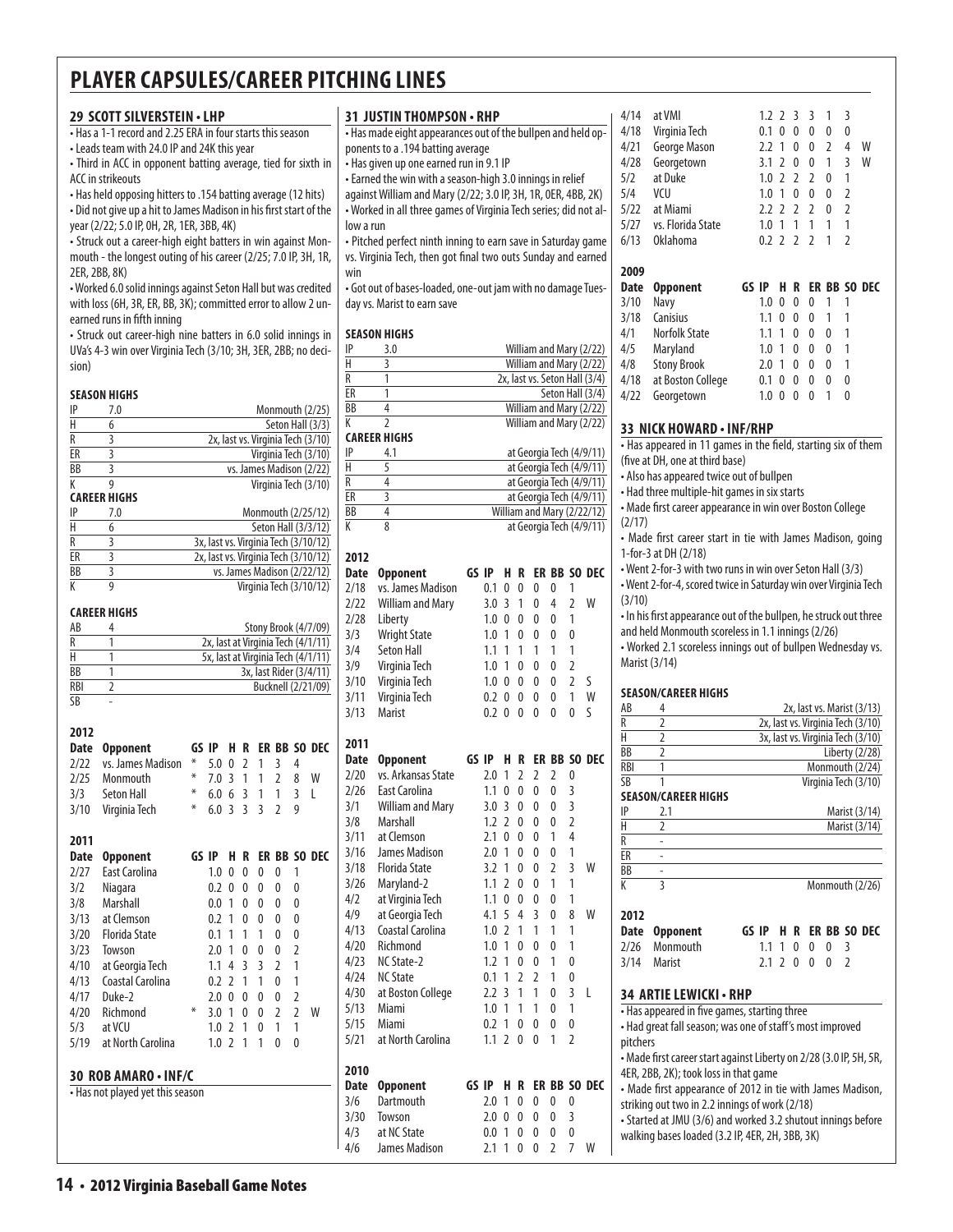• Was strong in Sunday start vs. Virginia Tech (3/11); worked career-high 5.0 innings in a no decision (1R, 0ER, 3H, 0BB, 5K)

#### **season Highs**

| IP              | 5.0                 | Virginia Tech (3/11)   |
|-----------------|---------------------|------------------------|
| Н               |                     | Liberty (2/28)         |
| R               |                     | Liberty (2/28)         |
| ER              |                     | Liberty (2/28)         |
| $\overline{BB}$ |                     | at James Madison (3/6) |
|                 |                     | Virginia Tech (3/11)   |
|                 | <b>CAREER HIGHS</b> |                        |

| IP | 5.0 | Virginia Tech (3/11/12)   |
|----|-----|---------------------------|
| H  |     | Liberty (2/28/12)         |
| R  |     | Liberty (2/28/12)         |
| FR |     | Liberty (2/28/12)         |
| BB |     | at James Madison (3/6/12) |
|    |     | Virginia Tech (3/11/12)   |

#### **2012**

| Date | <b>Opponent</b>         | GS IP |     | н              | R             |   |                |                | ER BB SO DEC |
|------|-------------------------|-------|-----|----------------|---------------|---|----------------|----------------|--------------|
| 2/18 | vs. James Madison       |       | 2.2 | 3              | $\mathfrak z$ | 1 | 1              | 2              |              |
| 2/22 | <b>William and Mary</b> |       | 3.1 | 2              | 1             | 1 | 1              | 2              |              |
| 2/28 | Liberty                 | $*$   | 3.0 | -5             | 5             | 4 | $\overline{2}$ | $\overline{2}$ | L            |
| 3/6  | at James Madison        | ⋇     | 3.2 | 2              | 4             | 4 | 3              | 3              |              |
| 3/11 | Virginia Tech           | ⋇     | 5.0 | $\overline{3}$ | 1             | 0 | 0              | 5              |              |
|      |                         |       |     |                |               |   |                |                |              |
| 2011 |                         |       |     |                |               |   |                |                |              |
| Date | <b>Opponent</b>         | GS IP |     | н              | R             |   |                |                | ER BB SO DEC |
| 3/5  | Cornell                 |       | 1.1 | 0              | 0             | 0 | 0              | 2              |              |
| 3/13 | at Clemson              |       | 1.0 | 0              | 0             | 0 | 0              | 0              |              |
| 3/16 | James Madison           |       | 0.0 | 0              | 0             | 0 | $\mathfrak z$  | 0              |              |
| 3/20 | Florida State           |       | 2.0 | $\mathbf{1}$   | 1             | 1 | 1              | 3              | L            |
| 3/23 | Towson                  |       | 1.0 | 0              | 0             | 0 | 0              | $\overline{2}$ |              |
| 4/10 | at Georgia Tech         |       | 1.0 | 0              | 0             | 0 | 0              | 1              |              |
| 4/15 | Duke                    |       | 1.0 | 0              | 0             | 0 | 1              | 1              |              |
| 5/3  | at VCU                  |       | 1.0 | 0              | 0             | 0 | 1              | 0              |              |
| 5/19 |                         |       |     |                |               |   |                |                |              |

#### **37 thomas woodruff • inf**

• Walked and scored a run in his first career appearance, a win over Monmouth (2/26)

• Posted first career hit Wednesday vs. Marist (3/14), a pinchhit RBI double

#### **Season/career Highs**

| AB  | Marist (3/14)   |
|-----|-----------------|
|     | Monmouth (2/26) |
|     | Marist (3/14)   |
| BB  | Monmouth (2/26) |
| RBI | Marist (3/14)   |
| SB  |                 |

#### **38 mike papi • OF/inf**

• Has started 16 of 17 games this season in right field (played in all 17)

• Enters weekend on 8-game hit streak

• Second on team in runs (16), third in hits (21)

• Recorded a hit and two runs in his first career start/appearance in game against Boston College (2/17)

• Had a pair of hits and reached base four times in win over Coastal Carolina (2/18)

• Hit a two-run walk-off single in the 11th inning to beat William and Mary (2/22)

- Stole first two bases in win over Monmouth (2/24)
- Went 4-for-8 with two doubles, four RBI during Wright State/Seton Hall weekend (3/3-4)
- Was 3-for-5 with two runs, two RBI in win at JMU (3/6) • Went 4-for-13 (.308) in Virginia Tech series

#### **Season/career Highs**

| AB              | 3x, last vs. Virginia Tech (3/11) |
|-----------------|-----------------------------------|
| R               | Monmouth (2/24)                   |
|                 | at James Madison (3/6)            |
| <b>BB</b>       | 3x, last vs. Seton Hall (3/4)     |
| <b>RBI</b>      | Wright State (3/3)                |
| $\overline{SB}$ | Monmouth (2/24)                   |

#### **39 austin young • rHP**

• Has made five appearances this year out of the bullpen • Made first appearance of the season by coming out of the bullpen to clinch the win against Coastal Carolina (2/18; 1.0 IP, 2H, 1R, 1ER, 0BB, 1K)

• Struck out two en route to a perfect inning against Monmouth (2/25)

• Earned first career win at JMU (3/6); worked three shutout innings, facing nine batters and striking out four

• Earned first ACC outing last Sunday vs. Virginia Tech (3/11) • Worked 2.1 scoreless innings in win over Marist (3/13)

#### **season Highs**

| ΙP                       | 3.0                                                                                        |              |                |                          |   |              |                | at James Madison (3/6)        |
|--------------------------|--------------------------------------------------------------------------------------------|--------------|----------------|--------------------------|---|--------------|----------------|-------------------------------|
| H                        | $\overline{2}$                                                                             |              |                |                          |   |              |                | 2x, last vs. Marist (3/13)    |
| R                        | $\overline{2}$                                                                             |              |                |                          |   |              |                | Virginia Tech (3/13)          |
| ER                       | 1                                                                                          |              |                |                          |   |              |                | at Coastal Carolina (2/18)    |
| $\overline{\mathsf{BB}}$ | 1                                                                                          |              |                |                          |   |              |                | 2x, last vs. Marist (3/13)    |
| K                        | 4                                                                                          |              |                |                          |   |              |                | at James Madison (3/6)        |
|                          | <b>CAREER HIGHS</b>                                                                        |              |                |                          |   |              |                |                               |
| IP                       | 3.0                                                                                        |              |                |                          |   |              |                | at James Madison (3/6/12)     |
| H                        | $\overline{2}$                                                                             |              |                |                          |   |              |                | 2x, last vs. Marist (3/13/12) |
| R                        | $\overline{2}$                                                                             |              |                |                          |   |              |                | Virginia Tech (3/13/12)       |
| ER                       | 1                                                                                          |              |                |                          |   |              |                | at Coastal Carolina (2/18/12) |
| $\overline{BB}$          | $\overline{1}$                                                                             |              |                |                          |   |              |                | 2x, last vs. Marist (3/13/12) |
| K                        | $\overline{4}$                                                                             |              |                |                          |   |              |                | at James Madison (3/6/12)     |
|                          |                                                                                            |              |                |                          |   |              |                |                               |
| 2012                     |                                                                                            |              |                |                          |   |              |                |                               |
| Date                     | <b>Opponent</b>                                                                            | GS IP        | Н.             | R                        |   |              |                | <b>ER BB SO DEC</b>           |
| 2/18                     | at Coastal Carolina                                                                        | 1.0          | $\overline{2}$ | 1                        | 1 | 0            | 1              |                               |
| 2/25                     | Monmouth                                                                                   | 1.0          | 0              | 0                        | 0 | 0            | $\overline{2}$ |                               |
| 3/6                      | at James Madison                                                                           | 3.0          | 0              | 0                        | 0 | 1            | 4              | W                             |
| 3/11                     | Virginia Tech                                                                              | 0.1          | 1              | $\overline{\phantom{a}}$ | 0 | 0            | 0              |                               |
| 3/13                     | Marist                                                                                     | 2.1          | $\overline{2}$ | $\mathbf{0}$             | 0 | 1            | $\overline{2}$ |                               |
| 2011                     |                                                                                            |              |                |                          |   |              |                |                               |
| Date                     | <b>Opponent</b>                                                                            | GS IP        | н.             | R                        |   |              |                | ER BB SO DEC                  |
| 3/2                      | Niagara                                                                                    | 0.2          | 0              | 0                        | 0 | 0            | $\overline{2}$ |                               |
| 3/4                      | Rider                                                                                      | 2.0          | $\mathbf{1}$   | 0                        | 0 | 1            | $\overline{2}$ |                               |
| 3/22                     | Towson                                                                                     | $1.0 \ \ 0$  |                | 0                        | 0 | 0            | $\overline{2}$ |                               |
|                          |                                                                                            |              |                |                          |   |              |                |                               |
|                          | 46 NATHANIEL ABEL • LHP                                                                    |              |                |                          |   |              |                |                               |
|                          | • Has made three appearances out of the bullpen                                            |              |                |                          |   |              |                |                               |
|                          | • Made first career appearance against Monmouth (2/26),                                    |              |                |                          |   |              |                |                               |
|                          | striking out the lone batter he faced                                                      |              |                |                          |   |              |                |                               |
|                          |                                                                                            |              |                |                          |   |              |                |                               |
| 2012                     |                                                                                            |              |                |                          |   |              |                |                               |
| Date                     | <b>Opponent</b>                                                                            | GS IP        | н.             | R                        |   |              |                | ER BB SO DEC                  |
| 2/26                     | Monmouth                                                                                   | 0.1          | 0              | 0                        | 0 | 0            | 1              |                               |
| 2/28                     | Liberty                                                                                    | 0.1          | $\mathbf{1}$   | 0                        | 0 | 1            | 0              |                               |
| 3/14                     | Marist                                                                                     | $0.2 \Omega$ |                | $\mathbf{0}$             | 0 | $\mathbf{0}$ | 1              |                               |
|                          |                                                                                            |              |                |                          |   |              |                |                               |
|                          | 47 WHIT MAYBERRY • RHP                                                                     |              |                |                          |   |              |                |                               |
|                          | · Second on team with 23.2 innings pitched; has gone at least<br>5.2 innings in each start |              |                |                          |   |              |                |                               |
|                          |                                                                                            |              |                |                          |   |              |                |                               |

5.2 innings in each start

• Didn't allow a runner to pass first base through four innings in win over Coastal Carolina (2/18; 6.0 IP, 6H, 2R, 2ER, 0BB, 1K) • Has not walked a batter while striking out seven in 12.0 innings pitched this season

• Recorded second win of the season by pitching six shutout innings against Monmouth (2/26; 6.0 IP, 6H, 0R, 0ER, 0BB, 3K) • Worked 6.0 innings against Wright State (3/3; 8H, 3ER, 0BB, 7K)

• Fired 5.2 innings against Virginia Tech in first career Friday start - struck out first five batters of game; walked first four batters of the season (3ER, 7H, 7K; no decision)

|      | <b>SEASON HIGHS</b>        |       |     |                |                |                |                |                |                                      |
|------|----------------------------|-------|-----|----------------|----------------|----------------|----------------|----------------|--------------------------------------|
| IP   | 6.0                        |       |     |                |                |                |                |                | 3x, last vs. Wright State (3/3)      |
| Н    | 8                          |       |     |                |                |                |                |                | Wright State (3/3)                   |
| R    | 3                          |       |     |                |                |                |                |                | 2x, last vs. Virginia Tech (3/9)     |
| ER   | $\overline{3}$             |       |     |                |                |                |                |                | 2x, last vs. Virginia Tech (3/9)     |
| ВB   | 4                          |       |     |                |                |                |                |                | Virginia Tech (3/9)                  |
| К    | 7                          |       |     |                |                |                |                |                | 2x, last vs. Virginia Tech (3/9)     |
| IP   | <b>CAREER HIGHS</b><br>6.0 |       |     |                |                |                |                |                | 3x, last vs. Wright State (3/3/12)   |
| Н    | 8                          |       |     |                |                |                |                |                | Wright State (3/3/12)                |
| R    | 5                          |       |     |                |                |                |                |                | at VMI (4/14/11)                     |
| ER   | 4                          |       |     |                |                |                |                |                | 2x, last vs. Florida State (3/20/11) |
| BB   | 4                          |       |     |                |                |                |                |                | Virginia Tech (3/9/12))              |
| К    | 7                          |       |     |                |                |                |                |                | 2x, last vs. Virginia Tech (3/9/12)  |
| 2012 |                            |       |     |                |                |                |                |                |                                      |
| Date | <b>Opponent</b>            | GS IP |     | Н              | R              | ER             |                |                | <b>BB SO DEC</b>                     |
| 2/18 | at Coastal Carolina        | ⋇     | 6.0 | 6              | 2              | 2              | 0              | 4              | W                                    |
| 2/26 | Monmouth                   | ⋇     | 6.0 | 6              | 0              | 0              | 0              | 3              | W                                    |
| 3/3  | <b>Wright State</b>        | ∗     | 6.0 | 8              | $\overline{3}$ | 3              | 0              | 7              |                                      |
| 3/9  | Virginia Tech              | ⋇     | 5.2 | 7              | 3              | 3              | 4              | 7              |                                      |
| 2011 |                            |       |     |                |                |                |                |                |                                      |
| Date | <b>Opponent</b>            | GS IP |     | Н              | R              | ER             | BB             | SO.            | DEC                                  |
| 2/20 | vs. UAB                    |       | 1.2 | 4              | 3              | 2              | 0              | 1              |                                      |
| 2/24 | <b>VMI</b>                 |       | 2.2 | 3              | 0              | 0              | 0              | $\overline{2}$ | W                                    |
| 2/27 | East Carolina              |       | 0.2 | 1              | 0              | 0              | 1              | 1              |                                      |
| 3/4  | Cornell                    | ⋇     | 5.0 | 6              | 1              | 1              | 1              | 3              | W                                    |
| 3/12 | at Clemson                 |       | 2.0 | $\overline{2}$ | 1              | 1              | 1              | 2              | W                                    |
| 3/18 | <b>Florida State</b>       |       | 0.1 | 1              | 0              | 0              | 1              | 0              |                                      |
| 3/20 | <b>Florida State</b>       |       | 1.0 | 3              | 4              | 4              | 0              | 1              |                                      |
| 3/23 | Towson                     | ⋇     | 5.0 | 4              | 0              | 0              | 1              | 4              | W                                    |
| 4/1  | at Virginia Tech           |       | 3.0 | 2              | 1              | 1              | 0              | 4              | S                                    |
| 4/13 | Coastal Carolina           |       | 1.1 | 1              | 0              | 0              | 0              | 1              |                                      |
| 4/17 | Duke-2                     |       | 1.0 | $\overline{2}$ | 1              | 1              | 0              | $\overline{2}$ |                                      |
| 4/20 | Richmond                   |       | 3.0 | 3              | 0              | 0              | $\overline{2}$ | 4              |                                      |
| 5/3  | at VCU                     |       | 1.0 | 0              | 0              | 0              | 0              | 0              |                                      |
| 2010 |                            |       |     |                |                |                |                |                |                                      |
| Date | <b>Opponent</b>            | GS IP |     | Н              | R              | ER             | BB             |                | SO DEC                               |
| 2/20 | at East Carolina           |       | 0.2 | 0              | 0              | 0              | 0              | 0              |                                      |
| 2/24 | George Washington          |       | 1.1 | 1              | 0              | 0              | 0              | 2              |                                      |
| 2/28 | Rhode Island               |       | 1.0 | 0              | 0              | 0              | 0              | $\overline{2}$ |                                      |
| 3/13 | at Florida State           |       | 2.0 | 1              | $\overline{2}$ | $\overline{2}$ | $\overline{2}$ | 3              |                                      |
| 3/17 | at James Madison           |       | 1.1 | $\overline{2}$ | 1              | 1              | 0              | $\overline{2}$ |                                      |
| 3/21 | <b>Boston College</b>      |       | 2.0 | 4              | 0              | U              | U              | 3              |                                      |
| 3/27 | Clemson-1                  |       | 1.1 | 1              | 3              | 3              | $\overline{2}$ | 0              | L                                    |
| 3/31 | Towson                     |       | 1.0 | 3              | $\overline{2}$ | $\overline{2}$ | 1              | 2              |                                      |
| 4/7  | Radford                    | ⋇     | 5.0 | 3              | 1              | 1              | 1              | $\overline{2}$ | W                                    |
| 4/14 | at VMI                     | ⋇     | 3.2 | 6              | 5              | 4              | 1              | 3              | L                                    |
| 4/21 | George Mason               | ⋇     | 3.0 | 4              | 2              | 1              | 1              | 1              |                                      |
| 4/28 | Georgetown                 | ⋇     | 1.2 | 3              | 1              | 1              | 2              | 4              |                                      |
| 5/27 | vs. Florida State          |       | 0.1 | $\overline{2}$ | $\overline{2}$ | $\overline{2}$ | 1              | 0              |                                      |
|      |                            |       |     |                |                |                |                |                |                                      |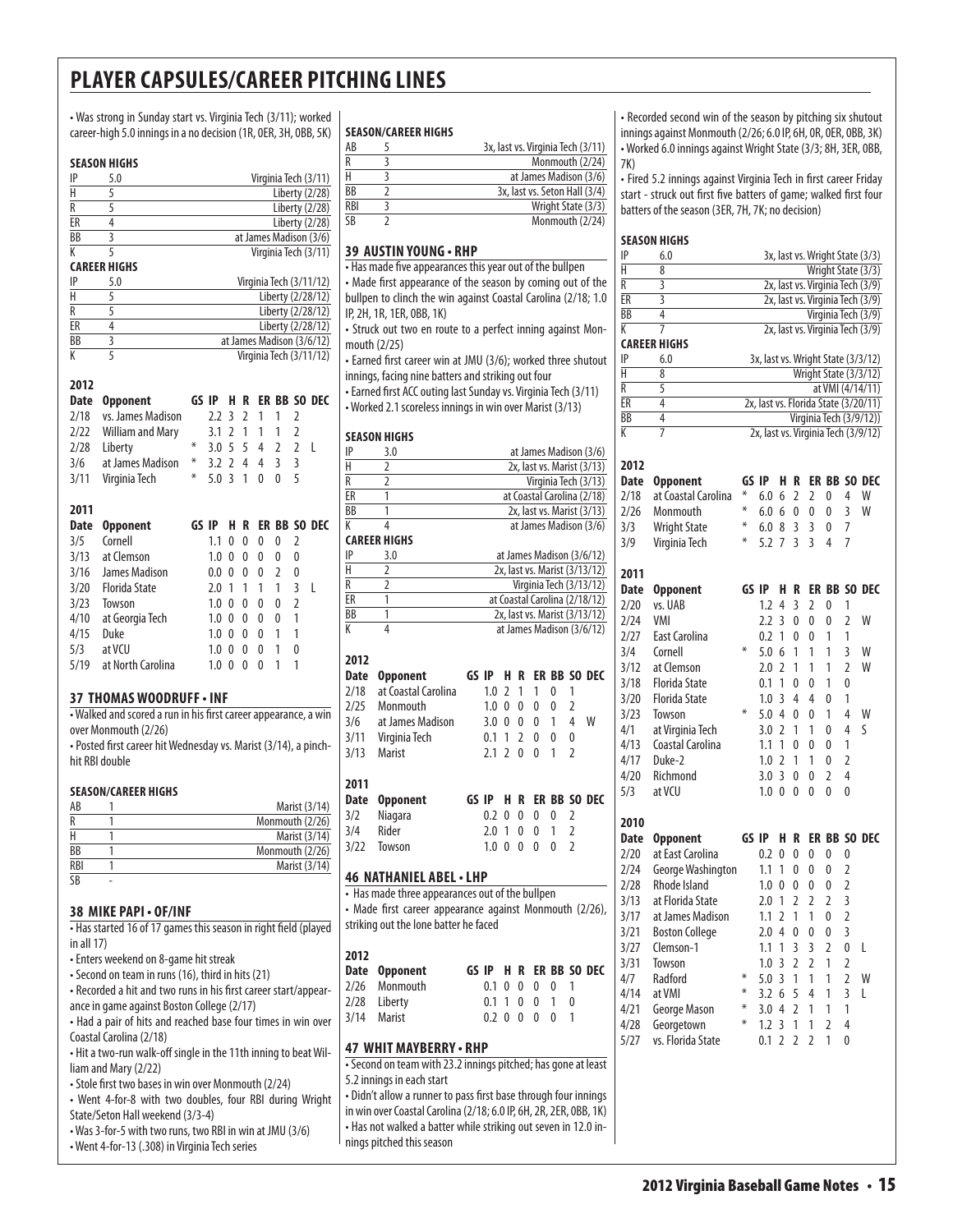### **Individual Career History vs Florida State**

| 2b<br>Year<br>3b<br>tb<br>slg%<br>gdp<br>ob%<br>fid%<br>h<br>hr<br>rbi<br>bb<br>hbp<br>sf<br>sh<br>sb-att<br>avg<br>gp-gs<br>ab<br>SO.<br>po<br>а<br>е<br>r<br>$3-2$<br>2<br>3<br>$\overline{c}$<br>$\pmb{0}$<br>.000<br>2010<br>.500<br>6<br>$\mathbf{1}$<br>0<br>$\mathbf{1}$<br>7 1.167<br>0<br>1<br>0<br>.571<br>0<br>$\mathbf{0}$<br>$0-0$<br>0<br>0<br>1<br>$2 - 1$<br>5<br>$\mathbf{1}$<br>2<br>1<br>$\mathbf{1}$<br>3<br>3<br>0<br>0<br>$\mathbf 0$<br>2011<br>.400<br>0<br>0<br>.600<br>0<br>1<br>.500<br>$0 - 0$<br>$\mathbf{1}$<br>0<br>0<br>1.000<br>2<br>2<br>$5 - 3$<br>3<br>5<br>3<br>.909<br>0<br>0<br>.538<br>0<br><b>TOTAL</b><br>.455<br>11<br>0<br>1<br>10<br>4<br>0<br>$0-0$<br>0<br>0 1.000<br>1<br><b>Kyle Crockett</b><br>2b<br>3b<br>hr<br>rbi<br>tb<br>sig%<br>bb<br>hbp<br>gdp<br>ob%<br>sf sh<br>fld%<br>Year<br>ab<br>h<br>SO.<br>sb-att<br>avg<br>gp-gs<br>r<br>po<br>а<br>е<br>2b<br>3b<br>sfa<br>Year<br>era<br>w-l<br>sho<br>ip<br>h<br>er<br>bb<br>SO.<br>hr<br>bf<br>bavg<br>wp<br>hbp<br>bk<br><u>sha</u><br>app<br>gs<br>cg<br>SV<br>r<br>$\pmb{0}$<br>$0-0$<br>$\pmb{0}$<br>1.2<br>$\pmb{0}$<br>$\pmb{0}$<br>$\pmb{0}$<br>3<br>$\pmb{0}$<br>6<br>2011<br>0.00<br>2<br>0<br>0/0<br>0<br>0<br>0<br>.000<br>0<br>0<br>$\mathbf 0$<br>0<br>1<br>2<br>0<br>1.2<br>$\pmb{0}$<br>$\pmb{0}$<br>$\mathbf 0$<br>$\pmb{0}$<br>3<br>$\mathbf 0$<br>0<br>$\mathbf 0$<br>6<br>.000<br>$\mathbf 0$<br>$\mathbf 0$<br>0<br>$\mathbf 0$<br><b>TOTAL</b><br>0.00<br>$0-0$<br>0<br>0/0<br>0<br>1<br><b>Reed Gragnani</b><br>Year<br>2b<br>3b<br>rbi<br>tb<br>slg%<br>bb<br>hbp<br>gdp<br>ob%<br>sf<br>sh<br>sb-att<br>fld%<br>gp-gs<br>ab<br>h<br>hr<br>SO<br>е<br>avg<br>po<br>а<br>r<br>3<br>$\sqrt{2}$<br>3<br>$\overline{2}$<br>$3-1$<br>6<br>.500<br>$\pmb{0}$<br>0<br>.429<br>0<br>0<br>$\pmb{0}$<br>$\pmb{0}$<br>0<br>.000<br>2010<br>.333<br>$\mathbf{1}$<br>0<br>0<br>$\mathbf{1}$<br>$0 - 1$<br>1<br>3<br>$3 - 3$<br>1<br>3<br>0<br>3<br>0<br>$\mathbf{1}$<br>$\pmb{0}$<br>0<br>$\mathbf{1}$<br>.273<br>11<br>0<br>0<br>.273<br>1<br>.333<br>0<br>$0-0$<br>8<br>0<br>1.000<br>2011<br>.294<br>17<br>5<br>0<br>0<br>6<br>.353<br>3<br>0<br>.368<br>0<br>$\mathbf{0}$<br>$\mathbf{1}$<br>0 1.000<br><b>TOTAL</b><br>$6 - 4$<br>4<br>$\mathbf{1}$<br>4<br>1<br>$0 - 1$<br>8<br>1<br><b>Shane Halley</b><br>2b<br>fld%<br>Year<br>3b<br>rbi<br>tb<br>slg%<br>bb<br>hbp<br>gdp<br>ob%<br>sf<br>sh<br>gp-gs<br>ab<br>h<br>hr<br>SO.<br>sb-att<br>е<br>avg<br>r<br>po<br>а<br>$\mathbf 0$<br>0<br>0<br>0<br>0<br>0<br>0<br>$\pmb{0}$<br>2009<br>.000<br>$1 - 0$<br>0<br>0<br>0<br>0<br>.000<br>0<br>0<br>0<br>.000<br>0<br>$0-0$<br>0<br>.000<br>$1 - 0$<br>0<br>0<br>0<br>0<br>0<br>0<br>0<br>0<br>.000<br>0<br>0<br>0<br>0<br>.000<br>0<br>$\mathbf 0$<br>$\mathbf 0$<br>$\pmb{0}$<br>$\mathbf 0$<br>.000<br><b>TOTAL</b><br>.000<br>$0-0$<br>2b<br>3b<br>Year<br>era<br>w-l<br>cg<br><u>sho</u><br>ip<br>h<br>er<br>bb<br>SO<br>hr<br><u>bf</u><br>bavg<br>wp<br>hbp<br>bk<br><u>sfa</u><br><u>sha</u><br>app<br>gs<br>SV<br>r<br>$0-0$<br>$\pmb{0}$<br>$\pmb{0}$<br>2<br>$\mathbf{1}$<br>$\pmb{0}$<br>$\pmb{0}$<br>$\mathbf 0$<br>8<br>$\pmb{0}$<br>2009<br>0.00<br>0/0<br>0<br>2.0<br>$\mathbf{1}$<br>0<br>.286<br>0<br>0<br>0<br>1<br>1<br>0<br>0<br>$\mathbf 0$<br>$\mathbf{1}$<br>$\overline{2}$<br>$\overline{2}$<br>$\overline{2}$<br>$\pmb{0}$<br>.250<br>2011<br>18.00<br>$0-0$<br>1<br>0/0<br>0<br>1.0<br>1<br>1<br>0<br>6<br>0<br>0<br>0<br>0<br>$\mathbf 0$<br>3<br>$\overline{2}$<br>3<br>2<br>3.0<br>3<br>$\overline{2}$<br>$\mathbf{1}$<br>$\mathbf 0$<br>$\mathbf 0$<br>.273<br><b>TOTAL</b><br>6.00<br>0<br>0<br>0/0<br>0<br>14<br>0<br>0<br>0<br>0<br>$\mathbf 0$<br>$0-0$<br><b>Colin Harrington</b><br>2b<br>ob%<br>fld%<br>Year<br>3b<br>rbi<br>tb<br>slg%<br>bb<br>hbp<br>sf<br>sh<br>ab<br>h<br>hr<br>gdp<br>sb-att<br>avg<br>gp-gs<br>SO.<br>po<br>а<br>е<br>0<br>$1 - 0$<br>0<br>0<br>0<br>0<br>$\pmb{0}$<br>0<br>.000<br>0<br>0<br>0<br>0<br>$\mathbf 0$<br>$\pmb{0}$<br>$\pmb{0}$<br>$\pmb{0}$<br>.000<br>2011<br>.000<br>1<br>0<br>.000<br>$0-0$<br>.000<br>$1 - 0$<br>0<br>0<br>$\pmb{0}$<br>.000<br><b>TOTAL</b><br>1<br>0<br>0<br>0<br>0<br>0<br>0<br>.000<br>0<br>0<br>0<br>0<br>.000<br>0<br>$0-0$<br>0<br>0<br><b>Jared King</b><br>2b<br>slg%<br>fld%<br>Year<br>ab<br>h<br>3b<br>hr<br>rbi<br>tb<br>bb<br>hbp<br>gdp<br>ob%<br>sf sh<br>sb-att<br>avg<br>gp-gs<br>SO.<br>po<br>a<br>е<br>r<br>2<br>$\overline{2}$<br>2<br>1<br>1<br>0<br>0<br>0<br>.500<br>0<br>0<br>.800<br>0<br>5<br>$\mathbf{1}$<br>$0$ 1.000<br>2009<br>.500<br>$1 - 1$<br>1<br>1<br>0<br>$0 - 1$<br>2011<br>.286<br>.167<br>$3-2$<br>6<br>2<br>$\pmb{0}$<br>0<br>1<br>1<br>.667<br>0<br>$\pmb{0}$<br>$\pmb{0}$<br>0<br>$0-0$<br>16<br>0 1.000<br>1<br>4<br>1<br>4<br>0<br>3<br>$4 - 3$<br>8<br>2<br>0<br>0<br>3<br>5<br>.625<br>3<br>0<br>.500<br>$\pmb{0}$<br>$\mathbf 0$<br><b>TOTAL</b><br>.250<br>1<br>1<br>4<br>$0 - 1$<br>21<br>$\mathbf{1}$<br>0 1.000<br><b>Branden Kline</b><br>2b<br>tb<br>hbp<br>Year<br>3b<br>hr<br>rbi<br>slg%<br>bb<br>gdp<br>ob%<br>sf sh<br>sb-att<br>e<br>fid%<br>gp-gs<br><u>ab</u><br>h<br><b>SO</b><br>a<br>avg<br>r<br>po<br>0<br>0<br>0<br>0<br>0<br>$\mathsf 0$<br>$\mathbf{1}$<br>0 1.000<br>2010<br>.000<br>$0-0$<br>0<br>0<br>0<br>0<br>0<br>.000<br>0<br>0<br>0<br>.000<br>$0-0$<br>0<br>0<br>$\pmb{0}$<br>0<br>$\pmb{0}$<br>2011<br>.000<br>$0-0$<br>0<br>0<br>0<br>0<br>0<br>0<br>0<br>.000<br>0<br>0<br>.000<br>$0-0$<br>$\mathbf{1}$<br>0 1.000<br>0<br>0<br>0<br>0<br>$\pmb{0}$<br>0<br>0<br>0<br>.000<br>0<br>0<br>0<br>.000<br>$\pmb{0}$<br>$\mathbf 0$<br>$0-0$<br>$\overline{2}$<br>0 1.000<br><b>TOTAL</b><br>.000<br>$0-0$<br>0<br>0<br>0<br>0<br>3b<br>Year<br>bb<br>2b<br>bf<br>bavg<br>hbp<br>bk<br>sfa<br>era<br>w-l<br>cg<br><u>sho</u><br>ip<br>h<br>er<br>SO.<br>hr<br>wp<br><u>sha</u><br>app<br>g <sub>s</sub><br>sv<br>r<br>2010<br>0.00<br>0<br>0<br>$2.0\,$<br>2<br>$\pmb{0}$<br>$\pmb{0}$<br>$\overline{\mathbf{c}}$<br>$\pmb{0}$<br>$0-0$<br>0/0<br>0<br>2<br>0<br>9<br>.250<br>0<br>0<br>0<br>0<br>$\mathbf 0$<br>1<br>1<br>2011<br>2.70<br>3.1<br>$1-0$<br>0<br>0/0<br>4<br>$\mathbf{1}$<br>3<br>2<br>17<br>.308<br>0<br>$\mathbf{1}$<br>0<br>0<br>0<br>0<br>0<br>0<br>0<br>1<br>0<br>1<br>$\sqrt{2}$<br>1.69<br>5.1<br>$\mathbf{1}$<br>$\overline{4}$<br>$\overline{4}$<br>0<br><b>TOTAL</b><br>$1 - 0$<br>2<br>0<br>0<br>0/0<br>0<br>6<br>$\mathbf{1}$<br>0<br>26<br>.286<br>0<br>0<br>0<br>1<br>0 |  |  |  |  |  | <b>Stephen Bruno</b> |  |  |  |  |  |  |  |
|--------------------------------------------------------------------------------------------------------------------------------------------------------------------------------------------------------------------------------------------------------------------------------------------------------------------------------------------------------------------------------------------------------------------------------------------------------------------------------------------------------------------------------------------------------------------------------------------------------------------------------------------------------------------------------------------------------------------------------------------------------------------------------------------------------------------------------------------------------------------------------------------------------------------------------------------------------------------------------------------------------------------------------------------------------------------------------------------------------------------------------------------------------------------------------------------------------------------------------------------------------------------------------------------------------------------------------------------------------------------------------------------------------------------------------------------------------------------------------------------------------------------------------------------------------------------------------------------------------------------------------------------------------------------------------------------------------------------------------------------------------------------------------------------------------------------------------------------------------------------------------------------------------------------------------------------------------------------------------------------------------------------------------------------------------------------------------------------------------------------------------------------------------------------------------------------------------------------------------------------------------------------------------------------------------------------------------------------------------------------------------------------------------------------------------------------------------------------------------------------------------------------------------------------------------------------------------------------------------------------------------------------------------------------------------------------------------------------------------------------------------------------------------------------------------------------------------------------------------------------------------------------------------------------------------------------------------------------------------------------------------------------------------------------------------------------------------------------------------------------------------------------------------------------------------------------------------------------------------------------------------------------------------------------------------------------------------------------------------------------------------------------------------------------------------------------------------------------------------------------------------------------------------------------------------------------------------------------------------------------------------------------------------------------------------------------------------------------------------------------------------------------------------------------------------------------------------------------------------------------------------------------------------------------------------------------------------------------------------------------------------------------------------------------------------------------------------------------------------------------------------------------------------------------------------------------------------------------------------------------------------------------------------------------------------------------------------------------------------------------------------------------------------------------------------------------------------------------------------------------------------------------------------------------------------------------------------------------------------------------------------------------------------------------------------------------------------------------------------------------------------------------------------------------------------------------------------------------------------------------------------------------------------------------------------------------------------------------------------------------------------------------------------------------------------------------------------------------------------------------------------------------------------------------------------------------------------------------------------------------------------------------------------------------------------------------------------------------------------------------------------------------------------------------------------------------------------------------------------------------------------------------------------------------------------------------------------------------------------------------------------------------------------------------------------------------------------------------------------------------------------------------------------------------------------------------------------------------------------------------------------------------------------------------------------------------------------------------------------------------------------------------------------------------------------------------------------------------------------------------------------------------------------------------------------------------------------------------------------------------------------------------------------------------------------------------------------------------------------------------------------------------------------------------------------------------------------------------------------------------------------------|--|--|--|--|--|----------------------|--|--|--|--|--|--|--|
|                                                                                                                                                                                                                                                                                                                                                                                                                                                                                                                                                                                                                                                                                                                                                                                                                                                                                                                                                                                                                                                                                                                                                                                                                                                                                                                                                                                                                                                                                                                                                                                                                                                                                                                                                                                                                                                                                                                                                                                                                                                                                                                                                                                                                                                                                                                                                                                                                                                                                                                                                                                                                                                                                                                                                                                                                                                                                                                                                                                                                                                                                                                                                                                                                                                                                                                                                                                                                                                                                                                                                                                                                                                                                                                                                                                                                                                                                                                                                                                                                                                                                                                                                                                                                                                                                                                                                                                                                                                                                                                                                                                                                                                                                                                                                                                                                                                                                                                                                                                                                                                                                                                                                                                                                                                                                                                                                                                                                                                                                                                                                                                                                                                                                                                                                                                                                                                                                                                                                                                                                                                                                                                                                                                                                                                                                                                                                                                                                                                                                                              |  |  |  |  |  |                      |  |  |  |  |  |  |  |
|                                                                                                                                                                                                                                                                                                                                                                                                                                                                                                                                                                                                                                                                                                                                                                                                                                                                                                                                                                                                                                                                                                                                                                                                                                                                                                                                                                                                                                                                                                                                                                                                                                                                                                                                                                                                                                                                                                                                                                                                                                                                                                                                                                                                                                                                                                                                                                                                                                                                                                                                                                                                                                                                                                                                                                                                                                                                                                                                                                                                                                                                                                                                                                                                                                                                                                                                                                                                                                                                                                                                                                                                                                                                                                                                                                                                                                                                                                                                                                                                                                                                                                                                                                                                                                                                                                                                                                                                                                                                                                                                                                                                                                                                                                                                                                                                                                                                                                                                                                                                                                                                                                                                                                                                                                                                                                                                                                                                                                                                                                                                                                                                                                                                                                                                                                                                                                                                                                                                                                                                                                                                                                                                                                                                                                                                                                                                                                                                                                                                                                              |  |  |  |  |  |                      |  |  |  |  |  |  |  |
|                                                                                                                                                                                                                                                                                                                                                                                                                                                                                                                                                                                                                                                                                                                                                                                                                                                                                                                                                                                                                                                                                                                                                                                                                                                                                                                                                                                                                                                                                                                                                                                                                                                                                                                                                                                                                                                                                                                                                                                                                                                                                                                                                                                                                                                                                                                                                                                                                                                                                                                                                                                                                                                                                                                                                                                                                                                                                                                                                                                                                                                                                                                                                                                                                                                                                                                                                                                                                                                                                                                                                                                                                                                                                                                                                                                                                                                                                                                                                                                                                                                                                                                                                                                                                                                                                                                                                                                                                                                                                                                                                                                                                                                                                                                                                                                                                                                                                                                                                                                                                                                                                                                                                                                                                                                                                                                                                                                                                                                                                                                                                                                                                                                                                                                                                                                                                                                                                                                                                                                                                                                                                                                                                                                                                                                                                                                                                                                                                                                                                                              |  |  |  |  |  |                      |  |  |  |  |  |  |  |
|                                                                                                                                                                                                                                                                                                                                                                                                                                                                                                                                                                                                                                                                                                                                                                                                                                                                                                                                                                                                                                                                                                                                                                                                                                                                                                                                                                                                                                                                                                                                                                                                                                                                                                                                                                                                                                                                                                                                                                                                                                                                                                                                                                                                                                                                                                                                                                                                                                                                                                                                                                                                                                                                                                                                                                                                                                                                                                                                                                                                                                                                                                                                                                                                                                                                                                                                                                                                                                                                                                                                                                                                                                                                                                                                                                                                                                                                                                                                                                                                                                                                                                                                                                                                                                                                                                                                                                                                                                                                                                                                                                                                                                                                                                                                                                                                                                                                                                                                                                                                                                                                                                                                                                                                                                                                                                                                                                                                                                                                                                                                                                                                                                                                                                                                                                                                                                                                                                                                                                                                                                                                                                                                                                                                                                                                                                                                                                                                                                                                                                              |  |  |  |  |  |                      |  |  |  |  |  |  |  |
|                                                                                                                                                                                                                                                                                                                                                                                                                                                                                                                                                                                                                                                                                                                                                                                                                                                                                                                                                                                                                                                                                                                                                                                                                                                                                                                                                                                                                                                                                                                                                                                                                                                                                                                                                                                                                                                                                                                                                                                                                                                                                                                                                                                                                                                                                                                                                                                                                                                                                                                                                                                                                                                                                                                                                                                                                                                                                                                                                                                                                                                                                                                                                                                                                                                                                                                                                                                                                                                                                                                                                                                                                                                                                                                                                                                                                                                                                                                                                                                                                                                                                                                                                                                                                                                                                                                                                                                                                                                                                                                                                                                                                                                                                                                                                                                                                                                                                                                                                                                                                                                                                                                                                                                                                                                                                                                                                                                                                                                                                                                                                                                                                                                                                                                                                                                                                                                                                                                                                                                                                                                                                                                                                                                                                                                                                                                                                                                                                                                                                                              |  |  |  |  |  |                      |  |  |  |  |  |  |  |
|                                                                                                                                                                                                                                                                                                                                                                                                                                                                                                                                                                                                                                                                                                                                                                                                                                                                                                                                                                                                                                                                                                                                                                                                                                                                                                                                                                                                                                                                                                                                                                                                                                                                                                                                                                                                                                                                                                                                                                                                                                                                                                                                                                                                                                                                                                                                                                                                                                                                                                                                                                                                                                                                                                                                                                                                                                                                                                                                                                                                                                                                                                                                                                                                                                                                                                                                                                                                                                                                                                                                                                                                                                                                                                                                                                                                                                                                                                                                                                                                                                                                                                                                                                                                                                                                                                                                                                                                                                                                                                                                                                                                                                                                                                                                                                                                                                                                                                                                                                                                                                                                                                                                                                                                                                                                                                                                                                                                                                                                                                                                                                                                                                                                                                                                                                                                                                                                                                                                                                                                                                                                                                                                                                                                                                                                                                                                                                                                                                                                                                              |  |  |  |  |  |                      |  |  |  |  |  |  |  |
|                                                                                                                                                                                                                                                                                                                                                                                                                                                                                                                                                                                                                                                                                                                                                                                                                                                                                                                                                                                                                                                                                                                                                                                                                                                                                                                                                                                                                                                                                                                                                                                                                                                                                                                                                                                                                                                                                                                                                                                                                                                                                                                                                                                                                                                                                                                                                                                                                                                                                                                                                                                                                                                                                                                                                                                                                                                                                                                                                                                                                                                                                                                                                                                                                                                                                                                                                                                                                                                                                                                                                                                                                                                                                                                                                                                                                                                                                                                                                                                                                                                                                                                                                                                                                                                                                                                                                                                                                                                                                                                                                                                                                                                                                                                                                                                                                                                                                                                                                                                                                                                                                                                                                                                                                                                                                                                                                                                                                                                                                                                                                                                                                                                                                                                                                                                                                                                                                                                                                                                                                                                                                                                                                                                                                                                                                                                                                                                                                                                                                                              |  |  |  |  |  |                      |  |  |  |  |  |  |  |
|                                                                                                                                                                                                                                                                                                                                                                                                                                                                                                                                                                                                                                                                                                                                                                                                                                                                                                                                                                                                                                                                                                                                                                                                                                                                                                                                                                                                                                                                                                                                                                                                                                                                                                                                                                                                                                                                                                                                                                                                                                                                                                                                                                                                                                                                                                                                                                                                                                                                                                                                                                                                                                                                                                                                                                                                                                                                                                                                                                                                                                                                                                                                                                                                                                                                                                                                                                                                                                                                                                                                                                                                                                                                                                                                                                                                                                                                                                                                                                                                                                                                                                                                                                                                                                                                                                                                                                                                                                                                                                                                                                                                                                                                                                                                                                                                                                                                                                                                                                                                                                                                                                                                                                                                                                                                                                                                                                                                                                                                                                                                                                                                                                                                                                                                                                                                                                                                                                                                                                                                                                                                                                                                                                                                                                                                                                                                                                                                                                                                                                              |  |  |  |  |  |                      |  |  |  |  |  |  |  |
|                                                                                                                                                                                                                                                                                                                                                                                                                                                                                                                                                                                                                                                                                                                                                                                                                                                                                                                                                                                                                                                                                                                                                                                                                                                                                                                                                                                                                                                                                                                                                                                                                                                                                                                                                                                                                                                                                                                                                                                                                                                                                                                                                                                                                                                                                                                                                                                                                                                                                                                                                                                                                                                                                                                                                                                                                                                                                                                                                                                                                                                                                                                                                                                                                                                                                                                                                                                                                                                                                                                                                                                                                                                                                                                                                                                                                                                                                                                                                                                                                                                                                                                                                                                                                                                                                                                                                                                                                                                                                                                                                                                                                                                                                                                                                                                                                                                                                                                                                                                                                                                                                                                                                                                                                                                                                                                                                                                                                                                                                                                                                                                                                                                                                                                                                                                                                                                                                                                                                                                                                                                                                                                                                                                                                                                                                                                                                                                                                                                                                                              |  |  |  |  |  |                      |  |  |  |  |  |  |  |
|                                                                                                                                                                                                                                                                                                                                                                                                                                                                                                                                                                                                                                                                                                                                                                                                                                                                                                                                                                                                                                                                                                                                                                                                                                                                                                                                                                                                                                                                                                                                                                                                                                                                                                                                                                                                                                                                                                                                                                                                                                                                                                                                                                                                                                                                                                                                                                                                                                                                                                                                                                                                                                                                                                                                                                                                                                                                                                                                                                                                                                                                                                                                                                                                                                                                                                                                                                                                                                                                                                                                                                                                                                                                                                                                                                                                                                                                                                                                                                                                                                                                                                                                                                                                                                                                                                                                                                                                                                                                                                                                                                                                                                                                                                                                                                                                                                                                                                                                                                                                                                                                                                                                                                                                                                                                                                                                                                                                                                                                                                                                                                                                                                                                                                                                                                                                                                                                                                                                                                                                                                                                                                                                                                                                                                                                                                                                                                                                                                                                                                              |  |  |  |  |  |                      |  |  |  |  |  |  |  |
|                                                                                                                                                                                                                                                                                                                                                                                                                                                                                                                                                                                                                                                                                                                                                                                                                                                                                                                                                                                                                                                                                                                                                                                                                                                                                                                                                                                                                                                                                                                                                                                                                                                                                                                                                                                                                                                                                                                                                                                                                                                                                                                                                                                                                                                                                                                                                                                                                                                                                                                                                                                                                                                                                                                                                                                                                                                                                                                                                                                                                                                                                                                                                                                                                                                                                                                                                                                                                                                                                                                                                                                                                                                                                                                                                                                                                                                                                                                                                                                                                                                                                                                                                                                                                                                                                                                                                                                                                                                                                                                                                                                                                                                                                                                                                                                                                                                                                                                                                                                                                                                                                                                                                                                                                                                                                                                                                                                                                                                                                                                                                                                                                                                                                                                                                                                                                                                                                                                                                                                                                                                                                                                                                                                                                                                                                                                                                                                                                                                                                                              |  |  |  |  |  |                      |  |  |  |  |  |  |  |
|                                                                                                                                                                                                                                                                                                                                                                                                                                                                                                                                                                                                                                                                                                                                                                                                                                                                                                                                                                                                                                                                                                                                                                                                                                                                                                                                                                                                                                                                                                                                                                                                                                                                                                                                                                                                                                                                                                                                                                                                                                                                                                                                                                                                                                                                                                                                                                                                                                                                                                                                                                                                                                                                                                                                                                                                                                                                                                                                                                                                                                                                                                                                                                                                                                                                                                                                                                                                                                                                                                                                                                                                                                                                                                                                                                                                                                                                                                                                                                                                                                                                                                                                                                                                                                                                                                                                                                                                                                                                                                                                                                                                                                                                                                                                                                                                                                                                                                                                                                                                                                                                                                                                                                                                                                                                                                                                                                                                                                                                                                                                                                                                                                                                                                                                                                                                                                                                                                                                                                                                                                                                                                                                                                                                                                                                                                                                                                                                                                                                                                              |  |  |  |  |  |                      |  |  |  |  |  |  |  |
|                                                                                                                                                                                                                                                                                                                                                                                                                                                                                                                                                                                                                                                                                                                                                                                                                                                                                                                                                                                                                                                                                                                                                                                                                                                                                                                                                                                                                                                                                                                                                                                                                                                                                                                                                                                                                                                                                                                                                                                                                                                                                                                                                                                                                                                                                                                                                                                                                                                                                                                                                                                                                                                                                                                                                                                                                                                                                                                                                                                                                                                                                                                                                                                                                                                                                                                                                                                                                                                                                                                                                                                                                                                                                                                                                                                                                                                                                                                                                                                                                                                                                                                                                                                                                                                                                                                                                                                                                                                                                                                                                                                                                                                                                                                                                                                                                                                                                                                                                                                                                                                                                                                                                                                                                                                                                                                                                                                                                                                                                                                                                                                                                                                                                                                                                                                                                                                                                                                                                                                                                                                                                                                                                                                                                                                                                                                                                                                                                                                                                                              |  |  |  |  |  |                      |  |  |  |  |  |  |  |
|                                                                                                                                                                                                                                                                                                                                                                                                                                                                                                                                                                                                                                                                                                                                                                                                                                                                                                                                                                                                                                                                                                                                                                                                                                                                                                                                                                                                                                                                                                                                                                                                                                                                                                                                                                                                                                                                                                                                                                                                                                                                                                                                                                                                                                                                                                                                                                                                                                                                                                                                                                                                                                                                                                                                                                                                                                                                                                                                                                                                                                                                                                                                                                                                                                                                                                                                                                                                                                                                                                                                                                                                                                                                                                                                                                                                                                                                                                                                                                                                                                                                                                                                                                                                                                                                                                                                                                                                                                                                                                                                                                                                                                                                                                                                                                                                                                                                                                                                                                                                                                                                                                                                                                                                                                                                                                                                                                                                                                                                                                                                                                                                                                                                                                                                                                                                                                                                                                                                                                                                                                                                                                                                                                                                                                                                                                                                                                                                                                                                                                              |  |  |  |  |  |                      |  |  |  |  |  |  |  |
|                                                                                                                                                                                                                                                                                                                                                                                                                                                                                                                                                                                                                                                                                                                                                                                                                                                                                                                                                                                                                                                                                                                                                                                                                                                                                                                                                                                                                                                                                                                                                                                                                                                                                                                                                                                                                                                                                                                                                                                                                                                                                                                                                                                                                                                                                                                                                                                                                                                                                                                                                                                                                                                                                                                                                                                                                                                                                                                                                                                                                                                                                                                                                                                                                                                                                                                                                                                                                                                                                                                                                                                                                                                                                                                                                                                                                                                                                                                                                                                                                                                                                                                                                                                                                                                                                                                                                                                                                                                                                                                                                                                                                                                                                                                                                                                                                                                                                                                                                                                                                                                                                                                                                                                                                                                                                                                                                                                                                                                                                                                                                                                                                                                                                                                                                                                                                                                                                                                                                                                                                                                                                                                                                                                                                                                                                                                                                                                                                                                                                                              |  |  |  |  |  |                      |  |  |  |  |  |  |  |
|                                                                                                                                                                                                                                                                                                                                                                                                                                                                                                                                                                                                                                                                                                                                                                                                                                                                                                                                                                                                                                                                                                                                                                                                                                                                                                                                                                                                                                                                                                                                                                                                                                                                                                                                                                                                                                                                                                                                                                                                                                                                                                                                                                                                                                                                                                                                                                                                                                                                                                                                                                                                                                                                                                                                                                                                                                                                                                                                                                                                                                                                                                                                                                                                                                                                                                                                                                                                                                                                                                                                                                                                                                                                                                                                                                                                                                                                                                                                                                                                                                                                                                                                                                                                                                                                                                                                                                                                                                                                                                                                                                                                                                                                                                                                                                                                                                                                                                                                                                                                                                                                                                                                                                                                                                                                                                                                                                                                                                                                                                                                                                                                                                                                                                                                                                                                                                                                                                                                                                                                                                                                                                                                                                                                                                                                                                                                                                                                                                                                                                              |  |  |  |  |  |                      |  |  |  |  |  |  |  |
|                                                                                                                                                                                                                                                                                                                                                                                                                                                                                                                                                                                                                                                                                                                                                                                                                                                                                                                                                                                                                                                                                                                                                                                                                                                                                                                                                                                                                                                                                                                                                                                                                                                                                                                                                                                                                                                                                                                                                                                                                                                                                                                                                                                                                                                                                                                                                                                                                                                                                                                                                                                                                                                                                                                                                                                                                                                                                                                                                                                                                                                                                                                                                                                                                                                                                                                                                                                                                                                                                                                                                                                                                                                                                                                                                                                                                                                                                                                                                                                                                                                                                                                                                                                                                                                                                                                                                                                                                                                                                                                                                                                                                                                                                                                                                                                                                                                                                                                                                                                                                                                                                                                                                                                                                                                                                                                                                                                                                                                                                                                                                                                                                                                                                                                                                                                                                                                                                                                                                                                                                                                                                                                                                                                                                                                                                                                                                                                                                                                                                                              |  |  |  |  |  |                      |  |  |  |  |  |  |  |
|                                                                                                                                                                                                                                                                                                                                                                                                                                                                                                                                                                                                                                                                                                                                                                                                                                                                                                                                                                                                                                                                                                                                                                                                                                                                                                                                                                                                                                                                                                                                                                                                                                                                                                                                                                                                                                                                                                                                                                                                                                                                                                                                                                                                                                                                                                                                                                                                                                                                                                                                                                                                                                                                                                                                                                                                                                                                                                                                                                                                                                                                                                                                                                                                                                                                                                                                                                                                                                                                                                                                                                                                                                                                                                                                                                                                                                                                                                                                                                                                                                                                                                                                                                                                                                                                                                                                                                                                                                                                                                                                                                                                                                                                                                                                                                                                                                                                                                                                                                                                                                                                                                                                                                                                                                                                                                                                                                                                                                                                                                                                                                                                                                                                                                                                                                                                                                                                                                                                                                                                                                                                                                                                                                                                                                                                                                                                                                                                                                                                                                              |  |  |  |  |  |                      |  |  |  |  |  |  |  |
|                                                                                                                                                                                                                                                                                                                                                                                                                                                                                                                                                                                                                                                                                                                                                                                                                                                                                                                                                                                                                                                                                                                                                                                                                                                                                                                                                                                                                                                                                                                                                                                                                                                                                                                                                                                                                                                                                                                                                                                                                                                                                                                                                                                                                                                                                                                                                                                                                                                                                                                                                                                                                                                                                                                                                                                                                                                                                                                                                                                                                                                                                                                                                                                                                                                                                                                                                                                                                                                                                                                                                                                                                                                                                                                                                                                                                                                                                                                                                                                                                                                                                                                                                                                                                                                                                                                                                                                                                                                                                                                                                                                                                                                                                                                                                                                                                                                                                                                                                                                                                                                                                                                                                                                                                                                                                                                                                                                                                                                                                                                                                                                                                                                                                                                                                                                                                                                                                                                                                                                                                                                                                                                                                                                                                                                                                                                                                                                                                                                                                                              |  |  |  |  |  |                      |  |  |  |  |  |  |  |
|                                                                                                                                                                                                                                                                                                                                                                                                                                                                                                                                                                                                                                                                                                                                                                                                                                                                                                                                                                                                                                                                                                                                                                                                                                                                                                                                                                                                                                                                                                                                                                                                                                                                                                                                                                                                                                                                                                                                                                                                                                                                                                                                                                                                                                                                                                                                                                                                                                                                                                                                                                                                                                                                                                                                                                                                                                                                                                                                                                                                                                                                                                                                                                                                                                                                                                                                                                                                                                                                                                                                                                                                                                                                                                                                                                                                                                                                                                                                                                                                                                                                                                                                                                                                                                                                                                                                                                                                                                                                                                                                                                                                                                                                                                                                                                                                                                                                                                                                                                                                                                                                                                                                                                                                                                                                                                                                                                                                                                                                                                                                                                                                                                                                                                                                                                                                                                                                                                                                                                                                                                                                                                                                                                                                                                                                                                                                                                                                                                                                                                              |  |  |  |  |  |                      |  |  |  |  |  |  |  |
|                                                                                                                                                                                                                                                                                                                                                                                                                                                                                                                                                                                                                                                                                                                                                                                                                                                                                                                                                                                                                                                                                                                                                                                                                                                                                                                                                                                                                                                                                                                                                                                                                                                                                                                                                                                                                                                                                                                                                                                                                                                                                                                                                                                                                                                                                                                                                                                                                                                                                                                                                                                                                                                                                                                                                                                                                                                                                                                                                                                                                                                                                                                                                                                                                                                                                                                                                                                                                                                                                                                                                                                                                                                                                                                                                                                                                                                                                                                                                                                                                                                                                                                                                                                                                                                                                                                                                                                                                                                                                                                                                                                                                                                                                                                                                                                                                                                                                                                                                                                                                                                                                                                                                                                                                                                                                                                                                                                                                                                                                                                                                                                                                                                                                                                                                                                                                                                                                                                                                                                                                                                                                                                                                                                                                                                                                                                                                                                                                                                                                                              |  |  |  |  |  |                      |  |  |  |  |  |  |  |
|                                                                                                                                                                                                                                                                                                                                                                                                                                                                                                                                                                                                                                                                                                                                                                                                                                                                                                                                                                                                                                                                                                                                                                                                                                                                                                                                                                                                                                                                                                                                                                                                                                                                                                                                                                                                                                                                                                                                                                                                                                                                                                                                                                                                                                                                                                                                                                                                                                                                                                                                                                                                                                                                                                                                                                                                                                                                                                                                                                                                                                                                                                                                                                                                                                                                                                                                                                                                                                                                                                                                                                                                                                                                                                                                                                                                                                                                                                                                                                                                                                                                                                                                                                                                                                                                                                                                                                                                                                                                                                                                                                                                                                                                                                                                                                                                                                                                                                                                                                                                                                                                                                                                                                                                                                                                                                                                                                                                                                                                                                                                                                                                                                                                                                                                                                                                                                                                                                                                                                                                                                                                                                                                                                                                                                                                                                                                                                                                                                                                                                              |  |  |  |  |  |                      |  |  |  |  |  |  |  |
|                                                                                                                                                                                                                                                                                                                                                                                                                                                                                                                                                                                                                                                                                                                                                                                                                                                                                                                                                                                                                                                                                                                                                                                                                                                                                                                                                                                                                                                                                                                                                                                                                                                                                                                                                                                                                                                                                                                                                                                                                                                                                                                                                                                                                                                                                                                                                                                                                                                                                                                                                                                                                                                                                                                                                                                                                                                                                                                                                                                                                                                                                                                                                                                                                                                                                                                                                                                                                                                                                                                                                                                                                                                                                                                                                                                                                                                                                                                                                                                                                                                                                                                                                                                                                                                                                                                                                                                                                                                                                                                                                                                                                                                                                                                                                                                                                                                                                                                                                                                                                                                                                                                                                                                                                                                                                                                                                                                                                                                                                                                                                                                                                                                                                                                                                                                                                                                                                                                                                                                                                                                                                                                                                                                                                                                                                                                                                                                                                                                                                                              |  |  |  |  |  |                      |  |  |  |  |  |  |  |
|                                                                                                                                                                                                                                                                                                                                                                                                                                                                                                                                                                                                                                                                                                                                                                                                                                                                                                                                                                                                                                                                                                                                                                                                                                                                                                                                                                                                                                                                                                                                                                                                                                                                                                                                                                                                                                                                                                                                                                                                                                                                                                                                                                                                                                                                                                                                                                                                                                                                                                                                                                                                                                                                                                                                                                                                                                                                                                                                                                                                                                                                                                                                                                                                                                                                                                                                                                                                                                                                                                                                                                                                                                                                                                                                                                                                                                                                                                                                                                                                                                                                                                                                                                                                                                                                                                                                                                                                                                                                                                                                                                                                                                                                                                                                                                                                                                                                                                                                                                                                                                                                                                                                                                                                                                                                                                                                                                                                                                                                                                                                                                                                                                                                                                                                                                                                                                                                                                                                                                                                                                                                                                                                                                                                                                                                                                                                                                                                                                                                                                              |  |  |  |  |  |                      |  |  |  |  |  |  |  |
|                                                                                                                                                                                                                                                                                                                                                                                                                                                                                                                                                                                                                                                                                                                                                                                                                                                                                                                                                                                                                                                                                                                                                                                                                                                                                                                                                                                                                                                                                                                                                                                                                                                                                                                                                                                                                                                                                                                                                                                                                                                                                                                                                                                                                                                                                                                                                                                                                                                                                                                                                                                                                                                                                                                                                                                                                                                                                                                                                                                                                                                                                                                                                                                                                                                                                                                                                                                                                                                                                                                                                                                                                                                                                                                                                                                                                                                                                                                                                                                                                                                                                                                                                                                                                                                                                                                                                                                                                                                                                                                                                                                                                                                                                                                                                                                                                                                                                                                                                                                                                                                                                                                                                                                                                                                                                                                                                                                                                                                                                                                                                                                                                                                                                                                                                                                                                                                                                                                                                                                                                                                                                                                                                                                                                                                                                                                                                                                                                                                                                                              |  |  |  |  |  |                      |  |  |  |  |  |  |  |
|                                                                                                                                                                                                                                                                                                                                                                                                                                                                                                                                                                                                                                                                                                                                                                                                                                                                                                                                                                                                                                                                                                                                                                                                                                                                                                                                                                                                                                                                                                                                                                                                                                                                                                                                                                                                                                                                                                                                                                                                                                                                                                                                                                                                                                                                                                                                                                                                                                                                                                                                                                                                                                                                                                                                                                                                                                                                                                                                                                                                                                                                                                                                                                                                                                                                                                                                                                                                                                                                                                                                                                                                                                                                                                                                                                                                                                                                                                                                                                                                                                                                                                                                                                                                                                                                                                                                                                                                                                                                                                                                                                                                                                                                                                                                                                                                                                                                                                                                                                                                                                                                                                                                                                                                                                                                                                                                                                                                                                                                                                                                                                                                                                                                                                                                                                                                                                                                                                                                                                                                                                                                                                                                                                                                                                                                                                                                                                                                                                                                                                              |  |  |  |  |  |                      |  |  |  |  |  |  |  |
|                                                                                                                                                                                                                                                                                                                                                                                                                                                                                                                                                                                                                                                                                                                                                                                                                                                                                                                                                                                                                                                                                                                                                                                                                                                                                                                                                                                                                                                                                                                                                                                                                                                                                                                                                                                                                                                                                                                                                                                                                                                                                                                                                                                                                                                                                                                                                                                                                                                                                                                                                                                                                                                                                                                                                                                                                                                                                                                                                                                                                                                                                                                                                                                                                                                                                                                                                                                                                                                                                                                                                                                                                                                                                                                                                                                                                                                                                                                                                                                                                                                                                                                                                                                                                                                                                                                                                                                                                                                                                                                                                                                                                                                                                                                                                                                                                                                                                                                                                                                                                                                                                                                                                                                                                                                                                                                                                                                                                                                                                                                                                                                                                                                                                                                                                                                                                                                                                                                                                                                                                                                                                                                                                                                                                                                                                                                                                                                                                                                                                                              |  |  |  |  |  |                      |  |  |  |  |  |  |  |
|                                                                                                                                                                                                                                                                                                                                                                                                                                                                                                                                                                                                                                                                                                                                                                                                                                                                                                                                                                                                                                                                                                                                                                                                                                                                                                                                                                                                                                                                                                                                                                                                                                                                                                                                                                                                                                                                                                                                                                                                                                                                                                                                                                                                                                                                                                                                                                                                                                                                                                                                                                                                                                                                                                                                                                                                                                                                                                                                                                                                                                                                                                                                                                                                                                                                                                                                                                                                                                                                                                                                                                                                                                                                                                                                                                                                                                                                                                                                                                                                                                                                                                                                                                                                                                                                                                                                                                                                                                                                                                                                                                                                                                                                                                                                                                                                                                                                                                                                                                                                                                                                                                                                                                                                                                                                                                                                                                                                                                                                                                                                                                                                                                                                                                                                                                                                                                                                                                                                                                                                                                                                                                                                                                                                                                                                                                                                                                                                                                                                                                              |  |  |  |  |  |                      |  |  |  |  |  |  |  |
|                                                                                                                                                                                                                                                                                                                                                                                                                                                                                                                                                                                                                                                                                                                                                                                                                                                                                                                                                                                                                                                                                                                                                                                                                                                                                                                                                                                                                                                                                                                                                                                                                                                                                                                                                                                                                                                                                                                                                                                                                                                                                                                                                                                                                                                                                                                                                                                                                                                                                                                                                                                                                                                                                                                                                                                                                                                                                                                                                                                                                                                                                                                                                                                                                                                                                                                                                                                                                                                                                                                                                                                                                                                                                                                                                                                                                                                                                                                                                                                                                                                                                                                                                                                                                                                                                                                                                                                                                                                                                                                                                                                                                                                                                                                                                                                                                                                                                                                                                                                                                                                                                                                                                                                                                                                                                                                                                                                                                                                                                                                                                                                                                                                                                                                                                                                                                                                                                                                                                                                                                                                                                                                                                                                                                                                                                                                                                                                                                                                                                                              |  |  |  |  |  |                      |  |  |  |  |  |  |  |
|                                                                                                                                                                                                                                                                                                                                                                                                                                                                                                                                                                                                                                                                                                                                                                                                                                                                                                                                                                                                                                                                                                                                                                                                                                                                                                                                                                                                                                                                                                                                                                                                                                                                                                                                                                                                                                                                                                                                                                                                                                                                                                                                                                                                                                                                                                                                                                                                                                                                                                                                                                                                                                                                                                                                                                                                                                                                                                                                                                                                                                                                                                                                                                                                                                                                                                                                                                                                                                                                                                                                                                                                                                                                                                                                                                                                                                                                                                                                                                                                                                                                                                                                                                                                                                                                                                                                                                                                                                                                                                                                                                                                                                                                                                                                                                                                                                                                                                                                                                                                                                                                                                                                                                                                                                                                                                                                                                                                                                                                                                                                                                                                                                                                                                                                                                                                                                                                                                                                                                                                                                                                                                                                                                                                                                                                                                                                                                                                                                                                                                              |  |  |  |  |  |                      |  |  |  |  |  |  |  |
|                                                                                                                                                                                                                                                                                                                                                                                                                                                                                                                                                                                                                                                                                                                                                                                                                                                                                                                                                                                                                                                                                                                                                                                                                                                                                                                                                                                                                                                                                                                                                                                                                                                                                                                                                                                                                                                                                                                                                                                                                                                                                                                                                                                                                                                                                                                                                                                                                                                                                                                                                                                                                                                                                                                                                                                                                                                                                                                                                                                                                                                                                                                                                                                                                                                                                                                                                                                                                                                                                                                                                                                                                                                                                                                                                                                                                                                                                                                                                                                                                                                                                                                                                                                                                                                                                                                                                                                                                                                                                                                                                                                                                                                                                                                                                                                                                                                                                                                                                                                                                                                                                                                                                                                                                                                                                                                                                                                                                                                                                                                                                                                                                                                                                                                                                                                                                                                                                                                                                                                                                                                                                                                                                                                                                                                                                                                                                                                                                                                                                                              |  |  |  |  |  |                      |  |  |  |  |  |  |  |
|                                                                                                                                                                                                                                                                                                                                                                                                                                                                                                                                                                                                                                                                                                                                                                                                                                                                                                                                                                                                                                                                                                                                                                                                                                                                                                                                                                                                                                                                                                                                                                                                                                                                                                                                                                                                                                                                                                                                                                                                                                                                                                                                                                                                                                                                                                                                                                                                                                                                                                                                                                                                                                                                                                                                                                                                                                                                                                                                                                                                                                                                                                                                                                                                                                                                                                                                                                                                                                                                                                                                                                                                                                                                                                                                                                                                                                                                                                                                                                                                                                                                                                                                                                                                                                                                                                                                                                                                                                                                                                                                                                                                                                                                                                                                                                                                                                                                                                                                                                                                                                                                                                                                                                                                                                                                                                                                                                                                                                                                                                                                                                                                                                                                                                                                                                                                                                                                                                                                                                                                                                                                                                                                                                                                                                                                                                                                                                                                                                                                                                              |  |  |  |  |  |                      |  |  |  |  |  |  |  |
|                                                                                                                                                                                                                                                                                                                                                                                                                                                                                                                                                                                                                                                                                                                                                                                                                                                                                                                                                                                                                                                                                                                                                                                                                                                                                                                                                                                                                                                                                                                                                                                                                                                                                                                                                                                                                                                                                                                                                                                                                                                                                                                                                                                                                                                                                                                                                                                                                                                                                                                                                                                                                                                                                                                                                                                                                                                                                                                                                                                                                                                                                                                                                                                                                                                                                                                                                                                                                                                                                                                                                                                                                                                                                                                                                                                                                                                                                                                                                                                                                                                                                                                                                                                                                                                                                                                                                                                                                                                                                                                                                                                                                                                                                                                                                                                                                                                                                                                                                                                                                                                                                                                                                                                                                                                                                                                                                                                                                                                                                                                                                                                                                                                                                                                                                                                                                                                                                                                                                                                                                                                                                                                                                                                                                                                                                                                                                                                                                                                                                                              |  |  |  |  |  |                      |  |  |  |  |  |  |  |
|                                                                                                                                                                                                                                                                                                                                                                                                                                                                                                                                                                                                                                                                                                                                                                                                                                                                                                                                                                                                                                                                                                                                                                                                                                                                                                                                                                                                                                                                                                                                                                                                                                                                                                                                                                                                                                                                                                                                                                                                                                                                                                                                                                                                                                                                                                                                                                                                                                                                                                                                                                                                                                                                                                                                                                                                                                                                                                                                                                                                                                                                                                                                                                                                                                                                                                                                                                                                                                                                                                                                                                                                                                                                                                                                                                                                                                                                                                                                                                                                                                                                                                                                                                                                                                                                                                                                                                                                                                                                                                                                                                                                                                                                                                                                                                                                                                                                                                                                                                                                                                                                                                                                                                                                                                                                                                                                                                                                                                                                                                                                                                                                                                                                                                                                                                                                                                                                                                                                                                                                                                                                                                                                                                                                                                                                                                                                                                                                                                                                                                              |  |  |  |  |  |                      |  |  |  |  |  |  |  |
|                                                                                                                                                                                                                                                                                                                                                                                                                                                                                                                                                                                                                                                                                                                                                                                                                                                                                                                                                                                                                                                                                                                                                                                                                                                                                                                                                                                                                                                                                                                                                                                                                                                                                                                                                                                                                                                                                                                                                                                                                                                                                                                                                                                                                                                                                                                                                                                                                                                                                                                                                                                                                                                                                                                                                                                                                                                                                                                                                                                                                                                                                                                                                                                                                                                                                                                                                                                                                                                                                                                                                                                                                                                                                                                                                                                                                                                                                                                                                                                                                                                                                                                                                                                                                                                                                                                                                                                                                                                                                                                                                                                                                                                                                                                                                                                                                                                                                                                                                                                                                                                                                                                                                                                                                                                                                                                                                                                                                                                                                                                                                                                                                                                                                                                                                                                                                                                                                                                                                                                                                                                                                                                                                                                                                                                                                                                                                                                                                                                                                                              |  |  |  |  |  |                      |  |  |  |  |  |  |  |
|                                                                                                                                                                                                                                                                                                                                                                                                                                                                                                                                                                                                                                                                                                                                                                                                                                                                                                                                                                                                                                                                                                                                                                                                                                                                                                                                                                                                                                                                                                                                                                                                                                                                                                                                                                                                                                                                                                                                                                                                                                                                                                                                                                                                                                                                                                                                                                                                                                                                                                                                                                                                                                                                                                                                                                                                                                                                                                                                                                                                                                                                                                                                                                                                                                                                                                                                                                                                                                                                                                                                                                                                                                                                                                                                                                                                                                                                                                                                                                                                                                                                                                                                                                                                                                                                                                                                                                                                                                                                                                                                                                                                                                                                                                                                                                                                                                                                                                                                                                                                                                                                                                                                                                                                                                                                                                                                                                                                                                                                                                                                                                                                                                                                                                                                                                                                                                                                                                                                                                                                                                                                                                                                                                                                                                                                                                                                                                                                                                                                                                              |  |  |  |  |  |                      |  |  |  |  |  |  |  |
|                                                                                                                                                                                                                                                                                                                                                                                                                                                                                                                                                                                                                                                                                                                                                                                                                                                                                                                                                                                                                                                                                                                                                                                                                                                                                                                                                                                                                                                                                                                                                                                                                                                                                                                                                                                                                                                                                                                                                                                                                                                                                                                                                                                                                                                                                                                                                                                                                                                                                                                                                                                                                                                                                                                                                                                                                                                                                                                                                                                                                                                                                                                                                                                                                                                                                                                                                                                                                                                                                                                                                                                                                                                                                                                                                                                                                                                                                                                                                                                                                                                                                                                                                                                                                                                                                                                                                                                                                                                                                                                                                                                                                                                                                                                                                                                                                                                                                                                                                                                                                                                                                                                                                                                                                                                                                                                                                                                                                                                                                                                                                                                                                                                                                                                                                                                                                                                                                                                                                                                                                                                                                                                                                                                                                                                                                                                                                                                                                                                                                                              |  |  |  |  |  |                      |  |  |  |  |  |  |  |
|                                                                                                                                                                                                                                                                                                                                                                                                                                                                                                                                                                                                                                                                                                                                                                                                                                                                                                                                                                                                                                                                                                                                                                                                                                                                                                                                                                                                                                                                                                                                                                                                                                                                                                                                                                                                                                                                                                                                                                                                                                                                                                                                                                                                                                                                                                                                                                                                                                                                                                                                                                                                                                                                                                                                                                                                                                                                                                                                                                                                                                                                                                                                                                                                                                                                                                                                                                                                                                                                                                                                                                                                                                                                                                                                                                                                                                                                                                                                                                                                                                                                                                                                                                                                                                                                                                                                                                                                                                                                                                                                                                                                                                                                                                                                                                                                                                                                                                                                                                                                                                                                                                                                                                                                                                                                                                                                                                                                                                                                                                                                                                                                                                                                                                                                                                                                                                                                                                                                                                                                                                                                                                                                                                                                                                                                                                                                                                                                                                                                                                              |  |  |  |  |  |                      |  |  |  |  |  |  |  |
|                                                                                                                                                                                                                                                                                                                                                                                                                                                                                                                                                                                                                                                                                                                                                                                                                                                                                                                                                                                                                                                                                                                                                                                                                                                                                                                                                                                                                                                                                                                                                                                                                                                                                                                                                                                                                                                                                                                                                                                                                                                                                                                                                                                                                                                                                                                                                                                                                                                                                                                                                                                                                                                                                                                                                                                                                                                                                                                                                                                                                                                                                                                                                                                                                                                                                                                                                                                                                                                                                                                                                                                                                                                                                                                                                                                                                                                                                                                                                                                                                                                                                                                                                                                                                                                                                                                                                                                                                                                                                                                                                                                                                                                                                                                                                                                                                                                                                                                                                                                                                                                                                                                                                                                                                                                                                                                                                                                                                                                                                                                                                                                                                                                                                                                                                                                                                                                                                                                                                                                                                                                                                                                                                                                                                                                                                                                                                                                                                                                                                                              |  |  |  |  |  |                      |  |  |  |  |  |  |  |
|                                                                                                                                                                                                                                                                                                                                                                                                                                                                                                                                                                                                                                                                                                                                                                                                                                                                                                                                                                                                                                                                                                                                                                                                                                                                                                                                                                                                                                                                                                                                                                                                                                                                                                                                                                                                                                                                                                                                                                                                                                                                                                                                                                                                                                                                                                                                                                                                                                                                                                                                                                                                                                                                                                                                                                                                                                                                                                                                                                                                                                                                                                                                                                                                                                                                                                                                                                                                                                                                                                                                                                                                                                                                                                                                                                                                                                                                                                                                                                                                                                                                                                                                                                                                                                                                                                                                                                                                                                                                                                                                                                                                                                                                                                                                                                                                                                                                                                                                                                                                                                                                                                                                                                                                                                                                                                                                                                                                                                                                                                                                                                                                                                                                                                                                                                                                                                                                                                                                                                                                                                                                                                                                                                                                                                                                                                                                                                                                                                                                                                              |  |  |  |  |  |                      |  |  |  |  |  |  |  |
|                                                                                                                                                                                                                                                                                                                                                                                                                                                                                                                                                                                                                                                                                                                                                                                                                                                                                                                                                                                                                                                                                                                                                                                                                                                                                                                                                                                                                                                                                                                                                                                                                                                                                                                                                                                                                                                                                                                                                                                                                                                                                                                                                                                                                                                                                                                                                                                                                                                                                                                                                                                                                                                                                                                                                                                                                                                                                                                                                                                                                                                                                                                                                                                                                                                                                                                                                                                                                                                                                                                                                                                                                                                                                                                                                                                                                                                                                                                                                                                                                                                                                                                                                                                                                                                                                                                                                                                                                                                                                                                                                                                                                                                                                                                                                                                                                                                                                                                                                                                                                                                                                                                                                                                                                                                                                                                                                                                                                                                                                                                                                                                                                                                                                                                                                                                                                                                                                                                                                                                                                                                                                                                                                                                                                                                                                                                                                                                                                                                                                                              |  |  |  |  |  |                      |  |  |  |  |  |  |  |
|                                                                                                                                                                                                                                                                                                                                                                                                                                                                                                                                                                                                                                                                                                                                                                                                                                                                                                                                                                                                                                                                                                                                                                                                                                                                                                                                                                                                                                                                                                                                                                                                                                                                                                                                                                                                                                                                                                                                                                                                                                                                                                                                                                                                                                                                                                                                                                                                                                                                                                                                                                                                                                                                                                                                                                                                                                                                                                                                                                                                                                                                                                                                                                                                                                                                                                                                                                                                                                                                                                                                                                                                                                                                                                                                                                                                                                                                                                                                                                                                                                                                                                                                                                                                                                                                                                                                                                                                                                                                                                                                                                                                                                                                                                                                                                                                                                                                                                                                                                                                                                                                                                                                                                                                                                                                                                                                                                                                                                                                                                                                                                                                                                                                                                                                                                                                                                                                                                                                                                                                                                                                                                                                                                                                                                                                                                                                                                                                                                                                                                              |  |  |  |  |  |                      |  |  |  |  |  |  |  |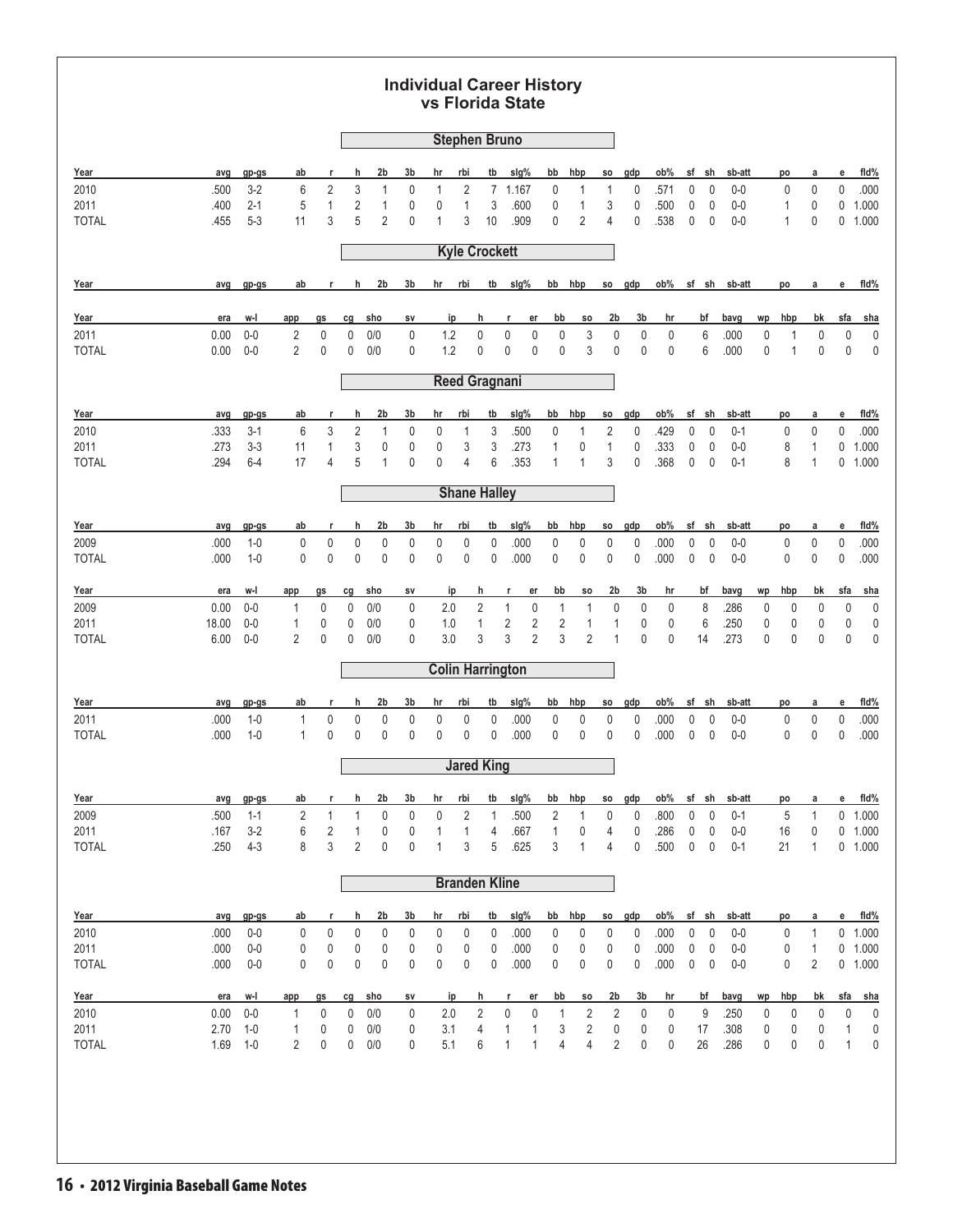|              |       |         |              |              |             |                     |             |           | <b>Artie Lewicki</b>      |                |                        |              |              |                |                |              |      |                |                         |              |                |              |                |                        |
|--------------|-------|---------|--------------|--------------|-------------|---------------------|-------------|-----------|---------------------------|----------------|------------------------|--------------|--------------|----------------|----------------|--------------|------|----------------|-------------------------|--------------|----------------|--------------|----------------|------------------------|
| Year         | avg   | gp-gs   | ab           | r            | h           | 2b                  | 3b          | hr        | rbi                       | tb             | slg%                   | bb           | hbp          | SO.            | gdp            | ob%          | sf   | sh             | sb-att                  |              | po             | a            | е              | fid%                   |
| 2011         | .000  | $0-0$   | 0            | $\pmb{0}$    | $\mathbf 0$ | 0                   | 0           | 0         | $\mathbf 0$               | 0              | .000                   | 0            | 0            | $\pmb{0}$      | 0              | .000         | 0    | 0              | $0-0$                   |              | $\mathbf{1}$   | 0            | 0              | 1.000                  |
| <b>TOTAL</b> | .000  | $0-0$   | 0            | 0            | $\mathbf 0$ | 0                   | 0           | 0         | 0                         | 0              | .000                   | 0            | $\mathbf 0$  | 0              | $\mathbf 0$    | .000         | 0    | 0              | $0-0$                   |              | $\mathbf{1}$   | 0            | 0              | 1.000                  |
| Year         | era   | w-l     | app          | gs           | cg          | sho                 | SV          |           | ip                        | h              | r<br>er                | bb           | SO.          | 2b             | 3b             | hr           |      | bf             | bavg                    | wp           | hbp            | bk           | sfa            | sha                    |
| 2011         | 4.50  | $0 - 1$ | 1            | 0            | 0           | 0/0                 | 0           | 2.0       |                           | 1              | 1<br>1                 |              | 3<br>1       | 0              | $\pmb{0}$      | 1            |      | 10             | .143                    | $\mathbf{1}$ | 2              | 0            | 0              | 0                      |
| <b>TOTAL</b> | 4.50  | $0 - 1$ | $\mathbf{1}$ | 0            | 0           | 0/0                 | 0           | 2.0       |                           | $\mathbf{1}$   | $\mathbf{1}$<br>1      |              | 3<br>1       | $\pmb{0}$      | $\mathbf{0}$   | $\mathbf{1}$ |      | 10             | .143                    | $\mathbf{1}$ | $\overline{2}$ | 0            | 0              | 0                      |
|              |       |         |              |              |             |                     |             |           | <b>Whit Mayberry</b>      |                |                        |              |              |                |                |              |      |                |                         |              |                |              |                |                        |
| Year         | avg   | gp-gs   | ab           | r            | h           | 2b                  | 3b          | hr        | rbi                       | tb             | $slq\%$                | bb           | hbp          | so             | gdp            | ob%          |      | sf sh          | sb-att                  |              | po             | a            | е              | fid%                   |
| 2011         | .000  | $0-0$   | $\pmb{0}$    | $\pmb{0}$    | $\mathbf 0$ | 0                   | 0           | $\pmb{0}$ | $\mathbf 0$               | 0              | .000                   | 0            | 0            | $\mathbf 0$    | $\pmb{0}$      | .000         | 0    | $\mathbf 0$    | $0-0$                   |              | $\pmb{0}$      | $\mathbf{1}$ | 0              | 1.000                  |
| <b>TOTAL</b> | .000  | $0-0$   | 0            | $\pmb{0}$    | $\mathbf 0$ | 0                   | 0           | $\pmb{0}$ | 0                         | 0              | .000                   | 0            | $\pmb{0}$    | $\mathbf 0$    | $\pmb{0}$      | .000         | 0    | $\pmb{0}$      | $0-0$                   |              | 0              | $\mathbf{1}$ | 0              | 1.000                  |
| Year         | era   | w-l     | app          | gs           | cg          | sho                 | sv          |           | ip                        | h              | r<br>er                | bb           | <b>SO</b>    | 2b             | 3b             | hr           |      | bf             | bavg                    | wp           | hbp            | bk           | sfa            | sha                    |
| 2010         | 15.43 | $0-0$   | 2            | 0            | 0           | 0/0                 | 0           | 2.1       |                           | 3              | 4<br>4                 |              | 3<br>3       | 2              | 0              | 1            |      | 13             | .300                    | $\mathbf{1}$ | 0              | 0            | 0              | 0                      |
| 2011         | 27.00 | $0-0$   | 2            | 0            | 0           | 0/0                 | 0           | 1.1       |                           | 4              | 4                      | 4            | 1<br>1       | $\mathbf{1}$   | 0              | 0            |      | 11             | .500                    | 0            | 1              | 1            | 0              | 1                      |
| <b>TOTAL</b> | 19.64 | $0-0$   | 4            | 0            | 0           | 0/0                 | 0           | 3.2       |                           | $\overline{7}$ | 8                      | 8            | 4<br>4       | 3              | $\mathbf{0}$   | $\mathbf{1}$ |      | 24             | .389                    | $\mathbf{1}$ | 1              | 1            | 0              | $\mathbf{1}$           |
|              |       |         |              |              |             |                     |             |           | <b>Mitchell Shifflett</b> |                |                        |              |              |                |                |              |      |                |                         |              |                |              |                |                        |
| Year         | avg   | gp-gs   | ab           | r            | h           | 2b                  | 3b          | hr        | rbi                       | tb             | slg%                   | bb           | hbp          | SO.            | gdp            | ob%          |      | sf sh          | sb-att                  |              | po             | а            | e              | fid%                   |
| 2011         | .000  | $3-0$   | 1            | 1            | 0           | 0                   | 0           | 0         | 1                         | 0              | .000                   | 0            | 0            | 0              | 0              | .000         | 0    | $\mathbf{1}$   | $1 - 1$                 |              | 1              | 0            | 0              | 1.000                  |
| <b>TOTAL</b> | .000  | $3-0$   | $\mathbf{1}$ | $\mathbf{1}$ | $\mathbf 0$ | 0                   | 0           | 0         | 1                         | 0              | .000                   | 0            | 0            | $\mathbf{0}$   | $\mathbf 0$    | .000         | 0    | $\mathbf{1}$   | $1 - 1$                 |              | $\mathbf{1}$   | 0            | 0              | 1.000                  |
|              |       |         |              |              |             |                     |             |           | <b>Scott Silverstein</b>  |                |                        |              |              |                |                |              |      |                |                         |              |                |              |                |                        |
| Year         | avg   |         | ab           | r.           | h           | 2b                  | 3b          | hr        | rbi                       | tb             | slg%                   | bb           | hbp          |                | so gdp         | ob%          |      |                | sf sh sb-att            |              | po             | a            | e              | fid%                   |
|              |       | gp-gs   |              |              |             |                     |             |           |                           |                |                        |              |              |                |                |              |      |                |                         |              |                |              |                |                        |
| Year         | era   | w-l     | app          | gs           | cg          | sho                 | sv          |           | ip                        | h              | r<br>er                | bb           | <b>SO</b>    | 2b             | 3b             | hr           |      | bf             | bavg                    | wp           | hbp            | bk           | sfa            | sha                    |
| 2011         | 27.00 | $0-0$   | 1            | 0            | 0           | 0/0                 | 0           | 0.1       |                           | 1              | 1<br>1                 |              | 0<br>0       | 1              | 0              | 0            |      | $\overline{2}$ | .500                    | 0            | 0              | 0            | 0              | 0                      |
| <b>TOTAL</b> | 27.00 | $0-0$   | $\mathbf{1}$ | $\mathbf{0}$ | 0           | 0/0                 | 0           | 0.1       |                           | 1              | 1<br>1                 |              | 0<br>0       | 1              | $\mathbf 0$    | $\mathbf{0}$ |      | $\overline{2}$ | .500                    | $\pmb{0}$    | $\mathbf 0$    | 0            | 0              | 0                      |
|              |       |         |              |              |             |                     |             |           | <b>Chris Taylor</b>       |                |                        |              |              |                |                |              |      |                |                         |              |                |              |                |                        |
| Year         | avg   | gp-gs   | ab           | r            | h           | 2b                  | 3b          | hr        | rbi                       | tb             | slg%                   | bb           | hbp          | <b>SO</b>      | gdp            | ob%          |      | sf sh          | sb-att                  |              | po             | а            | е              | fid%                   |
| 2010         | .500  | $2 - 1$ | 2            | 0            | 1           | 1                   | 0           | 0         | 1                         | 2              | 1.000                  | $\mathbf{1}$ | 0            | 0              | 0              | .667         | 0    | 0              | $0-0$                   |              | 0              | 0            | 0              | .000                   |
| 2011         | .158  | 4-4     | 19           | 4            | 3           | 0                   | 0           | 1         | 2                         | 6              | .316                   | 0            | $\mathbf 1$  | 4              | 0              | .200         | 0    | 0              | $0-0$                   |              | 6              | 11           | 1              | .944                   |
| <b>TOTAL</b> | .190  | $6-5$   | 21           | 4            | 4           | 1                   | 0           | 1         | 3                         | 8              | .381                   | 1            | $\mathbf 1$  | 4              | $\mathbf 0$    | .261         | 0    | 0              | $0-0$                   |              | 6              | 11           | 1              | .944                   |
|              |       |         |              |              |             |                     |             |           |                           |                | <b>Justin Thompson</b> |              |              |                |                |              |      |                |                         |              |                |              |                |                        |
|              |       |         |              |              |             |                     |             |           |                           |                |                        |              |              |                |                |              |      |                |                         |              |                |              |                |                        |
| Year         | avg   | gp-gs   | ab           |              | r           | 2 <sub>b</sub><br>h | 3b          |           | hr rbi                    |                | tb slg%                |              | bb hbp       |                | so gdp         |              |      |                | ob% sf sh sb-att        |              |                | po           | a              | e fld%                 |
| Year         | era   | w-l     | app          | gs           | cg          | sho                 | SV          |           | ip                        | h              | r                      | er           | bb           | <b>SO</b>      | 2 <sub>b</sub> | 3b           | hr   |                | bavg<br>bf              |              | wp             | hbp          | bk             | sfa<br><u>sha</u>      |
| 2010         | 9.00  | $0-0$   | 1            | $\pmb{0}$    | 0           | 0/0                 | $\mathbf 0$ |           | 1.0                       | 1              | 1                      | 1            | 1            | 1              | 0              | 0            | 1    |                | $\overline{4}$          | .333         | 0              | $\mathbf 0$  | 0              | $\pmb{0}$              |
| 2011         | 0.00  | $1 - 0$ | 2            | 0            | 0           | 0/0                 | 0           |           | 5.0                       | 3              | 0                      | 0            | 3            | 3              | 0              | 0            | 0    |                | 20                      | .176         | 0              | 0            | 0              | 0                      |
| <b>TOTAL</b> | 1.50  | $1 - 0$ | 3            | 0            | 0           | 0/0                 | 0           |           | 6.0                       | 4              | 1                      | 1            | 4            | $\overline{4}$ | 0              | 0            | 1    |                | 24                      | .200         | 0              | 0            | 0              | 0                      |
|              |       |         |              |              |             |                     |             |           |                           |                | <b>Keith Werman</b>    |              |              |                |                |              |      |                |                         |              |                |              |                |                        |
| Year         | avg   | gp-gs   | ab           | r            |             | 2b<br>h             | 3b          | hr        | rbi                       |                | slg%<br>tb             |              | hbp<br>bb    |                | so gdp         |              | ob%  |                | sf sh                   | sb-att       |                | po           | а              | fld%<br>е              |
| 2009         | .000  | $1 - 1$ | 4            | 0            |             | 0<br>0              | 0           |           | 0<br>$\pmb{0}$            |                | $\mathbf 0$<br>.000    |              | 0            | 0              | 0              | 0            | .000 | 0              | 0                       | $0-0$        |                | 4            | $\mathbf{1}$   | 0<br>1.000             |
| 2010         | .286  | $3-1$   | 7            | $\mathbf{1}$ |             | 2<br>0              | 0           |           | 2<br>0                    |                | 2<br>.286              |              | 0            | 0              | 0              | 0            | .286 | 0              | 0                       | $0-0$        |                | 5            | $\overline{4}$ | 1.00 <sub>b</sub><br>0 |
| 2011         | .100  | $4 - 4$ | 10           | 0            |             | 1<br>0              | 0           |           | 1<br>0                    |                | 1<br>.100              |              | 1            | 0              | 0              | 0            | .167 | 1              | $\overline{\mathbf{c}}$ | $0 - 1$      |                | 4            | 11             | .882<br>2              |
| <b>TOTAL</b> | .143  | $8 - 6$ | 21           | 1            |             | 3<br>0              | 0           | 0         | 3                         |                | 3<br>.143              |              | $\mathbf{1}$ | 0              | 0              | 0            | .174 | $\mathbf{1}$   | $\sqrt{2}$              | $0 - 1$      |                | 13           | 16             | $\overline{2}$<br>.935 |
|              |       |         |              |              |             |                     |             |           |                           |                |                        |              |              |                |                |              |      |                |                         |              |                |              |                |                        |
|              |       |         |              |              |             |                     |             |           |                           |                |                        |              |              |                |                |              |      |                |                         |              |                |              |                |                        |
|              |       |         |              |              |             |                     |             |           |                           |                |                        |              |              |                |                |              |      |                |                         |              |                |              |                |                        |
|              |       |         |              |              |             |                     |             |           |                           |                |                        |              |              |                |                |              |      |                |                         |              |                |              |                |                        |
|              |       |         |              |              |             |                     |             |           |                           |                |                        |              |              |                |                |              |      |                |                         |              |                |              |                |                        |